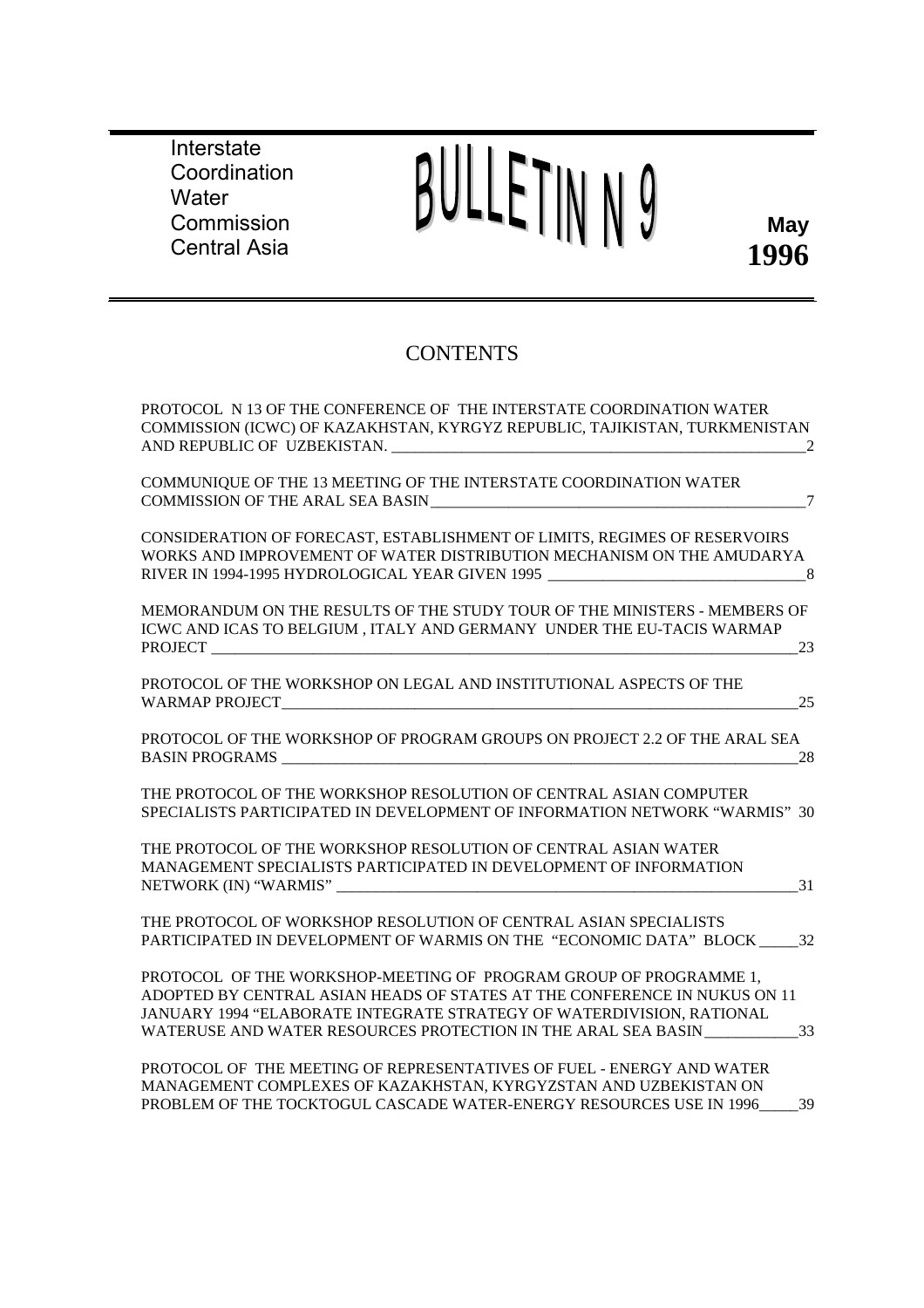#### **PROTOCOL N 13**

**of the conference of the Interstate Coordination Water Commission (ICWC) of Kazakhstan, Kyrgyz Republic, Tajikistan, Turkmenistan and Republic of Uzbekistan.** 

| January 19, 1996    |                                                                                                     | Chardjou |
|---------------------|-----------------------------------------------------------------------------------------------------|----------|
| Participants:       |                                                                                                     |          |
| Sarsenbekov T.T     | Chairman of the Committee on Water                                                                  |          |
| Zulpuev M.Z.        | Resources of Kazakhstan Republic<br>Minister of Water Management of<br>Kyrgys Republic              |          |
| Eshmirzoev I.E.     | Minister of Land Restoration and<br>Water Management of Tajikistan<br>Republic                      |          |
| Ilamanov A.I.       | Minister of Land Restoration and<br>Water Management of Turkmenistan                                |          |
| Giniyatullin R.A.   | Minister of Land Restoration and<br>Water Management of Uzbekistan                                  |          |
| Kamalov T.K.        | Chief of RO "Karakalpakvodhoz"                                                                      |          |
| Invited:            |                                                                                                     |          |
| Odeev P.O.          | Khakim of Lepab viloyat                                                                             |          |
| Altiev T.A.         | First Deputy Minister of Water Management<br>of Turkmenistan                                        |          |
| Kenshimov A.K.      | Chief of the department of the Committee<br>of Water Resources of Kazakhstan                        |          |
| Bekenov A.E.        | Chief of Glavvodexpluatazii of the<br>Ministry of Water Resources of<br>Kyrgys Republic             |          |
| Ovezov A.O.         | Chief of Glavvodexpluatazii of the Ministry of<br>Water Resources of Turkmenistan                   |          |
| Atadjanov V.K.      | Deputy Chief of PO"Lebapremvodhoz"                                                                  |          |
| <b>Buranov U.K</b>  | Chief Engineer of lavvodexpluatazii of the<br>Ministry of Water Resources of<br>Uzbekistan Republic |          |
| Turaev A.I.         | Chief of Bukhara Obvodhoz                                                                           |          |
| Inileev A.I.        | Responsible official of the Executive<br><b>Committee of Interstate Council</b>                     |          |
| Kalandarov I.D.     | Chief of BWO "Amudarya"                                                                             |          |
| Sayatov K.A.        | First Deputy Chief of BWO "Amudarya"                                                                |          |
| Muhamedov A.M.      | Chief of Chardjou UG BWO "Amudarya"                                                                 |          |
| Shaymardanovy S.Sh. | Chief of Kurgantube UG BWO "Amudarya"                                                               |          |
| Khamidov M.H.       | Chief of BWO "Syrdarya"                                                                             |          |
| Tolstunov J.V.      | Deputy Chief of BWO "Syrdarya"                                                                      |          |
| Dukhovny V.A.       | Director General of SPA SANIIRY                                                                     |          |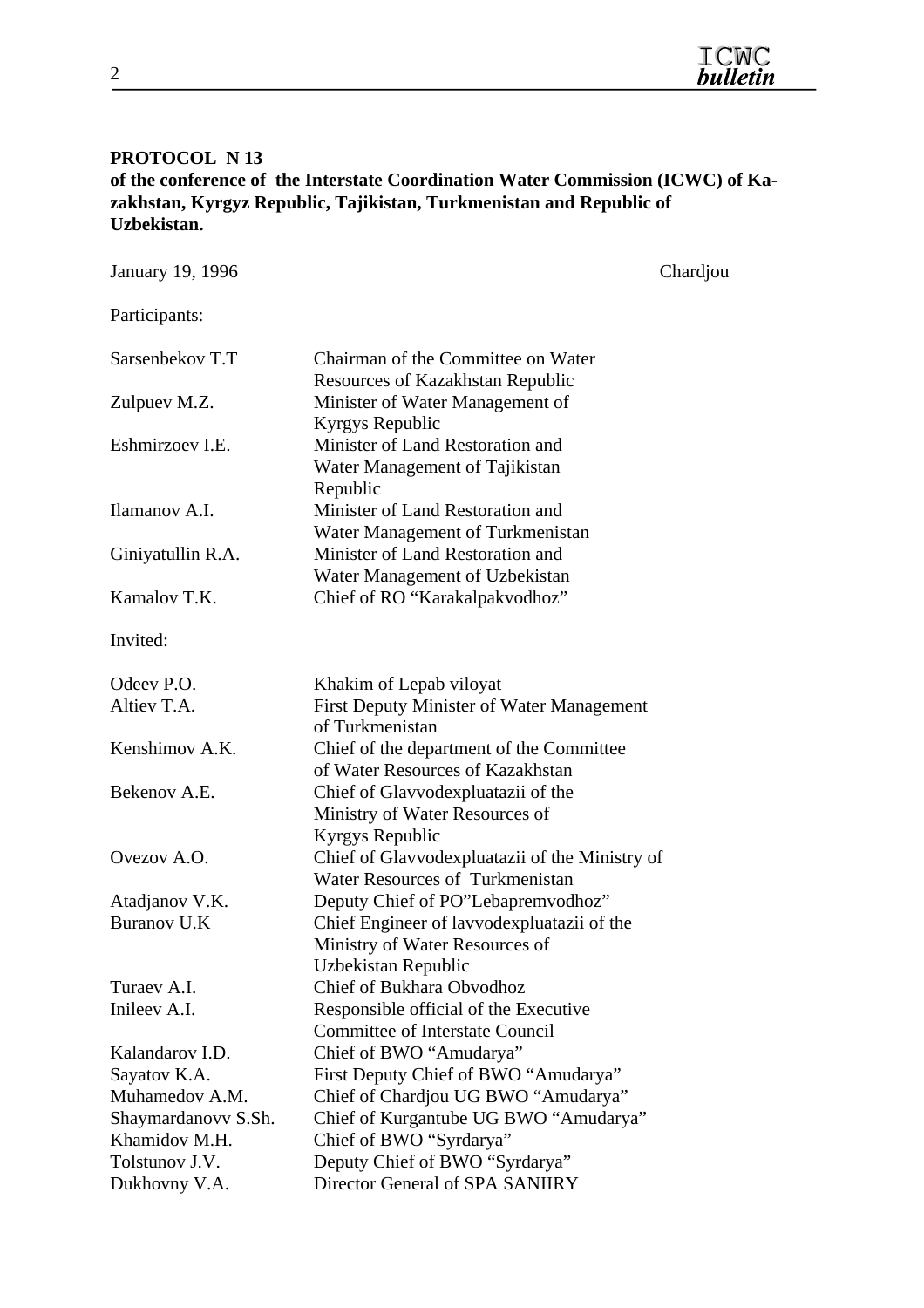Rakhimov Sh.H. Deputy Director General of SPA SANIIRY Negmatov G.A. Chief of Secretariat, ICWC

Chairman of the conference Ilamanov A.I. - Minister of Land Restoration and Water Management of Turkmenistan.

#### Agenda:

1. Forecasting analysis, regulation of limits and regime of operation of water reservoirs, improvement of water distribution mechanism of Amudarya and Syrdarya rivers in 1995-1996 hydrological year(including dry period of 1995 year) (responsible BWO "Syrdarya" and BWO "Amudarya").

2. Admission of ICWC to the International Commission of Irrigation and Drainage (ICID) as a collective member (responsible SIC ICWC).

3. On activities of ICWC state-members of towards implementation of the "Program of concrete actions..." including articles 9,10, adopted at Nukus conference of Central Asian states' leaders (responsible ICWC secretariat, BWO "Syrdarya", BWO "Amudarya").

4. Appeal to Economic and Social Commission of Asia and Pacific Ocean (ESCAP) about opening of the representation of this Commission in one of the capitals of Central Asian states (responsible ICWC, SIC ICWC).

5. Analysis of "main positions and principles of water strategy in the Aral Sea Basin" with consideration of comments and proposals of ICWC members (responsible SIC ICWC).

6. About the Agenda of the next ICWC conference.

Following the presentations of the participants of the working meeting and exchange of opinions, members of the Interstate Coordination Water Commission decided:

#### *On the first item*.

1. For calculation of Amudarya and Syrdarya rivers water-related complex's operational regime in vegetation period of 1996 to ensure water security at the existing level of vegetation period in 1995.

2. To approve water discharge limits from Amudarya and Syrdarya for 1995-1996 hydrological year including fallow period and water-supply volumes to the Aral Sea and adjacent areas.

Water discharge limits from Amudarya river are to be 10% lower in comparison with the limits on vegetation period of previous years. BWO "Amudarya" should undertake adjustment and correction according to approved limits of water discharge in vegetation period.

3. To take for base operational regime of water reservoirs flow of Amudarya and Syrdarya rivers for 1995-1996 hydrological year. BWO "Amudarya" and BWO "Syrdarya" after obtaining forecasts on water security of vegetation period of 1996 from Hydrometeorological Departments of Central Asia Republics should correct operational regime of water reservoirs flow during vegetation period and adjust it according to decisions of ICWC members.

4. Members of ICWC should request their governments to sign by February 15, 1996 the interstate agreement on water-energetic resources use of Naryn-Syrdarya flow of hydropower stations and on mutual delivery and accounting for electric energy, gas and coal among the Republics of Kazakhstan, Kyrgyzstan, Tajikistan and Uzbekistan according to the draft of this Agreement and Proceedings of the conference in Bishkek (December 19-21, 1995).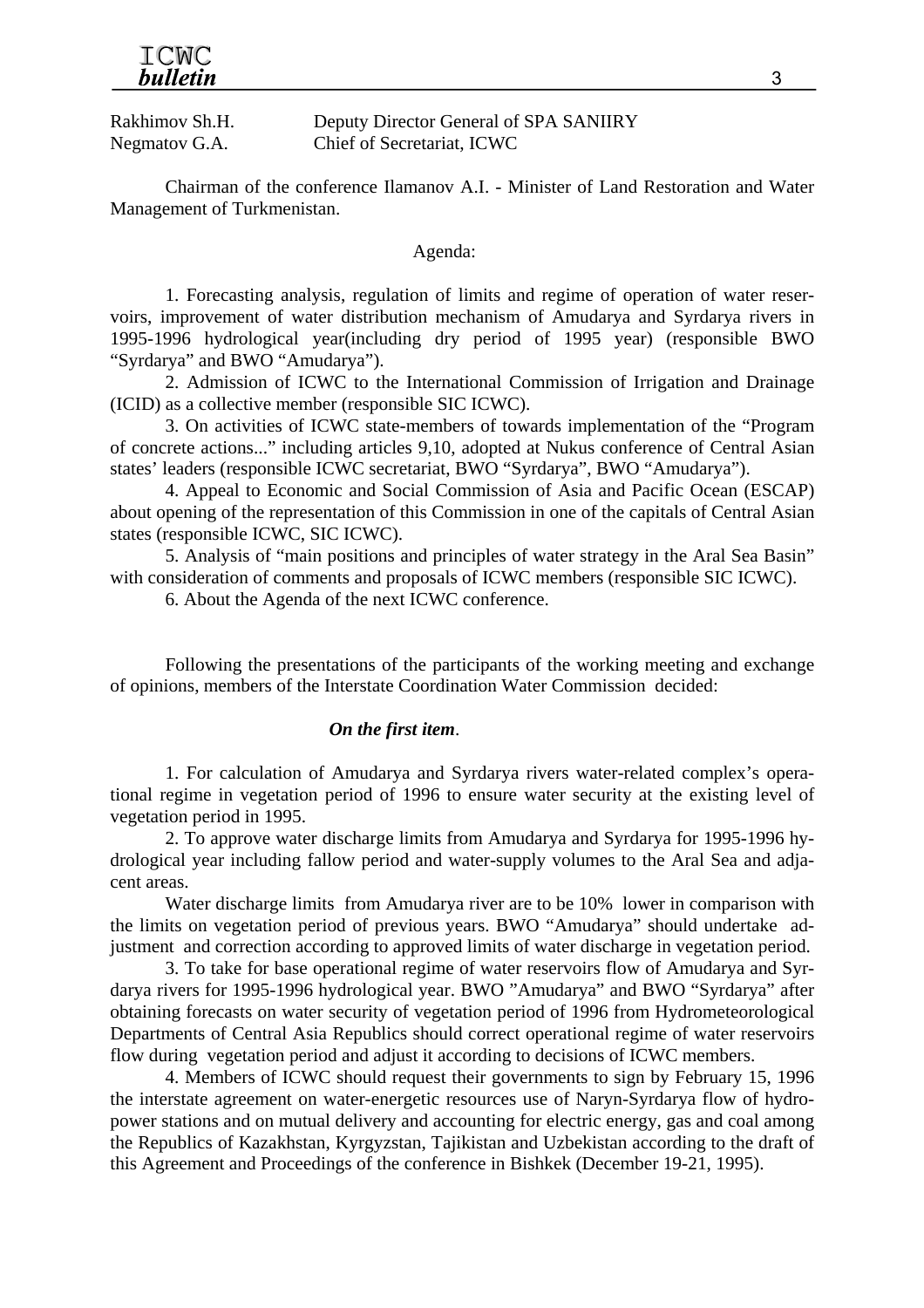5. Given the possibility of reaching a critical level of water security (less than 90% security of natural runoff) ICWC members should request their governments to instruct the organizations supervising the reservoirs to operate reservoirs in the regime of discharge and filling based on strict coordination with the appropriate BWO.

6. Aimed at improving water distribution mechanism for Amudarya and Syrdarya rivers under the charge of BWO "Syrdarya", BWO "Amudarya", SIC ICWC has proposed:

to elaborate the unique methodology of water balance and adjust the water-balance plots' control transects' location with ICWC;

to elaborate the methodology of water resources assessment for Amudarya and Syrdarya rivers taking into account the dynamics of water masses movement and watershed transformation.

7. Members of ICWC should request their governments to endorse the agreement for unobstructed flow of water resources according to limits, along the rivers and canals on the territory of the Central Asian states and transmission to the borders of adjacent states taking into account natural losses and watershed transformation.

#### *On the second item***.**

1. To recommend to Republics of Kazakhstan, Tajikistan, Kyrgyzstan and Turkmenistan to set up National Committees of the Commission for Irrigation and Drainage and to join the International Commission of Irrigation and Drainage (ICID).

#### *On the third item*.

To require the ICWC secretariat (Negmatov G.A.) to prepare within 10 days the list of persons for obtaining certificates and diplomatic immunity according to the standard of international laws in Executive Committee of ICAS. This list should include the members of ICAS, ICWC (including ICWC experts), Deputy Ministers of Water Management, Deputy Chairman of Committee of Water Resources of Republic of Kazakhstan, chiefs of operational departments, chiefs of oblast water management departments, chiefs of BWO "Amudarya" and BWO "Syrdarya", chiefs of their local departments, Director and Deputy Director of SIC ICWC.

#### *On fourth item*.

1. To recommend to every ICWC state-member through their Ministries of Foreign Affairs to apply to the UNEconomic and Social Commission for countries of Asia and Pacific Ocean (ESCAP) with request to establish its representation in the capitals of the Central Asian states.

#### *On fifth item*.

Given that the regional water strategy is a combination of national water strategies, to request the ICWC members to revise within 10 days the national water strategies taking into account the approved principles of interstate water distribution,in order to enable SIC ICWC to incorporate them into the regional water strategy.

The next ICWC (XIV) conference will be held in Khodjent, Republic of Tajikistan in April 1996.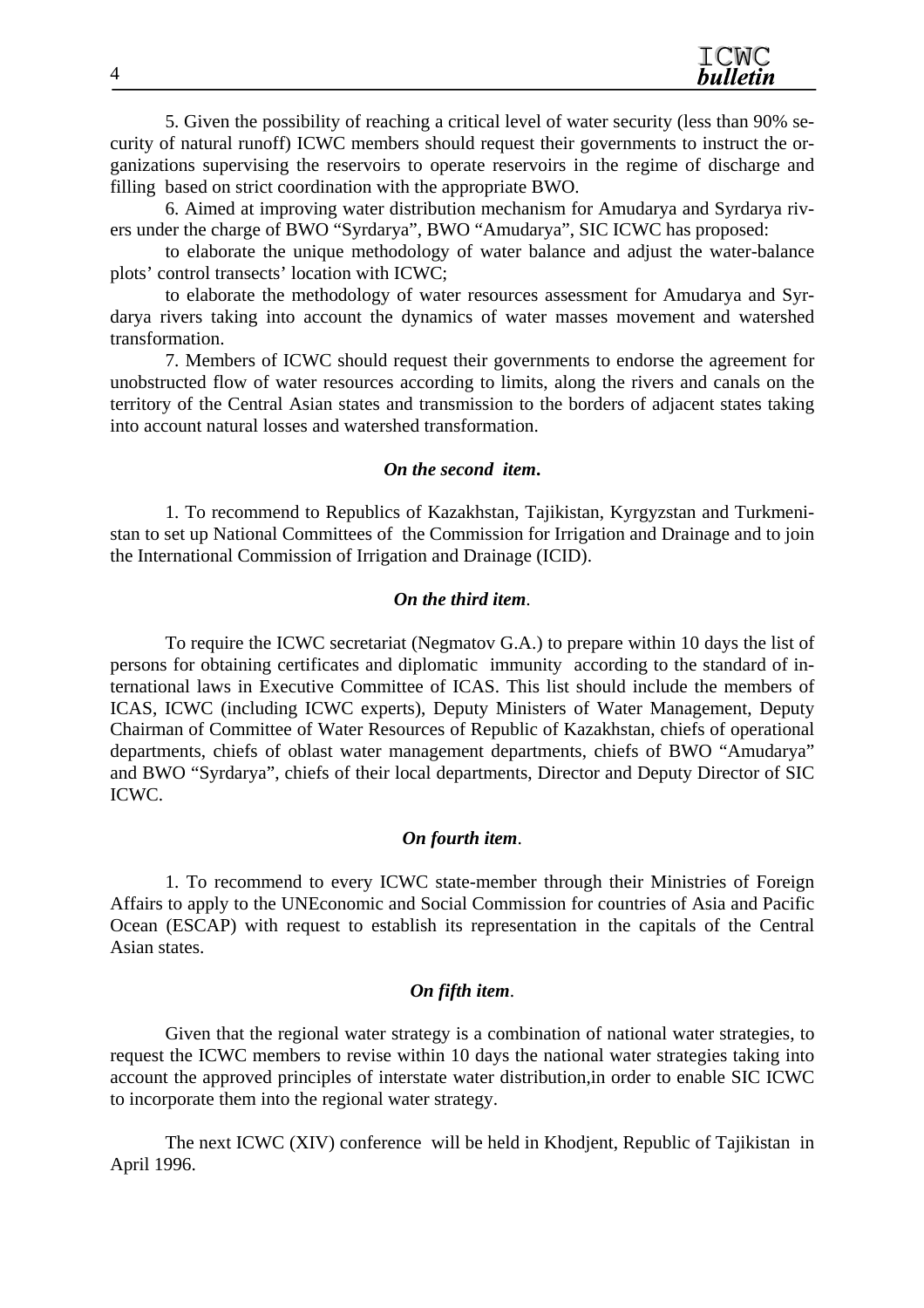#### Agenda of the next ICWC conference:

1. To clarify the discharge limits and operational regime of water reservoirs cascades in Amudarya and Syrdarya rivers and the volume of water supply to the Aral Sea and adjacent areas in 1995-1996 hydrological year (responsible BWO "Amudarya" and BWO "Syrdarya").

2. On technical conditions of the entities passed for temporal maintenance to Basin Water Management Associations (responsible BWO "Amudarya" and BWO "Syrdarua").

3. On the progress of the SIC ICWC 1995 working plan and consideration of the plan for 1996-1998 (responsible SIC ICWC).

4. On the working plan and arrangement of works under WARMAP - II phase program, including preliminary discussion of juridical documents, worked out by ICWC organizations under the WARMAP program and program 1.1. (responsible SIC ICWC).

5. On improvement of SIC ICWC structure (responsible: SIC ICWC and leading institutions of the ICWC state-members).

6. On the agenda of the next ICWC conference.

For Republic of Kazakhstan Sarsenbekov T.T. For Kyrgyz Republic Zulpuev M.Z. For Republic of Tajikistan Eshmirzoev I.E. For Turkmenistan Ilamanov A.I. For Republic of Uzbekistan Giniyatullin R.A.

#### **PROTOCOL DECISION**

of Interstate Coordination Water Commission (ICWC) Conference.

January 19, 1996 Chardjou

Given that the dry period can continue during several years to make BWO "Amudarya" and BWO "Syrdarya" responsible for preparation of forecast calculations of water reservoirs cascades operation during the irrigation regime for 1996-2000 with participation of interested ministries and departments of the Central Asian states to be reviewed by the heads of states.

Signed by: For Republic of Kazakhstan Sarsenbekov T.T. For Kyrgiz Republic Zulpuev M.Z. For Republic of Tajikistan Eshmirzoev I.E. For Turkmenistan Ilamanov A.I. For Republic of Uzbekistan Giniyatullin R.A.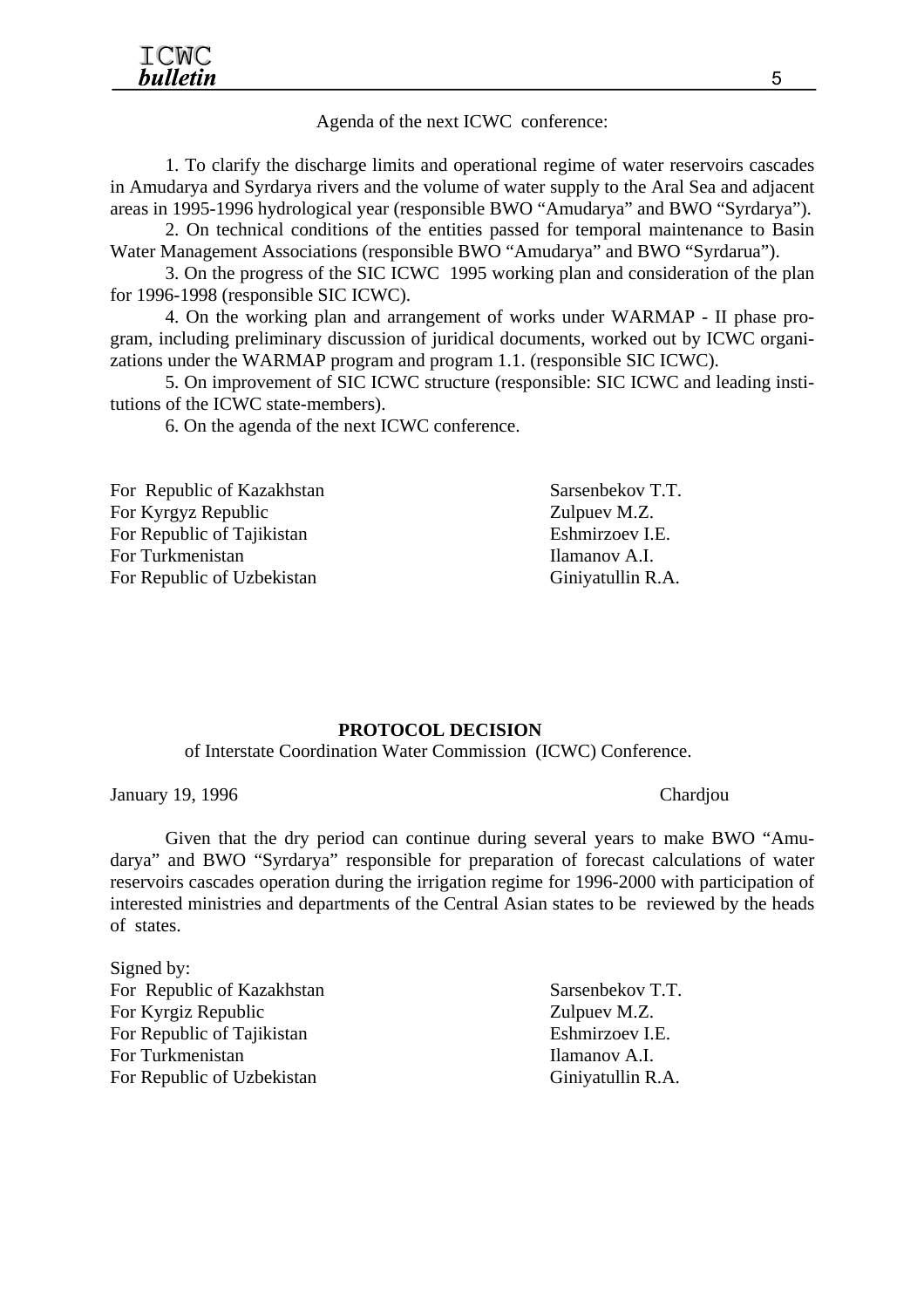Annex to decision of ICWC meeting January 19, 1996 ,Chardjou

#### Discharge limits from Amudarya and Syrdarya rivers for 1995-1996 and water supply into the Aral Sea and rivers deltas

|                                        | Discharge limits, km <sup>3</sup> |                     |                    |  |  |  |
|----------------------------------------|-----------------------------------|---------------------|--------------------|--|--|--|
| River basin.                           | Total for year                    | including fallow    | including on vege- |  |  |  |
| state                                  | from 10.01.95                     | (from 10.01.95 till | tation (from       |  |  |  |
|                                        | till 10.01.96                     | 04.01.96)           | 10.01.96 till      |  |  |  |
|                                        |                                   |                     | 04.01.96)          |  |  |  |
| Total from Syrdarya river              | 19,57                             | 3,07                | 16,50              |  |  |  |
| including                              |                                   |                     |                    |  |  |  |
| Republic of Kazakhstan                 | 7,365                             | 0,50                | 6,865              |  |  |  |
| Republic of Kyrgyzstan                 | 0,199                             | 0,02                | 0,179              |  |  |  |
| Republic of Tajikistan                 | 1,803                             | 0,20                | 1,603              |  |  |  |
| Republic of Uzbekistan                 | 10,182                            | 2,35                | 7,832              |  |  |  |
| Besides:                               |                                   |                     |                    |  |  |  |
| supply into the Aral Sea               | 4,00                              | 3,00                | 1,00               |  |  |  |
| Total from Amudarya river              | 48,34                             | 15,70               | 32,64              |  |  |  |
| including                              |                                   |                     |                    |  |  |  |
| Republic of Tajikistan Tajiki-         | 7,33                              | 3,20                | 4,13               |  |  |  |
| Republic of Kyrgyzstan                 | 0,15                              |                     | 0,15               |  |  |  |
| From Amudarya river (delivered         | 40,86                             | 12,50               | 28,36              |  |  |  |
| to Kerk hydropost)                     |                                   |                     |                    |  |  |  |
| Turkmenistan<br>Republic of Uzbekistan | 20,43<br>20,43                    | 6,25<br>6,25        | 14,18<br>14,18     |  |  |  |
| Besides:                               |                                   |                     |                    |  |  |  |
| water supply to Aral Sea adjacent      |                                   |                     |                    |  |  |  |
| areas accounting irrigation            |                                   |                     |                    |  |  |  |
| flushes and collector drainage         | 8,50                              | 3,50                | 5,00               |  |  |  |
| water                                  |                                   |                     |                    |  |  |  |
|                                        |                                   |                     |                    |  |  |  |
| supply of sanitary-ecological          |                                   |                     |                    |  |  |  |
| flushes into irrigation systems of     |                                   |                     |                    |  |  |  |
| Dashkhavuz vilayat                     | 0,15                              | 0,15                |                    |  |  |  |
| Horezm region                          | 0,15                              | 0,15                |                    |  |  |  |
| Republic of Karakalpakstan             | 0,50                              | 0,50                |                    |  |  |  |
| Total into Aral Sea and adjacent       |                                   |                     |                    |  |  |  |
| areas                                  | 12,50                             | 6,50                | 6,00               |  |  |  |

Note. 1. Discharge limits stipulate water supply to irrigation, industrial-municipal and other needs. Under changing water security of the basins, discharge limits are corrected accordingly.

2. Low drawdown limit of Kayrakkum reservoir is  $1489$  mln m<sup>3</sup> (working conditions of Machram pump station).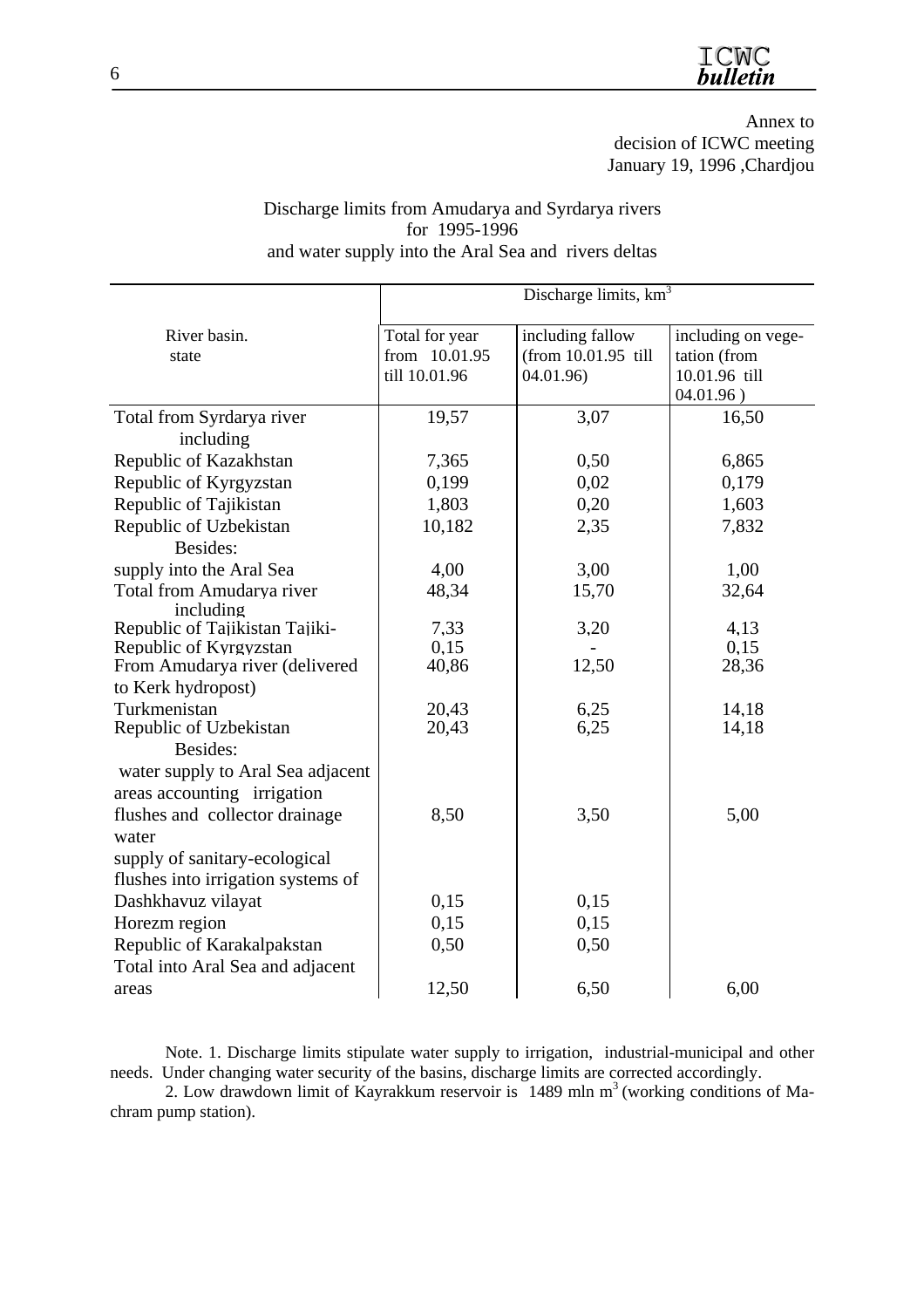## **COMMUNIQUE OF THE 13 MEETING OF THE INTERSTATE COORDINATION WATER COMMISSION OF THE ARAL SEA BASIN**

On January 19, 1996 another meeting of the Interstate Coordination Water Commission was held, that discussed the issues on water allocation of the Central Asian states in Amudarya and Syrdarya basin for 1996; action plan implementation in the Aral Sea basin approved by the Heads of Central Asian States.

Regime and limits of work, distribution of water resources along Syrdarya and Amudarya for 1996 were considered and approved. It was noted, that in accordance with the forecast and filling of reservoirs, 1996 would have lower flow, than 1995 lower flow. Especially sharp water deficit is expected in Syrdarya river, where supply of outflow is limited. Transference of the river to irrigation regime is stipulated with implementation of significant volume compensatory measures. The complex of measures is stipulated in Minwodkhoz for water saving and strict water limitation for all needs, because there is the danger of water deficit in long-term regulation of river basin.

In connection with current water related situation in the region, caused by river discharge decreasing, special attention is given to the necessity of more coordinated actions on regimes management of water resources entities, water resources economy, considerable reduction of water losses, adjustment of the crop lands. The decision and recommendations adopted at the ICWC meeting , would enable to reduce losses from lower flow to rational use of region water resources for the benefit of five states.

In connection with the end of preparatory works, under the 1 stage of "Regional strategy development", in accordance with the Heads of states decision of January 11, 1994, the main comments of the republics, the period during which the comments are to be taken into account; development of the working plan for the 2 stage were considered. Measures on promotion of the ICWC role in future planing of works in the basin were determined.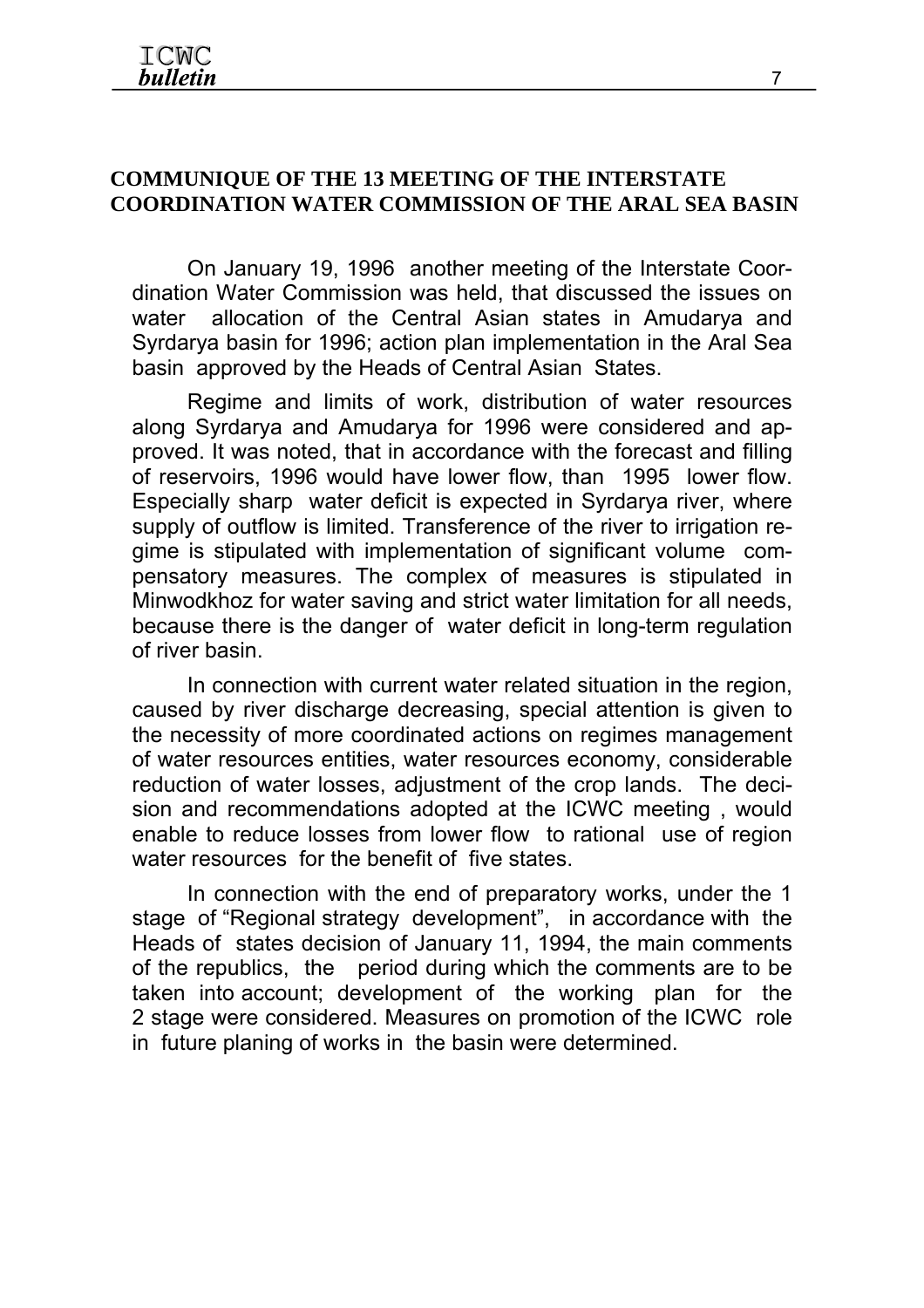#### **CONSIDERATION OF FORECAST, ESTABLISHMENT OF LIMITS, REGIMES OF RESERVOIRS WORKS AND IMPROVEMENT OF WATER DISTRIBUTION MECHANISM ON THE AMUDARYA RIVER IN 1994-1995 HYDROLOGICAL YEAR GIVEN 1995**

Main objective BWO Amudarya in water management activities in 1994-1995 hydrological year was to undertake international water distribution and operational control of observance established limits of waterintake approved at the ICWC meeting, as well as improving technical conditions and management entities maintenance.

 The water management situation in 1994-1995 hydrological year was rather different, especially in vegetation, which passed in hard waterless, however the waterusers were fully provided with water.

 Waterforecasting in the intervegetation 1994-1995 period in the area of hydropost Kerky above KKC was expected to be about 109-119% from quota, the real waterless was in the limits of 134% of quota.

 Waterforecasting in the vegetation 1995 period was expected to be about 90-100% from quota, the real water availability was below quota in the limits of 83%, especially hard water management situation was in the second quarter current of the year, with low water about 75% of quota and exhausted stoke of water in reservoirs.

In the period from 10.1.1994 till 10.1.1995. with established limits water intake from the Amudarya river in volume of 44000,0 mln/m<sup>3</sup>, actually 42166,1mln/m<sup>3</sup> were taken out or limit using at 9,58%, including by Republic of Uzbekistan limit 22000,0 mln/m<sup>3</sup>, actual take out 21012 mln/m<sup>3</sup> or 95,5% by Turkmenistan limit 22000,0 mln/m<sup>3</sup>, in fact take out 21154 mln/m<sup>3</sup> or 96,2% of limit.

At limit 7900,0 in fact take out 7013 mln/m<sup>3</sup>, which amounts to 88,8% by Republic of Tadjikistan.

 During the period from 10.1.1994 till 10.1.1995 to the Aral sea and delta of Amudarya, under the plan 8500 mln/m<sup>3</sup> it was given 7091 mln/m<sup>3</sup>, which amounts 83,4% of the plan, including 5584 mln/m<sup>3</sup> river water (CollectorDrainageWater) 1109 mln/m<sup>3</sup> and irriga- $\frac{1}{2}$  tion flood- flush 398 mln/m<sup>3</sup>.

|                 |               | Fact, $km^3$                           |                                          |  |  |
|-----------------|---------------|----------------------------------------|------------------------------------------|--|--|
| Total<br>for    | for           | for<br>a                               | including<br>for                         |  |  |
| year            | vegetation    | (from<br>year                          | vegetation (from                         |  |  |
| 10.1.94<br>till |               | till                                   | 04.10.95<br>till                         |  |  |
| $10.1.95$ )     | till 10.1.95. | $10.1.95$ )                            | 10.1.95)                                 |  |  |
| 52,05           | 38,36         | 49,18                                  | 90%<br>34,54                             |  |  |
|                 |               |                                        |                                          |  |  |
| 7,9             | 5,81          | 7,01                                   | 93,8%<br>5.45                            |  |  |
| 0.15            | 0.15          |                                        |                                          |  |  |
| 44,00           | 32,40         | 42,17                                  | 89,7%<br>29.09                           |  |  |
| 22,00           | 15,90         | 21,15                                  | 89,6%<br>14,26                           |  |  |
|                 | 16,50         | 21,01                                  | 89,8%<br>14,83                           |  |  |
|                 |               |                                        |                                          |  |  |
|                 |               |                                        |                                          |  |  |
|                 |               |                                        |                                          |  |  |
| 8,50            |               | 7.09                                   |                                          |  |  |
|                 |               | Limit, $km3$<br>$a$ including<br>(from | Total<br>(from $04.10.95 \mid 10.1.94$ ) |  |  |

According to given above dates in spite of low water availability all waterusers could use waterintake limits allocated to them

Water fllow to reservoirs in the Amudarya river basin in intervegetation period amounts to: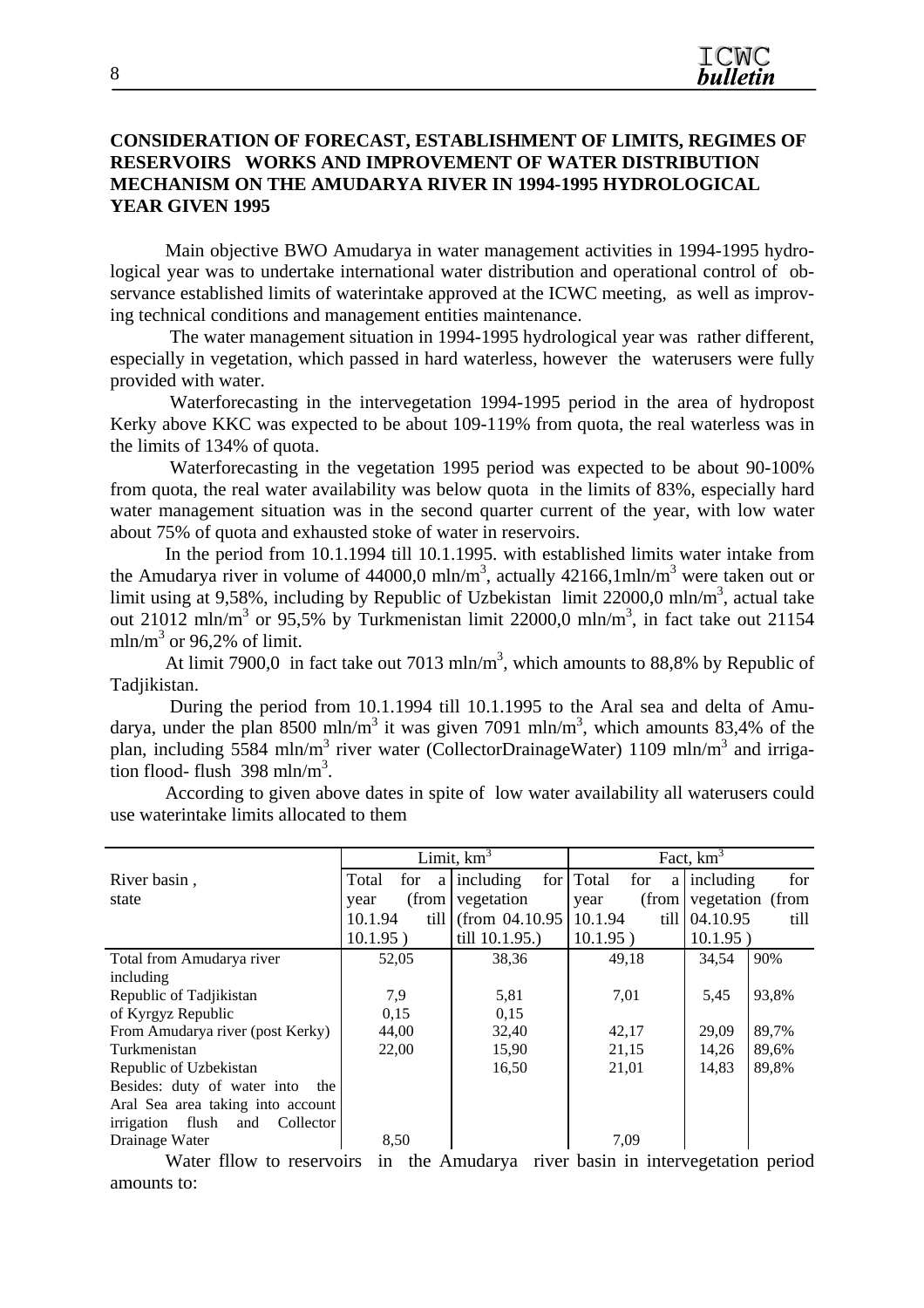to:

| Reservoir     | <b>Hydropost</b> | 1994-1995 | Percent from quota |
|---------------|------------------|-----------|--------------------|
| Nureksky      | Komsomol-Abad    | 3,3       | 94                 |
| Tujamoyounsky | Dargan-Ata       | 12,7      | 28                 |

In vegetation period amounts to:

| Reservoir     | <b>Hydropost</b> | 1995  | Percent from quota |
|---------------|------------------|-------|--------------------|
| Nureksky      | Komsomol-Abad    | 13,2  |                    |
| Tujamoyounsky | Dargan-Ata       | 21.14 |                    |

If at the begining of intervegetation filling of reservoirs of the Amudarya rivers basin amounts to:

| Reservoir     | Total volume | Useful volume | Percent from quota |
|---------------|--------------|---------------|--------------------|
| Nyreksky      | 10350        | 3850          | 105,5              |
| Tujamoyounsky | 4236         | 2036          | 110                |
| Intrasystemes | 4924         | 4319          | 96,5               |
| Total         | 15253        | 6448          |                    |

Then to the end of intervegetation filling of reservoirs of the Amudarya river amounts

| Reservoir     | Total volume | Useful volume | Percent from years |
|---------------|--------------|---------------|--------------------|
| Nureksky      | 5600         | $-700$        | 82,8               |
| Tujamoyounsky | 3254         | 1054          | 75,4               |
| Intrasystemes | 1931         | 1326          | 80,5               |
| Total         | 16517        | 7712          |                    |

Such a situation at the beginning of vegetation period caused extremely unfavourable situation.

Comparative analysis of factual regime of work of reservoirs (Nureksky and Tuymounsky), with given forecasted regimes, prepared on the basic of hydro-service forecast, shows, that Nureksky reservoir in intervegetation flood-flush water regime was preserved in whole, however the volume of reservoir was below death volume in vegetation period.

The winter of 1995 was warm, so leaching low lying lands began considerably early several years, thus flood-flush from Tuymousky reservoir exceeded at 1,5km3 against of planned and as a result is was impossible to collect enough water storage in reservoir.

Extremely difficult situation in regime of Tuymounsky reservoir work arised in vegetation period, especially in the second quarter of 1995, the water storage was almost executed in reservoir in June.

The 1995 experience of flood-flush shows that in spite of difficult conditions if coordinated policy it is possible to solve the problems of water supply to waterusers in small areas, strictly following the principals of water distribution. The practice of operative meetings with participation representatives of all interested sides at the level of holders helped to fast solving of the problems and reducing the tension in relationships of waterusers. According to dates of Hydromet service, water forecast on the vegetation 1995-1996 period is expected about 98% of quota.

Given the expected waterless period it is suggested that the limit of waterintake at the level of several years in republics should be used.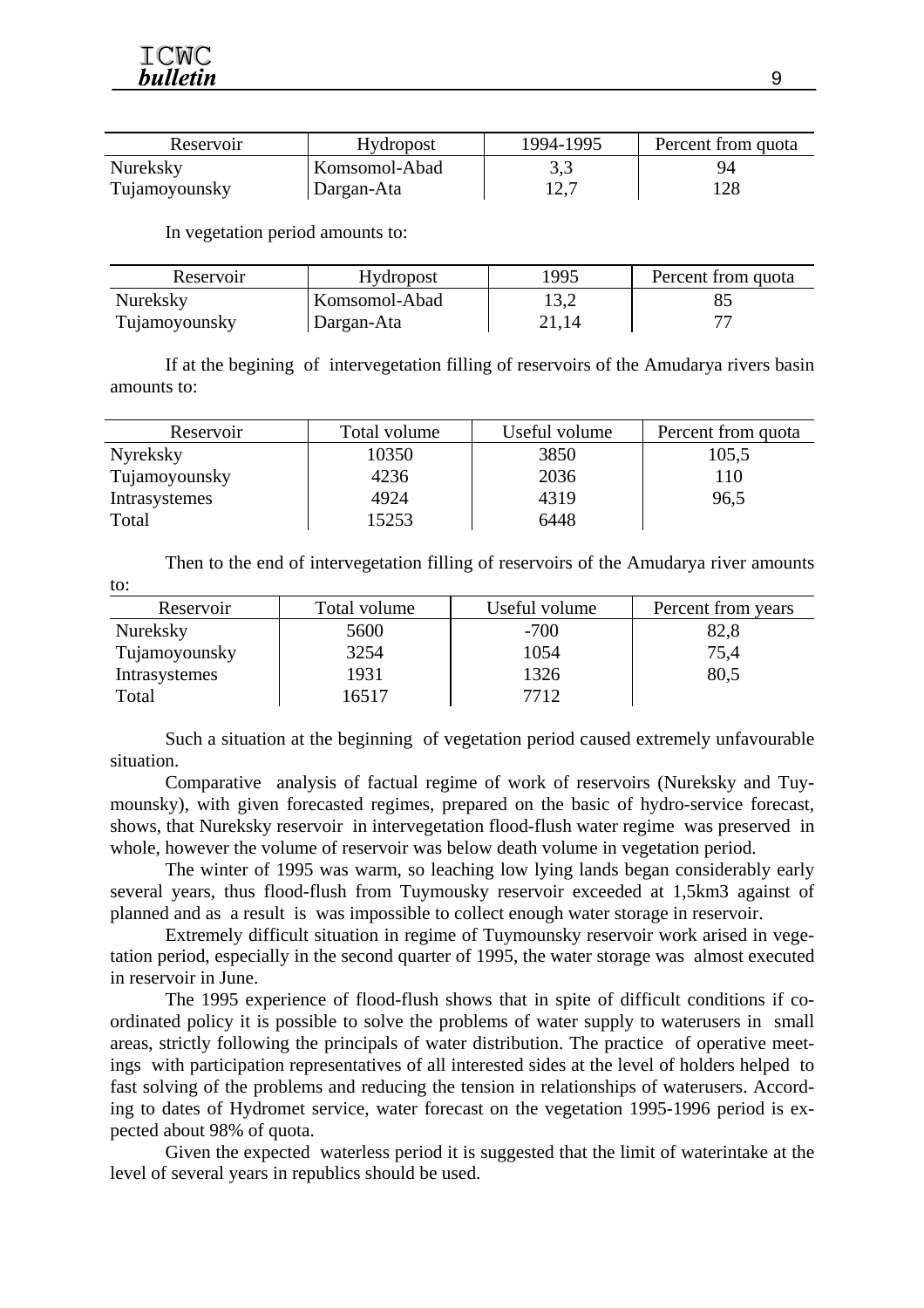Based on water forecast and suggested limits forecasted working mechanism of Nureksky and Tuymounsky reservoirs is developed. (supplement 3,4)

Aimed at improving water distribution regime in the Amudarya river, BWO Amudarya, in elaboration with Hydromet service every 10 days measures water balance of river sections.

Results show that some river sections have high unproductive loss of water and meters data is not precise.

Analysis show that loss of water occurs in section of Termez-Kerka and especially between hydroecological points of Dapgan-ata and Tuymoun. Aimed at exposing of reasons and eliminating arising misunderstanding, BWO "Amudarya" jointly with Minvodhoz of Turkmenistan and Uzbekistan and with hydrological services of these republics organized operative groups for undertaking of control instrumental gauges along the Amudarya river, beginning with Termez hydrologic-post and along big water intakes.

But in spit of all agreements, BWO "Amudarya" representative meet some difficulties while undertaking jointly control instrumental gauges in the up flow of Amudarya river.

Daily analysis of water utilization limits is undertaking by the organization and every 10 days with adjusted practice for the effective water supply to water consumers according to approved limits at ICWC meeting, taking into account water management, and hydrologic situation on the river, weathers, readiness of lands, and solving the arising problems, and disagreements, operative meeting on water division with participation of water organization heads was held at the end of every decade with BWO "Amudarya".

At the meetings they consider the issues on providing water to regions according to limits, on adding required corrections, to the regime of work of reservoirs, on taking urgent measures irrigation systems. Taking in to account the current situation and for maximum supply of water to water consumers, and aimed at quick decision of water division, technical meetings on water division problems were hold every month with participation of the First Deputy Ministries of water resources management of Uzbekistan and Turkmenistan in BWO "Amudarya".

Water resources management work promoted maximum supply of water to waterusers in the factual limits of waterless.

Hydro-points and amalgamation staff undertake regular control on water use limits observation.

Under the plane of 1700, 1690 gauges were carried out.

At present the amalgamation installs computer techniques, creates local network , modern technical equipment, which will enable solving of all questions.

Total analysis of hydrological year and preliminary forecast of water availability 1995-1996 intra vegetation period, BWO "Amudarya" offers:

1. To ratify an offering limit and co-ordinated regimes of work of water reservoirs.

2. Future development of adopted principle of water distribution mechanism on the river, give a work out to technique of joint gauging along the whole length of the river. Ask ICWC members to assist in improving joint activity of BWO and national Hydromet services.

3. To promote the improvement of Tadjikhydromet activity on collecting and changing of information on discharges of Amudarya river flows, that has declined to minimum, resulting in some problems, due the difficulties in forecasting of total water availability of Amudarya river.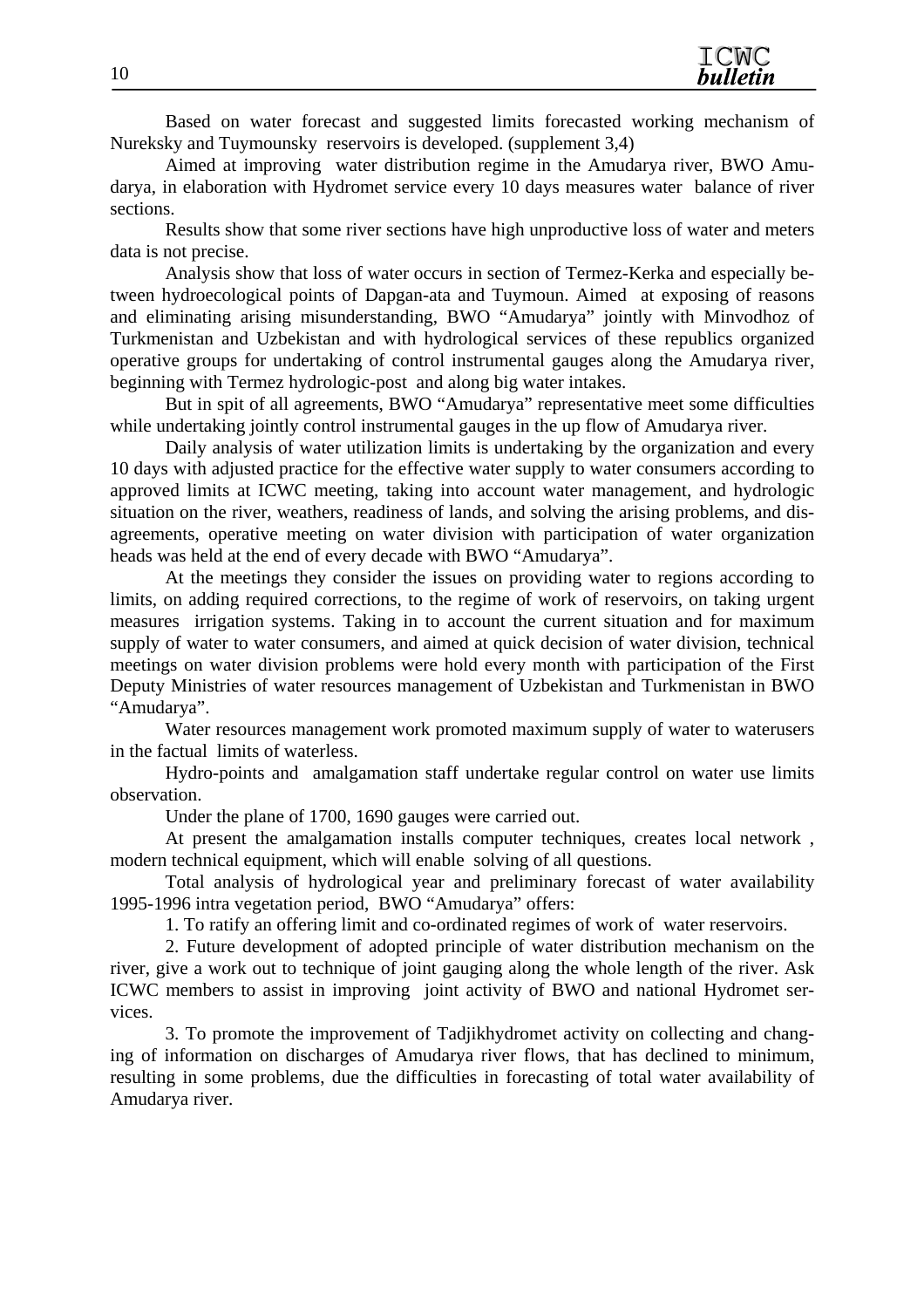#### Republic, region, Waterintake For intervegetation of 1994-1995 (October,November, Desember) For intervegetation of 1994-1995 (Junuary, February, March) Total for vegetation 1994-1995 For vegetation of 1995 Tota of hydrologic year  $|_{\text{Percent}}$ of using limit corrected limit fact limit corrected limit fact limit corrected limit fact limit corrected limit fact limit corrected limit fact corrected limit. TURKMENISTAN (total) 2116,0 2304,3 2304,3 4584,1 4595,8 4588,8 6700,1 6900,1 6893,1 15100,0 15099,9 14260,7 21800,1 22000 21153,8 96,2 Karakumsky chenal 1845,5 1860,0 1860,0 2154,5 2090,0 2076,9 4000,0 3950,0 3936,9 7351,0 6662,0 5948,6 11351,0 10612 9885,5 93,2 Lebapskuy veloyt (total) 270,5 444,3 444,3 929,6 855,8 848,3 1200,1 1300,1 1292,6 2916,0 3137,0 3062,9 4116,1 4437,1 4355,5 98,2 Dashkhousky veloyt<br>(total) (total) 0 0 0 1500,0 1650,0 1663,6 1500,0 1650,0 1663,6 4833,0 5300,9 5249,2 6333,0 6950,9 6912,8 99,5 Besides, flush 150,0 150,0 237,7 0 87,7 0 150,0 237,7 237,7 0 0 0 150,0 237,7 237,7 100 UZBEKISTAN (total) 1986,4 2088,1 2088,1 3963,7 4091,9 4089,6 5950,1 6180,0 6177,7 15500,0 15820,0 14834,6 21450,1 22000 21012,3 95,5 Karshunsky chenal 875,2 1107,9 1107,9 694,9 827,1 826,5 1570,1 1935,0 1934,4 2800,0 2800,0 2729,3 4370,1 4735 4663,7 98,5 Amybysharsky chenal 437,3 513,5 513,5 1012,8 901,5 902,3 1450,1 1415,0 1415,8 2700,0 3120,0 3117,6 4150,1 4535 4533,4 100,0 Khorezmsky region (total) 0 0 0 1280,0 1180,0 1171,5 1280,0 1180,0 1171,5 3500,0 3400,0 3189,2 4780,0 4580 4360,7 95,2 Besides, flush 51,6 150,0 155,2 98,4 5,2 0 150,0 155,2 155,2 0 0 0 150,0 155,2 155,2 100 KARAKALPAKISTAN 674,0 466,7 466,7 976,0 1183,3 1189,3 1650,0 1650,0 1656,0 6500,0 6500,0 5798,5 8150,0 8150 7454,5 91,5 Besides, flush 288,6 500,0 509,9 211,4 9,9 146,4 500,0 509,9 656,3 0 0 0 500,0 509,9 656,3 128,7 Total from Amudarya 4102,4 4392,4 4392,4 8547,8 8687,7 8678,4 12650,2 13080,1 13070,8 30600,0 30919,9 29095,3 43250,2 44000 42166,1 95,8 Besides Sykhardaruinsy region 147,1 167,2 167,2 52,9 32,8 36,9 200,0 200,0 204,1 1200,0 1200,0 1038,6 1400,0 1400 1242,7 88,8 Tadjikistan (total) 1676,2 1049,4 1049,4 1547,8 584,6 513,8 3224,0 1634,0 1563,2 6463,0 6266,0 5449,7 9687,0 7900 7012,9 88,8 Pyandj river 152,9 110,3 110,3 125,1 8,7 8,9 278,0 119,0 119,2 1453,0 1453,0 1304,3 1731,0 1572 1423,5 90,6 Vakhy river 1434,7 852,1 852,1 1353,3 504,9 504,9 2788,0 1357,0 1357,0 4417,0 4220,0 3659,8 7205,0 5577 5016,8 90,0 Kaphitnigan river 88,6 87,0 87,0 69,4 71,0 0 158,0 158,0 87,0 593,0 593,0 485,6 751,0 751 572,6 76,2 TOTAL FROM BASIN OF RIVER 5925,7 5609,0 5609,0 10148,5 9305,1 9229,1 16074,2 14914,1 14838,1 38263,0 38385,9 35583,6 54337,2 53300 50421,7 94,6

#### The information on timely and uninterrupted supply of all waterusers according to established limits and plans of water supply on the Amudarya river from 10.1.94 till 10.1.95 .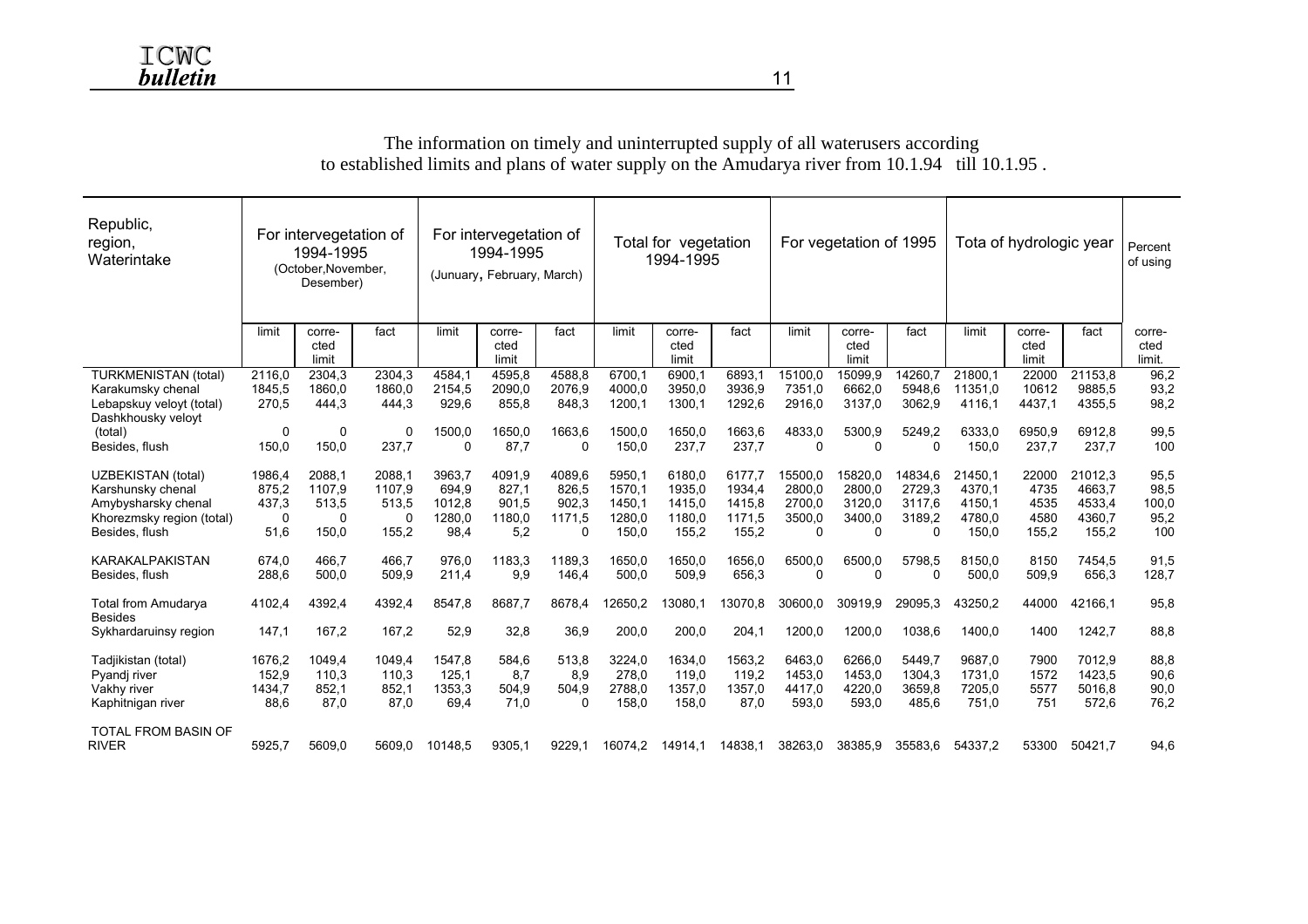

#### Water supply of into the Aral sea and the Amudarya river deltas within1994-1995 hydrological year

| Name                                                                | Month |      |      |      |             |      |      |      |      | Duty of water<br>from 10.1.94.<br>till 10.1.95. |      | Percent of<br>execution |      |      |      |
|---------------------------------------------------------------------|-------|------|------|------|-------------|------|------|------|------|-------------------------------------------------|------|-------------------------|------|------|------|
|                                                                     | X     | XI   | XII  |      | $\rm _{II}$ | III  | IV   |      | VI   | VII                                             | VIII | IX                      | plan | fact |      |
| Samanby                                                             | 1657  | 814  | 710  | 1178 | 314         | 281  | 98   | 60   | 45   | 114                                             | 161  | 242                     | 7000 | 5584 | 79,8 |
| Total<br>escapage from<br>Kyzketken and<br>Lenin channels<br>system |       | 133  | 174  |      |             | 91   |      |      |      |                                                 |      |                         |      | 398  |      |
| <b>CDW</b>                                                          | 69    | 41   | 57   | 66   | 77          | 127  | 104  | 73   | 76   | 136                                             | 145  | 138                     | 1500 | 1109 | 73,9 |
| Total                                                               | 1636  | 988  | 941  | 1244 | 391         | 499  | 202  | 133  | 121  | 250                                             | 306  | 380                     | 8500 | 7091 | 83,4 |
| Increasing                                                          | 1636  | 2624 | 3565 | 4809 | 5200        | 5699 | 5901 | 6034 | 6155 | 6405                                            | 6711 | 7091                    |      |      |      |

The note: Water supply data into the Aral Sea area agreed with Glavhudromet Republic of Uzbekistan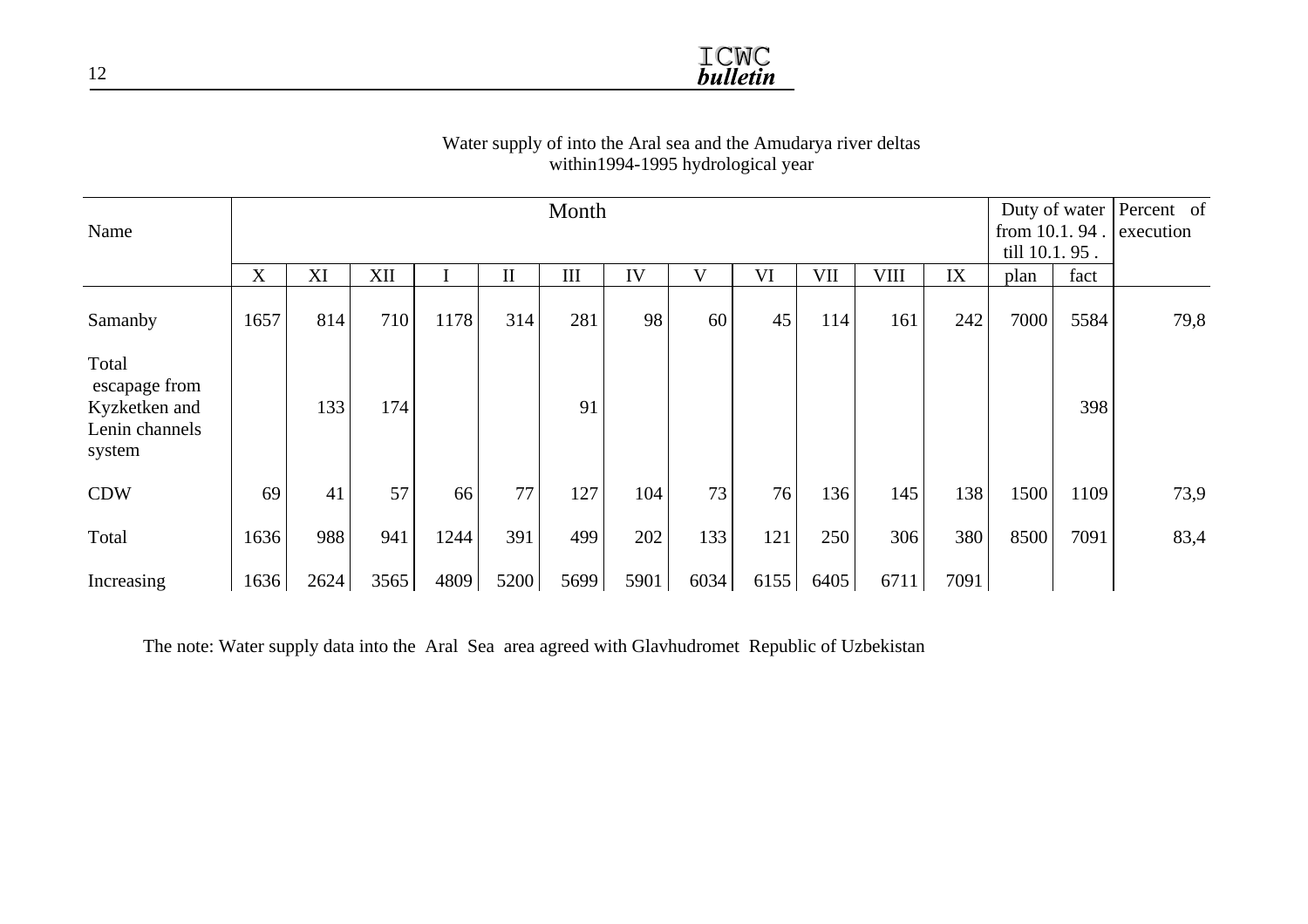Plan of Nurek and Tuyamuyun water reservoirs work during the period from Octoder 1994 till April 1995

|                                   | Measurement<br>Fact |         |          |          |         |          |        | Total  |  |
|-----------------------------------|---------------------|---------|----------|----------|---------|----------|--------|--------|--|
| Nurek reservoir                   | unit                |         |          |          |         |          |        |        |  |
|                                   |                     | October | November | Desember | Junuary | February | March  |        |  |
| Affluent to reservoir             | $m^3/s$             | 233     | 225      | 193      | 193     | 193      | 211    | 3269   |  |
| Loss of waters in reservoir       | $m^3/s$             | $-110$  | $-37$    | $-36$    | 12      | 50       | 2      | $-313$ |  |
| Volume: the begining of           |                     |         |          |          |         |          |        |        |  |
| period                            | mln m <sup>3</sup>  | 10350   | 10181    | 9719     | 8776    | 7616     | 6562   | 10350  |  |
| the end of period                 | mln m <sup>3</sup>  | 10181   | 9719     | 8776     | 7616    | 6562     | 5804   | 5804   |  |
| collected. $(+)$ , drawdown $(-)$ | mln m <sup>3</sup>  | $-169$  | $-462$   | $-943$   | $-1160$ | $-1054$  | $-758$ | 4546   |  |
| Marker: the end of period         | m                   | 906,92  | 902,46   | 892,38   | 878,70  | 865,23   | 854,66 |        |  |
| Flush from reservoir              | $m^3/s$             | 406     | 440      | 582      | 614     | 579      | 491    | 8157   |  |

| Tuyamuyun                         | Measurement        |         | Total<br>Fact |          |         |          |         |       |  |  |
|-----------------------------------|--------------------|---------|---------------|----------|---------|----------|---------|-------|--|--|
| reservoir                         | unit               |         |               |          |         |          |         |       |  |  |
|                                   |                    | October | November      | Desember | Junuary | February | March   |       |  |  |
| Affluent to reservoir             | $m^3/s$            | 832     | 727           | 833      | 908     | 814      | 629     | 12430 |  |  |
| Loss of waters in reservoir       | $m^3/s$            | 79      | 68            | $-30$    | - 1     | 144      | 113     | 981   |  |  |
| Volume: the begining of           |                    |         |               |          |         |          |         |       |  |  |
| period                            | mln m <sup>3</sup> | 4236    | 4045          | 4666     | 5207    | 5725     | 4628    | 4236  |  |  |
| the end of period                 | mln m <sup>3</sup> | 4045    | 4666          | 5207     | 5725    | 4628     | 3254    | 3254  |  |  |
| Collected. $(+)$ , drawdown $(-)$ | mln m <sup>3</sup> | $-190$  | 621           | 541      | 518     | $-1097$  | $-1374$ | 982   |  |  |
| Marker: the end period            | m                  | 124,21  | 126,39        | 127,31   | 128,44  | 124,74   | 121,45  |       |  |  |
| Flush from reservoir              | $m^3/s$            | 824     | 419           | 661      | 715     | 1124     | 1029    | 12504 |  |  |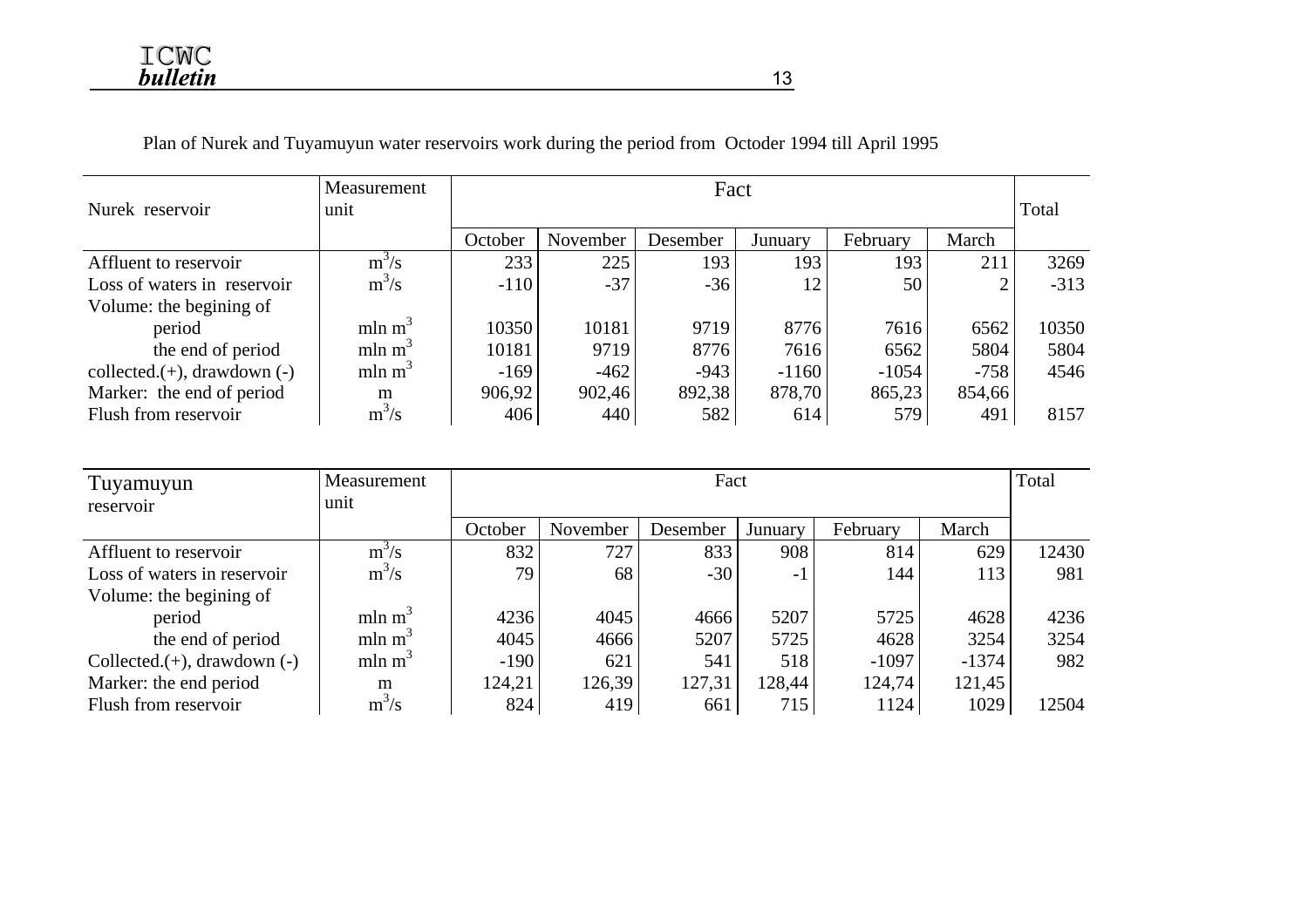

#### Plan of works of the Nurek and Tuyamuyun reservoirs from October 1995 till March 1996.

| Nurek reservoir                   | Measurement<br>unit | Total   |          |           |         |          |        |       |  |
|-----------------------------------|---------------------|---------|----------|-----------|---------|----------|--------|-------|--|
|                                   |                     |         | Forecast |           |         |          |        |       |  |
|                                   |                     | October | November | December. | Junuary | February | March  |       |  |
| Affluent to reservoir             | $m^3/s$             | 310     | 225      | 185       | 178     | 167      | 194    | 3300  |  |
| Water losses in reservoirs        | $m^3/s$             | 4       |          |           |         | 25       |        | 107   |  |
| Volume: the begining of period    | mln m <sup>3</sup>  | 10497   | 10246    | 9663      | 8819    | 7753     | 6589   | 10497 |  |
| the end of period                 | mln m <sup>3</sup>  | 10246   | 9663     | 8819      | 7753    | 6589     | 5964   | 5964  |  |
| Collected. $(+)$ , drawdown $(-)$ | mln m <sup>3</sup>  | $-251$  | $-583$   | $-844$    | $-1066$ | $-1164$  | $-625$ | 4533  |  |
| Marker: the end of period         | m                   | 907,50  | 901,90   | 892,80    | 880,39  | 865,57   | 857,00 |       |  |
| Flush from reservoir              | $m^3/s$             | 400     | 450      | 500       | 571     | 623      | 420    | 7769  |  |

| Tujamoyoun reservoir              | Measurement<br>unit |         | Total<br>Forecast |          |         |          |         |        |  |  |
|-----------------------------------|---------------------|---------|-------------------|----------|---------|----------|---------|--------|--|--|
|                                   |                     | October | November          | December | January | February | March   |        |  |  |
| Affluent of reservoir             | $m^3/s$             | 707     | 637               | 736      | 628     | 505      | 546     | 9852   |  |  |
| Water losses of reservoir         | $m^3/s$             | 70      | 84                | 91       | 106     | 141      | 90      | 1526   |  |  |
| Volume: the begining of period    | mln m <sup>3</sup>  | 3520    | 4069              | 4725     | 5783    | 6512     | 5119    | 3520   |  |  |
| the end of period                 | mln m <sup>3</sup>  | 4069    | 4725              | 5783     | 6512    | 5119     | 3622    | 3622   |  |  |
| Collected. $(+)$ , drawdown $(-)$ | mln m <sup>3</sup>  | 549     | 656               | 1058     | 729     | $-1393$  | $-1497$ | $-102$ |  |  |
| Marker: the end of period         | m                   | 124,10  | 126,50            | 127,80   | 129,50  | 129,127  | 122,45  |        |  |  |
| Flush from reservoir              | $m^3/s$             | 432     | 300               | 250      | 250     | 940      | 1015    | 8351   |  |  |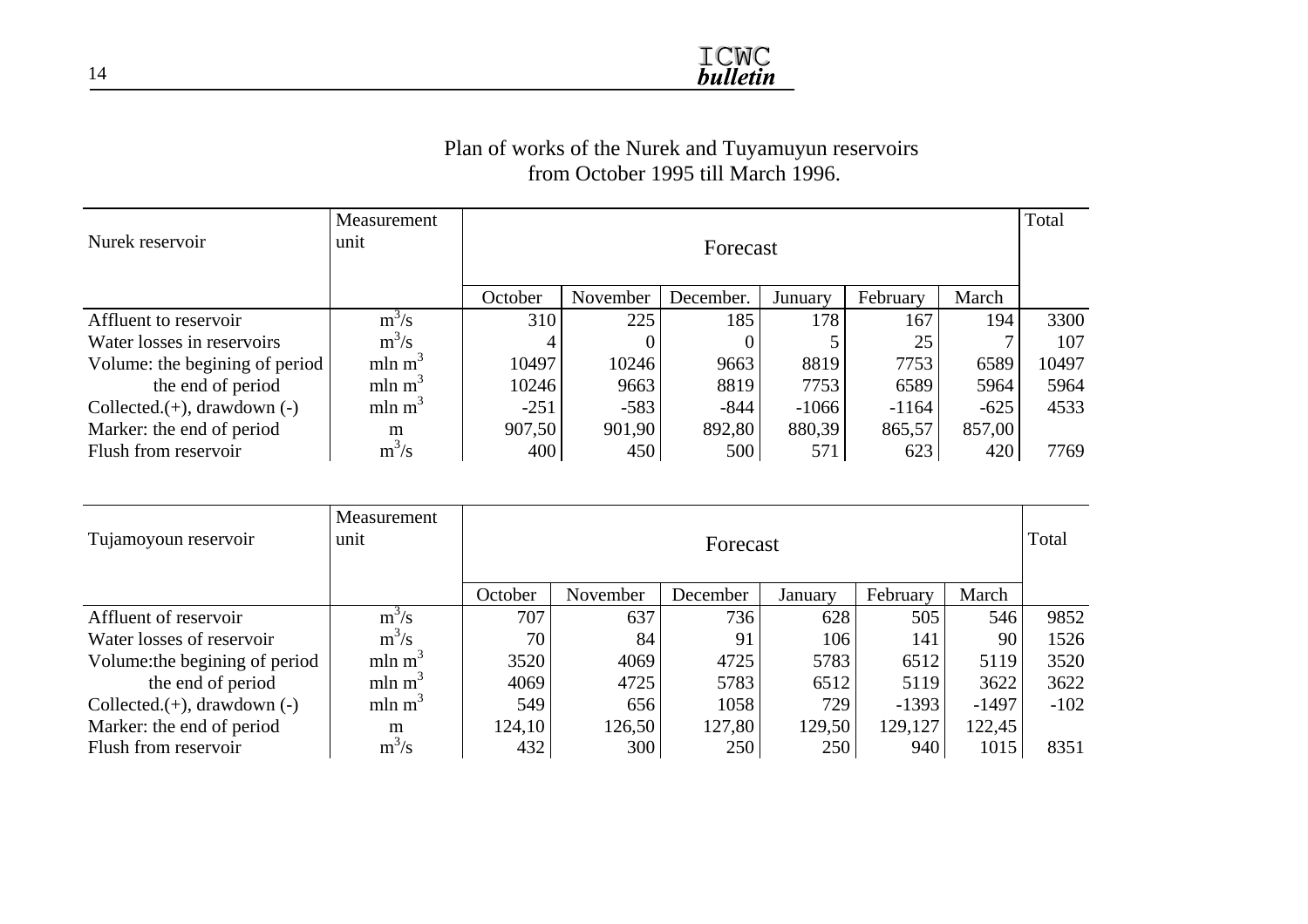## **ANALYSIS OF WATER-MANAGEMENT COMPLEX WORK IN THE SYRDARYA RIVER BASIN DURING THE VEGETATION PERIOD OF 1995**

Vegetation period of the completed water-management year passed under exceptionally complicated conditions and was a serious examination of water management sufficiency in Syrdarya river basin under a very low water level condition.

Since Naryn-Syrdarya cascade regime is determined by Tocktogul carry-over reservoir, its regime changing brought about a critical situation in cascade work. Unplanned power flushes created inflow to Chardarya reservoir during intervegetation at 14 km<sup>3</sup>, because of channel unreadieness below the Chardarya and due to impossibility of taking large amounts in winter conditions. As a forced measure, since January 22, 1995 excessive volume of water has been let into Arnasay drawdown with all the ensuing negative consequences. Inall, before March 24, 3.97  $km<sup>3</sup>$  were thrown down which would have been enough to cover shortage during the vegetation period.

On September 16, 1994 at the ICWC meeting in Osh, the regime of the Narym-Syrdarya cascade of reservoirs was initially approved for the period under review, and the value of intake limits was formed at 18.5  $km^3$ , including 1.0  $km^3$  supply to Aral; for some water consumers:

| Kazakhstan      | $7.7 \text{ km}^3$    |
|-----------------|-----------------------|
| Kyrgyz Republic | $0.2$ km <sup>3</sup> |
| Tadjikistan     | $1.8 \text{ km}^3$    |
| Uzbekistan      | $8.8 \text{ km}^3$    |

These indices were confirmed at the ICWC meeting on February 17, 1995 in Shimkent, and the regime of cascade was clarified by Uzglavhydromet forecasts of March 7 and April 7, 1995. With changing of situation, limits and regime were corrected at the ICWC meeting on June 27, 1995 in Bukhara.

Thus, the vegetation period of 1995 was different, first by sharp deviation of real intake regime from calculated, determined on the basis of excessive Uzglavgidromet forecasts; second by management irritability and instability, caused by separation and badly coordinated actions of all the wateruser states, and also current management mechanism of the basin water management complex has not allowed BWO "Syrdarya" to coordinate properly the storage and organization of intakes and flushes. It is clear from table 1 and other facts, which will be listed below.

#### **1. Difference between forecasted and actual water resources values.**

Forecasts of Uzglavhydromet of the Republic of Uzbekistan concerning side affluentness to Syrdarya on the vegetation of current year have been found excessive. From table 2 you can see, that initially forecasted values of affluentness to reservoirs and side affluentness exceeded mainly normal perennial rate. As a matter of fact, actual side affluentness amounted for different parts of river from 57 to 80 per cent of forecasted and only for Chirchik river it was near the expected index. During the vegetation of 1995 difference between forecasted and actual water recourses values amounted to about 6.39 km<sup>3</sup>.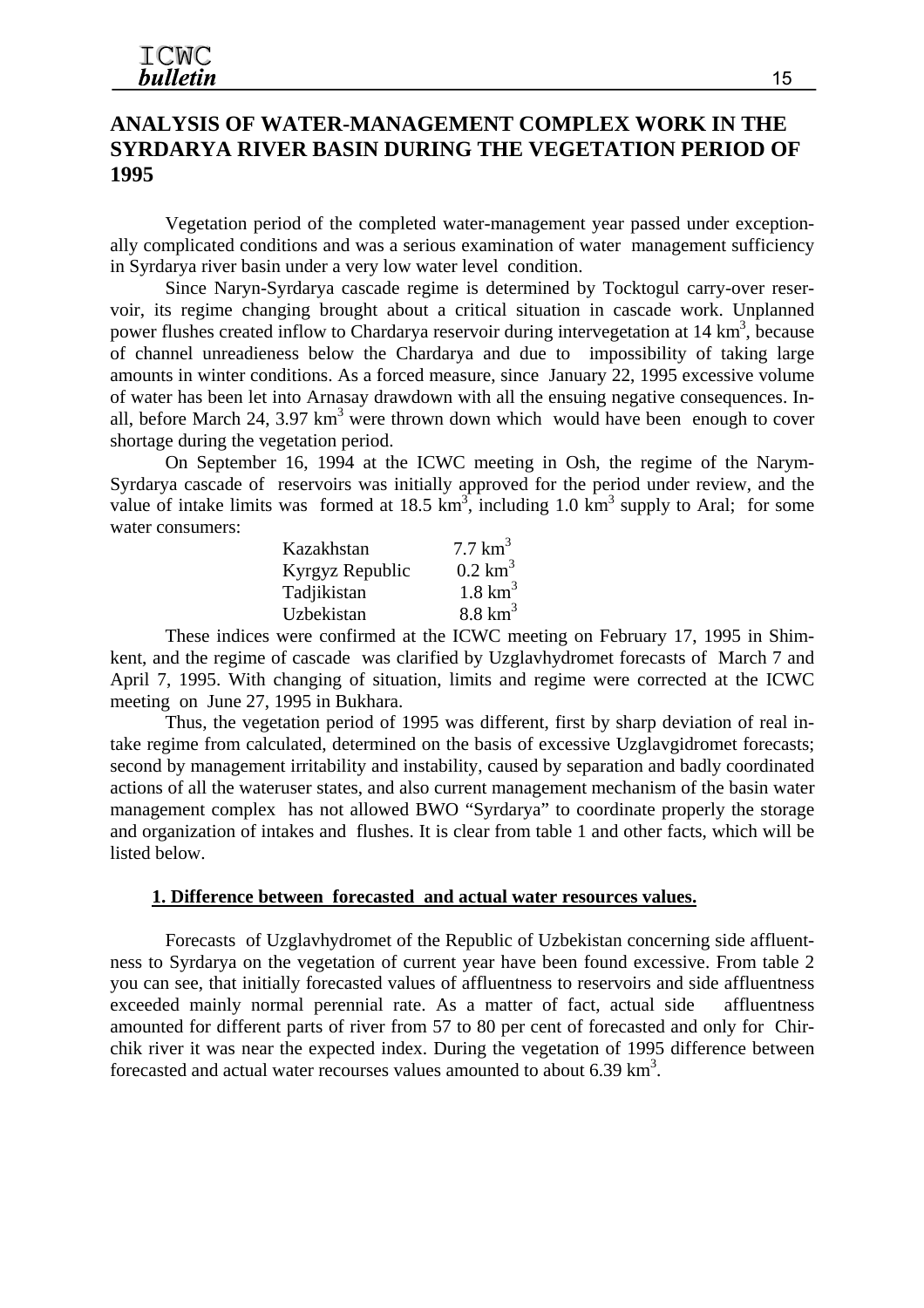

Table 1

#### **ICWC LIMITS AND REAL INTAKES FROM SYR-DARYA RIVER IN VEGETATION 1995 .**

| User                     |          | ICWC limits, $km3$ |          | Actual in-<br>takes in<br>vegetation |                         | Ratio of limits and actual intake volumes |                      |
|--------------------------|----------|--------------------|----------|--------------------------------------|-------------------------|-------------------------------------------|----------------------|
|                          | 16.IX.94 | 17.II.95           | 27.YI.95 |                                      | $\lim 27.YI/\lim 16.IX$ | real intake/lim 16.IX                     | real intake/lim27.YI |
| Kyrgyzstan               | 0,20     | 0,20               | 0,162    | 0,185                                | 0,81                    | 0,92                                      | 1,15                 |
| Uzbekistan               | 8,80     | 8,80               | 7,141    | 7,484                                | 0,81                    | 0,85                                      | 1,05                 |
| Tajikistan               | 1,80     | 1,80               | 1,461    | 1,811                                | 0,81                    | 1,00                                      | 1,24                 |
| Kazakhstan               | 7,70     | 7,70               | 6,398    | 7,100                                | 0,83                    | 0,92                                      | 1,11                 |
| including in the zone of |          |                    |          |                                      |                         |                                           |                      |
| BVO "Syrdarya" activity  | 0,80     | 0,80               | 0,649    | 0,595                                | 0,81                    | 0,74                                      | 0,92                 |
| Besides, supply into the |          |                    |          |                                      |                         |                                           |                      |
| Aral Sea                 | 1,0      | 1,0                | $2,05*$  | 1,693                                |                         |                                           |                      |

\*- in account with real water supply in Aral till 1.07.95 ã. and necessity to undertake sanitary flushes to the end of vegetation.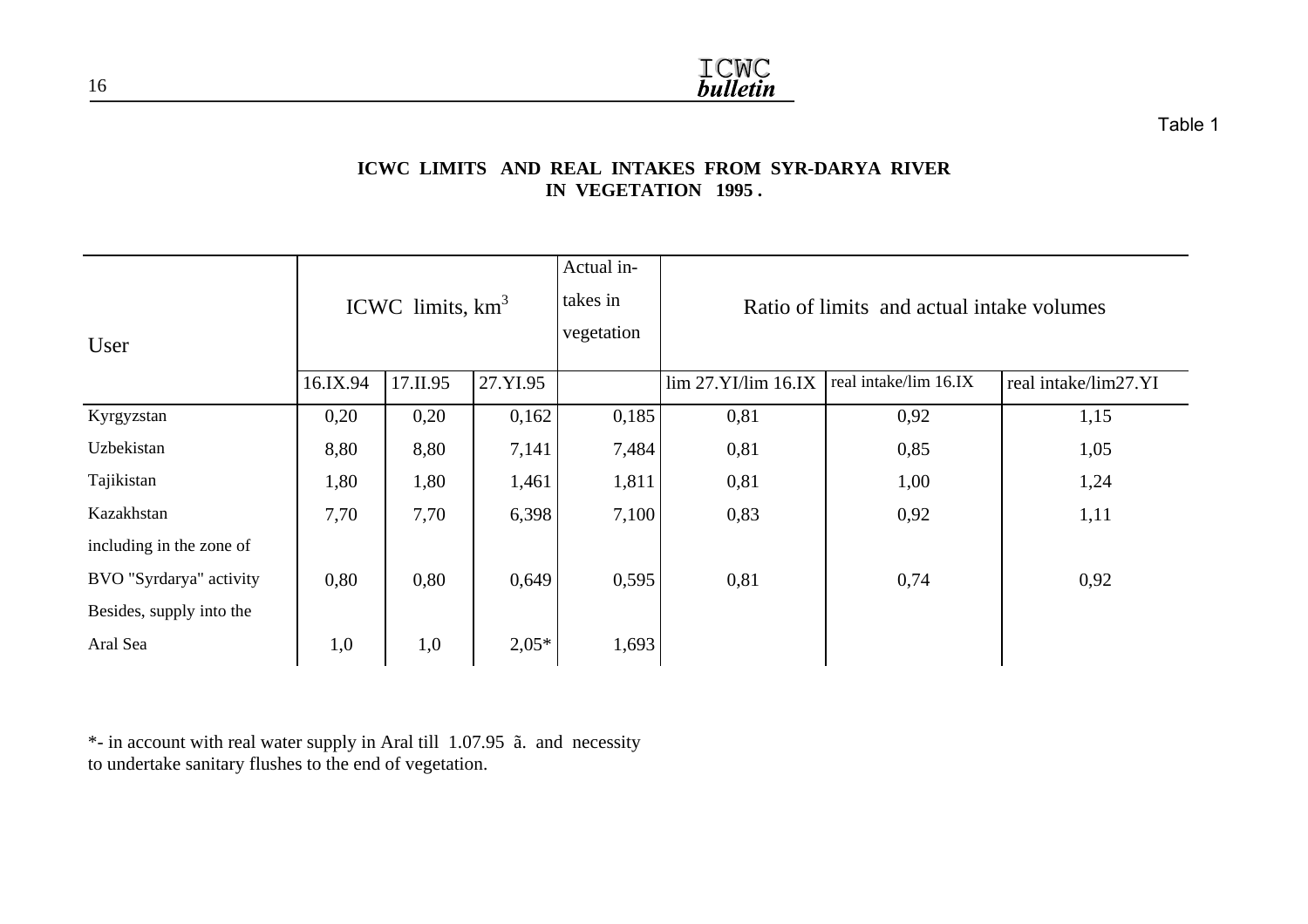Table N 2

#### THE COMPERATIVE SHEET FOR FORECASTED AND ACTUAL WATER RESORCES EVALUATION FOR VEGETATION 1995,  $m^3/s$

| Item or part of the river                               | Norm | Glavhydromet forecast    | Actual quantity<br>for period of<br>IY - IX 95 ã. |                       |       |
|---------------------------------------------------------|------|--------------------------|---------------------------------------------------|-----------------------|-------|
|                                                         |      | from 03.07               | till 04.07                                        | adjusted<br>$(YI-IX)$ |       |
|                                                         |      |                          | AFFLUENT TO THE UPPER RESERVOIRS                  |                       |       |
| To Tocktogul reservoir                                  |      |                          |                                                   |                       |       |
|                                                         | 594  | 500-700                  | 460-640                                           | $500 - 600$           | 505   |
| To Andijan                                              |      |                          |                                                   |                       |       |
| reservoir                                               | 179  | 140-180                  | 130-170                                           | $95 - 135$            | 111   |
| To Charvac reservoir (3                                 |      |                          |                                                   |                       |       |
| rivers' affluent)<br><b>TOTAL</b>                       | 318  | 300-400                  | 300-400                                           | $250 - 350$           | 278   |
|                                                         | 1091 | 940-1280                 | 890-1210                                          | 845 - 1085            | 894   |
| Affluent to the upper<br>reservoirs, mln m <sup>3</sup> |      | 17543                    |                                                   |                       | 14181 |
|                                                         |      |                          |                                                   |                       |       |
|                                                         |      | <b>SIDE AFFLUENTNESS</b> |                                                   |                       |       |
| From Tocktogul to                                       |      |                          |                                                   |                       |       |
| Uch-Kurgan (left                                        |      |                          |                                                   |                       |       |
| Karasu and right                                        | 73,3 | $70 - 84$                | $66 - 78$                                         | $40 - 60$             | 56    |
| Karasu)                                                 |      |                          |                                                   |                       |       |
| From Uch-Kurgan,                                        |      |                          |                                                   |                       |       |
| Uchtepe to Kairakkum                                    |      |                          |                                                   |                       |       |
| reservoir                                               | 198  | $200 - 240$              | $200 - 240$                                       | $100 - 140$           | 130   |
| From Kairakkum to                                       |      |                          |                                                   |                       |       |
| Chardara                                                |      |                          |                                                   |                       |       |
| reservoir                                               | 153  | $150 - 200$              | $150 - 200$                                       | $80 - 140$            | 144   |
| From Andijan reservoir                                  |      |                          |                                                   |                       |       |
| to                                                      |      |                          |                                                   |                       |       |
| Uchtepe                                                 | 146  | $130 - 170$              | $130 - 170$                                       | $110 - 130$           | 114   |
| Side affluent from                                      |      |                          |                                                   |                       |       |
| Charvac to mouth of the                                 |      |                          |                                                   |                       |       |
| Chirchik river                                          | 74,3 | $70 - 90$                | $70 - 90$                                         | $55 - 75$             | 75    |
| <b>TOTAL</b>                                            | 645  | $620 - 784$              | $616 - 778$                                       | 385 - 545             | 519   |
| Side affluentness, mln                                  |      |                          |                                                   |                       |       |
| m <sup>3</sup>                                          |      | 11035                    |                                                   |                       | 8003  |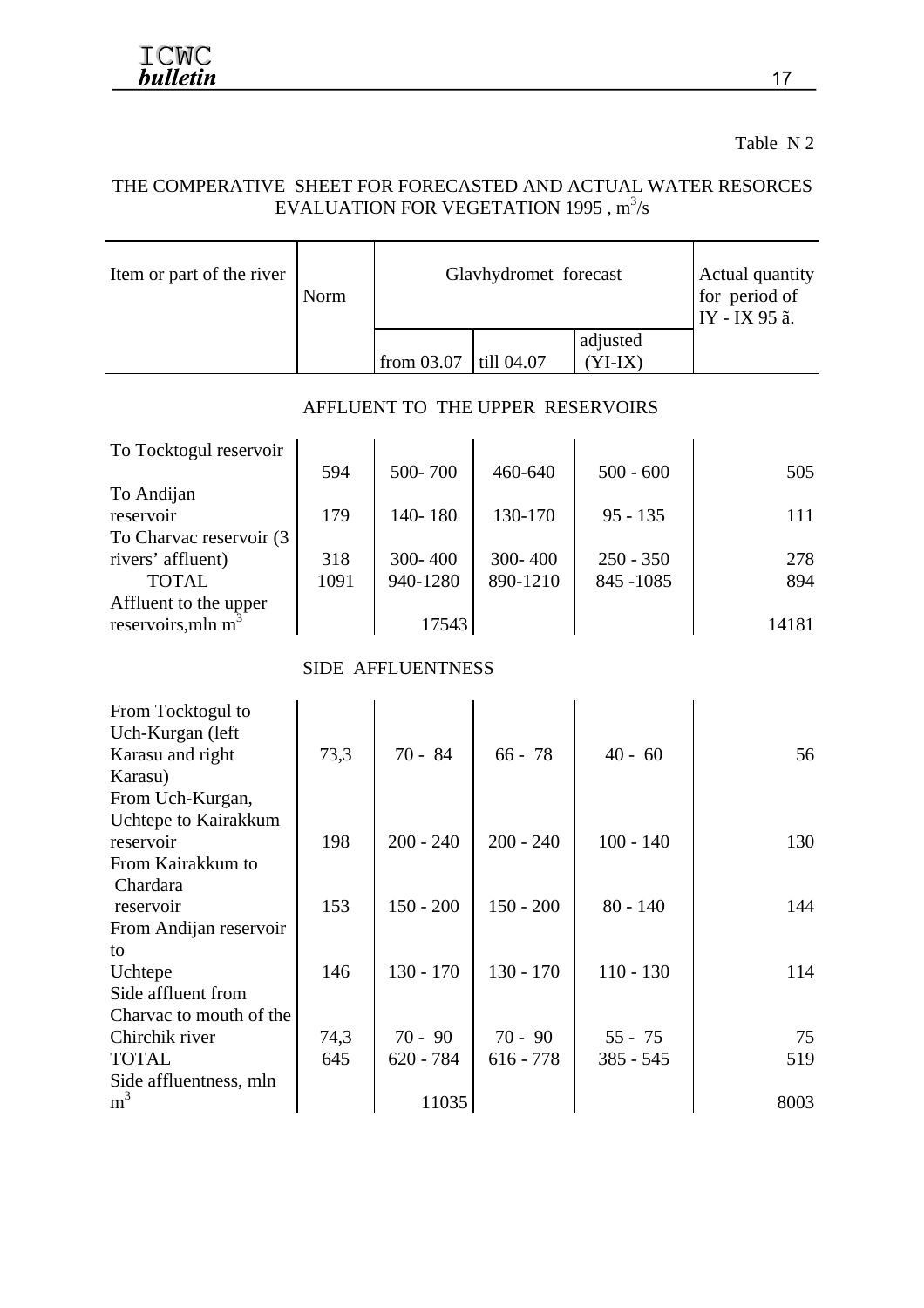#### **2. Non-coordination of regime of the Tocktogul hydrounit with interests of land management and river sanitary condition.**

With the establishment of new independent states of Central Asia and market economy relations between them, some difficulties arose with fuel supply from Republics of Uzbekistan and Kazakhstan to HEP (heating electroplant) of the Kyrgyz Republic and irregularities with necessary electrical energy flow to Kyrgyzstan from Central Asia NPS (nuclear power station). Accordingly, since 1993 in Kyrgyzstan electrical energy on Tocktogul HEP has grown at the expense of increase of loads in autumn-winter period. Such deviation from project and transition of largest reservoir cascade to energetic regime, which completely opposite to natural stream flow regime, caused a number of negative consequences.

Changing regime of water management complex of the Syrdarya river concerns not only irrigation, but the whole ecological situation in the region with multimillion population and for this region such phenomena will entail of life supplying crisis, and besides epidemiological conditions change for the worse, especially in low river flow.

To get over a serious consequences of Tocknogul hydrounit transition to the energetical regime and expected shallowness in vegetation 1995, at the meeting of energy systems and water management complex managers from Uzbekistan, Kazakhstan and Kyrgyzstan on February 7, 1995 in Bishkek it was recommended to accomplish energetical resources supply from Kazakhstan and Uzbekistan to Kyrgyzstan in winter followed by compensation of energy in summer. Simultaneously, provision of irrigation flushes along the river was foreseen not lower than 500 m<sup>3</sup>/s. BWO "Syrdarya" elaborated regime of Naryn-Syrdarya cascade taking into account the decisions of the meeting approved by ICWC on February 17, 1995.

Unfortunately, recommendations of Bishkek meeting has not been followed for a long time, and under this pretext Kyrgyz energy company formed regime of Toktogul hydrounit taking into account only their own needs and causing hard conditions for low-lying areas. Flushes from Toktogul were reduced before the summer, contrary to those indices, which energy company managers promised to keep.

Only at the end of May - early June flushes from Toktogul begun to grow up, because protocol in addition to Agreement of trade-economic collaboration in 1995 was signed, where increase of natural gas quantity on to 200 mln  $m<sup>3</sup>$ , supplied from Uzbekistan to Kyrgyzstan; and energy supply in summer from Kyrgyzstan to Uzbekistan were stipulated. Kazakhstan signed this Agreement only in the middle of June.

#### **3. Deviation of channel reservoirs filling regime from planned schedule.**

In spite of difficult water management situation, regime of Kairakkum and Chardara reservoirs was carried out counter to confirmed by ICWC schedule and thus by the beginning of vegetation Kairakkum reservoir was lacking of about 420 mln  $m<sup>3</sup>$  to meet the fixed capacity and in Chardarya - accordingly 180 mln  $m<sup>3</sup>$  (see table 3). Besides that, water flow into Aral delta by September 1 formed  $1.53 \text{ km}^3$  under the limit of ICWC in 1 km<sup>3</sup>. So, 1.1 km<sup>3</sup> of Syrdarya water was lost for irrigated land management only because of above-mentioned factors.

#### **4. Deviation in indices of river discharges**

Statistics of energetics on hydro-electric plants escapages and discharges, fixed by Uzglavhydromet hydroposts, below the above-mentioned HEP differ from each other within several tens of cubic meters in second up to  $100 \text{ m}^3$ /s and more - for example, between Uchkurgan HEP and Uchkurgan hydropost of Uzglavhydromet. Such difference results in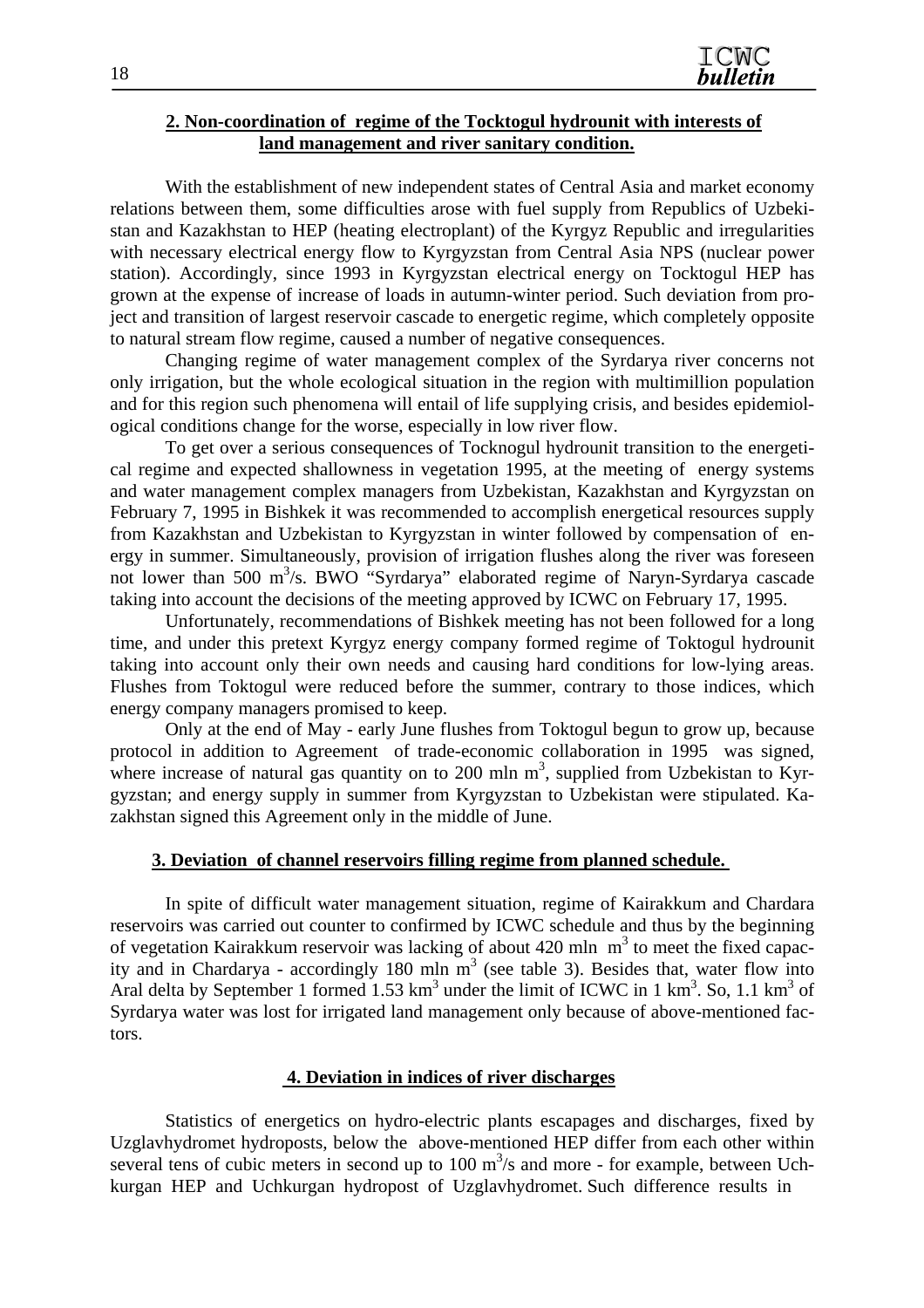#### COMPARISON OF ACTUAL AND APPROVED FORECAST RESERVOIRS REGIMES OF THE NARYN-SYRDARYA CASCADE IN VEGETATION 1995, mln m<sup>3</sup> (Data of BWO "Syrdarya" ).

|                  |          |       |          | W a t e r |          | volumes | $i$ n    |       | reservoirs |        |          |           |
|------------------|----------|-------|----------|-----------|----------|---------|----------|-------|------------|--------|----------|-----------|
| <b>RESERVOIR</b> | April    |       | May      |           |          | June    | July     |       |            | August |          | September |
|                  | forecast | fact  | forecast | fact      | forecast | fact    | forecast | fact  | forecast   | fact   | forecast | fact      |
| <b>TOCKTOGUL</b> | 14175    | 14198 | 13926    | 13873     | 14960    | 14736   | 16279    | 15391 | 16917      | 15308  | 17265    | 15596     |
|                  | 13926    | 13873 | 14960    | 14736     | 16279    | 15391   | 16917    | 15308 | 17265      | 15596  | 17452    | 15770     |
|                  |          |       |          |           |          |         |          |       |            |        |          |           |
| <b>ANDIJAN</b>   | 1055     | 1046  | 1016     | 1105      | 1155     | 1190    | 1189     | 1164  | 994        | 852    | 753      | 585       |
|                  | 1016     | 1105  | 1155     | 1190      | 1189     | 1164    | 994      | 852   | 753        | 585    | 760      | 578       |
|                  |          |       |          |           |          |         |          |       |            |        |          |           |
| <b>CHARVAC</b>   | 1074     | 1079  | 1367     | 1117      | 1750     | 1597    | 2000     | 1811  | 1847       | 1569   | 1419     | 1362      |
|                  | 1367     | 1117  | 1750     | 1597      | 2000     | 1811    | 1847     | 1569  | 1419       | 1362   | 1367     | 1247      |
|                  |          |       |          |           |          |         |          |       |            |        |          |           |
| KAIRAKKUM        | 3418     | 2997  | 3418     | 2781      | 3418     | 2334    | 2868     | 1651  | 2145       | 1142   | 1602     | 677       |
|                  | 3418     | 2781  | 3418     | 2334      | 2868     | 1651    | 2145     | 1142  | 1602       | 677    | 1796     | 659       |
|                  |          |       |          |           |          |         |          |       |            |        |          |           |
| <b>CHARDARA</b>  | 5400     | 5221  | 5400     | 4799      | 4471     | 3126    | 3378     | 1647  | 1921       | 683    | 1000     | 510       |
|                  | 5400     | 4799  | 4471     | 3126      | 3378     | 1647    | 1921     | 683   | 1000       | 510    | 1039     | 694       |

NOTE. Numerator - at the begining of month, denominator - at the end of month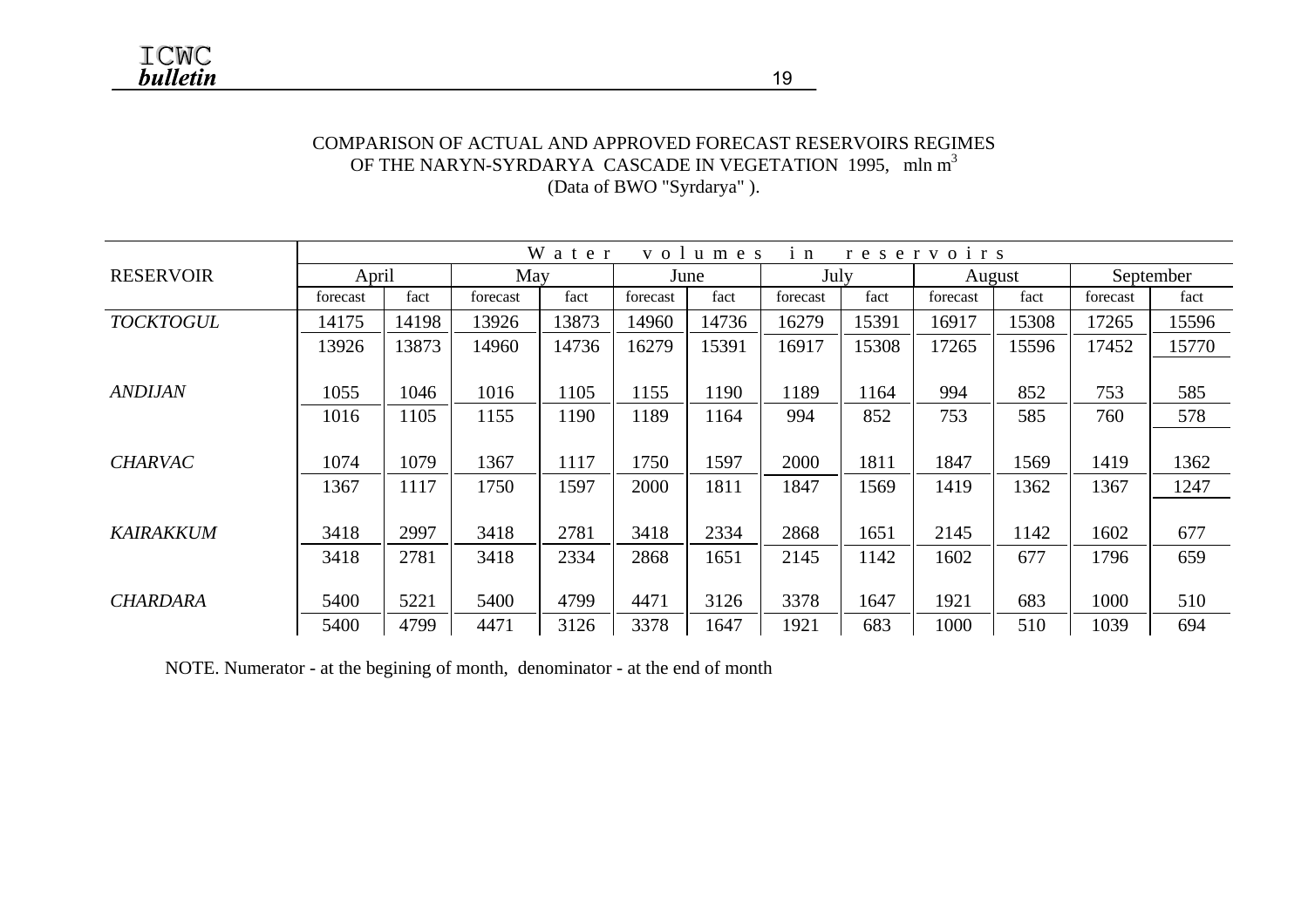| ICMC            |
|-----------------|
| <b>bulletin</b> |

systematic character and energetics data exceed regularly reading of hydroposts, that not only make difficult checking water distribution, but do not allow to plan exactly intake regime and reservoirs cascade work. Attempts to find the cause of above-mentioned difference have been repeatedly made. So, in first decade of June control hydrometrycal measurement was made in Uchkurgan by proposal of Minwodkhoz of Uzbekistan. After comparison of data on three concrete dates - June 1 (before control measurement), June 6 (control measurement) and June 9 (after control measurement) - we can see, that discrepancy is primarily accounted by distortion (to the increase) of volumes thrown down through the Uchkurgan HEP ( table 4).

Table N 4.

#### WATER BALANCE AT THE SITE FROM UCHKURGAN HYDRO-ELECTRO PLANT UP TO UCHKURGAN HYDRO-POST IN THE PERIOD OF CONTROL MEASUREMENT,  $m^3/s$  (Vegetation 1995; data of BVO "Syrdarya").

|                                | Before the control | The control meas- | After the control |
|--------------------------------|--------------------|-------------------|-------------------|
| The articles of balance        | measurement        | urement           | measurement       |
|                                | June 1             | June 6            | June 9            |
| Uchkurgan HEP's escapage       | 250                | 258               | 300               |
| Intake - old head              |                    |                   |                   |
| <b>BFC</b>                     | 28                 | 42                | 38,5              |
| Uchkurgan Hydropost            | 181                | 216               | 210               |
| Balance for the site Uchkurgan |                    |                   |                   |
| HEP - Uchkurgan $h/p$          | $-41$              | 0                 | $-51.5$           |
|                                |                    |                   |                   |

Above mentioned caused arising of crisis situation, way out of which was searched by joint efforts of BWO "Syrdarya" and water management entities from ICWC state - members. In the middle June channel reservoirs were proved to be drawdown in the most part, and the minimal discharges were on Syrdarya channel. Situation changed for the worse, when the decisions of extraordinary ICWC and energetic ministries and departments of Kazakhstan, Kyrgyzstan and Uzbekistan joint meeting on May 27, 1995 in Shimkent have not been implemented, that recommended to put flush in June from Tocktogul reservoir at 450  $\text{m}^3/\text{s}$ ., and in July - August - at 300 m<sup>3</sup>/s.

Since crisis has remained to the moment of next ICWC meeting at the end of June in Bukhara, necessity to correct intake limits has arisen. Calculations showed, that taking into account the rest of water resources, intake limits should be reduced on average up to 82 % from initial value. These limits were approved at ICWC meeting on June 27, 1995 in Buchara.

At the same days, the next and the last flush schedule from Tocktogul reservoir was agreed, being a result of understanding between Kazakhstan and Kyrgyzstan, by which from June 22 till July 5 900  $\text{m}^3$ /s should be thrown off and then discharges should be reduced up to  $450-500$  m<sup>3</sup>/s till the end of summer. Circumstances, impeded proper execution of flushes, are follow: under results of channel balances the real values of flushes from Tocktogul hydrounit were considerably less than registered by energeticians; periods of discharge running up to control points are settled upon condition that channel is filled and we consider it as measured process. In case of belated flushes from Tocktogul reservoir river channel is actually emptied and time and extra water volumes are needed for transformation of runoff in channel to pass additional discharges.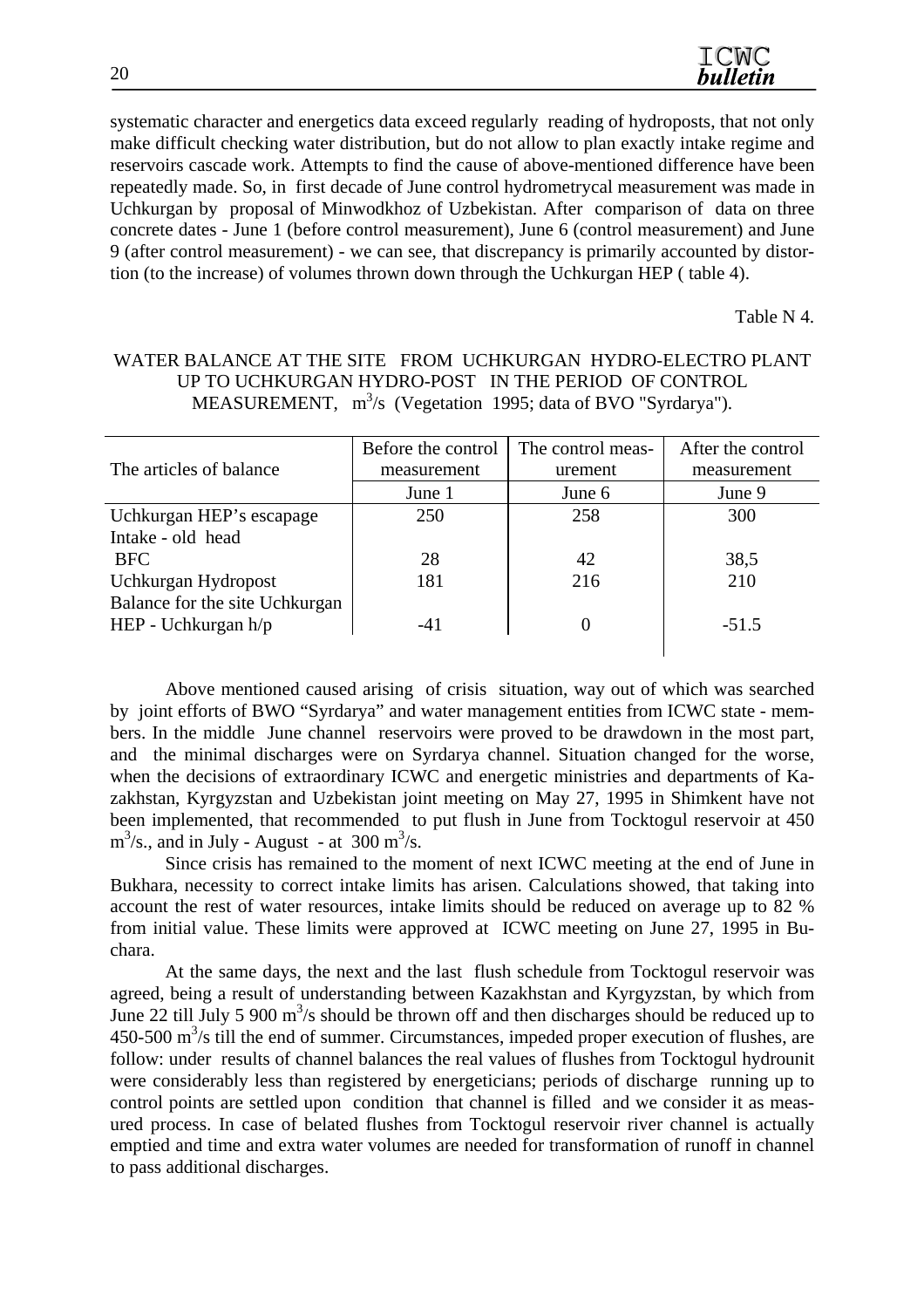Therefore, the above-mentioned agreement was implemented properly only since July 21: from August 21 till August 5 average of flushes amounted to  $902 \text{ m}^3/\text{s}$ . and Tocktogul waters had reached Chardarya reservoirs.

At the same time, deviations were observed from state-waterusers intake regime (table 5), if it run counter to republics or government departments interests. So, in June - July the energy company "Barky Todjik" delayed water volumes from Tocktogul, instead of assistance in transference it to Chardara reservoir. As a way from crisis situation, by the decision of Minvodhoz of Uzbekistan, a transference was carried out into Chardara from Charvak reservoir at 250 mln  $m<sup>3</sup>$ , that is one of the good examples of coordinated activities of Central Asian Republics.

Thus, Tocktogul water came into Chardara 3-4 weeks later, than expected, and in less volume than calculated. Even without calling in question reliability of flush values from Tocktogul reservoir, we should say, that difference between actual value of HEP escapage and fixed in agreement of June 22 amounted to 900 mln m<sup>3</sup>. If take into account, that charges, coming into Syrdarya, is fixed by Uchkurgan hydropost, it becomes clear, why Chardara reservoir has not got yet expected volumes. Tocktogul reservoir role, as one of long lasted regulation, is contained in deficit covering, if there would be not enough resources of side affluent to meet irrigation needs. Deficit amounted to  $2.7 \text{ km}^3$  in vegetation 1995, and Tocktogul reservoir - instead of its purpose - accumulated  $1.572 \text{ km}^3$  at the same period.

Finally, implementation of the decision on water transference from Tocktogul into Chardara, which was adopted in 1995 with large delay and implemented partially as compared with agreement, could be characterize by following digital indices: there amounted to  $3513$  mln m<sup>3</sup> of entering in Chardara reservoir in vegetation 1995, and besides, share of side affluent was 2958 mln  $\text{m}^3$ , including 681 mln  $\text{m}^3$  entered in Chirchik, and from Tockogul to Chardara 555 mln m<sup>3</sup> were transfered, instead of expected 960 mln m<sup>3</sup>.

In conclusion, BWO "Syrdarya" and SIC ICWC, on the basis of experience in conducting vegetation 1995, offer:

1. Forecasting of year water availability, as well as planning of the Naryn-Syrdarya reservoirs cascade regime for hydrological year, as a whole, should carried out on the basis of long-term forecast of water resources and cascade regime, that allow to increase reliability of operation of reservoirs of long lasted regulation.

2. It is necessary to elaborate and adopt an agreement, which includes a whole complex of management treatment for Syrdarya river upon condition of different water availability and provides:

order of determination, adoption and correction of water limits for year, season, month with taking into account changing of water availability, water stock in reservoirs and intake for watering;

order of execution of channel reservoirs regime, admited (by concordance) deviations from it, limits of emptying of reservoirs, idle and hydroenergetical flushes;

sanitary regime values for each part of river in different periods of year, terms of their observance;

order of flush transformation registration in the result of channel losses and, vice versa, changing of channel inflow.

3. Declare, that upon critical water availability a daily management of all reservoirs under regime and filling shall be carried out only on the basis of activities, coordinated with BWO "Syrdarya".

4. Approve "Convention of responsibility for non-observance of agreed regime and cascade work limits" which was presented as a project half year ago.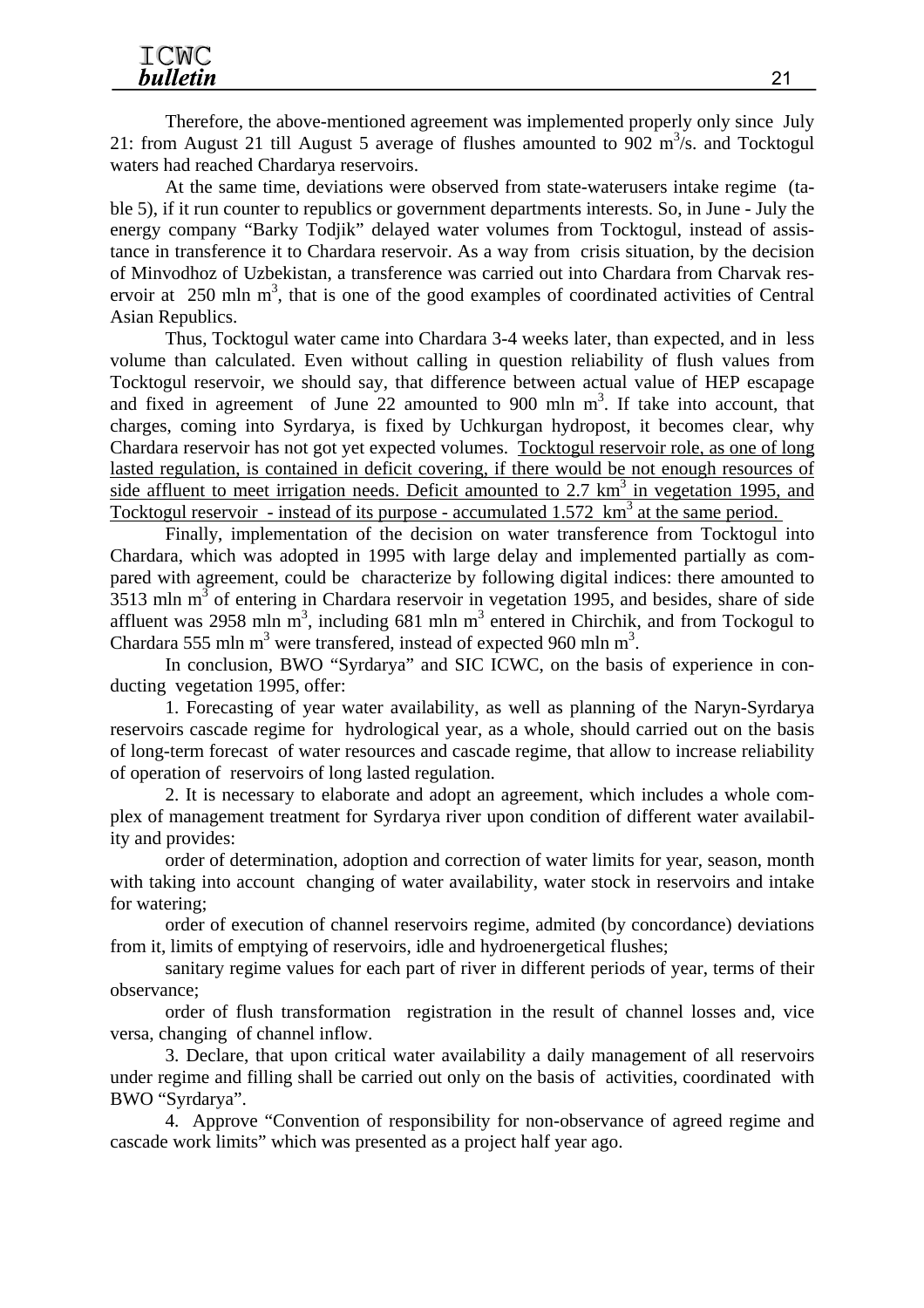# **ICWC**<br>**bulletin**

Table N 5

#### COMPARISION OF ACTUAL <code>INTAKES</code> AND ICWC LIMITS IN VEGETATION 1995 , mln  $\mathsf{m}^3$ ( Data of BVO "Syrdarya" ).

|                                                            |                | Before updating of intake limits |                 |                 |                          |                 |                 |                         |                 | After updating of intake limits |                          |                   |                 |                          |                   |                 |                    |                   |
|------------------------------------------------------------|----------------|----------------------------------|-----------------|-----------------|--------------------------|-----------------|-----------------|-------------------------|-----------------|---------------------------------|--------------------------|-------------------|-----------------|--------------------------|-------------------|-----------------|--------------------|-------------------|
| INTAKES                                                    |                | April                            |                 |                 | May                      |                 |                 | June                    |                 |                                 | July                     |                   |                 | August                   |                   |                 | September          |                   |
|                                                            | limit          | actual.                          | % from<br>limit | imit            | actual                   | % from<br>limit | limit           | actual                  | % from<br>limit | limit                           | actual                   | % from<br>limit   | imit            | actual                   | $%$ from<br>limit | limit           | lactual            | $%$ from<br>limit |
| General intake in the zone of<br>BVO "Syrdarya", including | 1083           | 1264,36                          | 117             | 1325            | 1544,49                  | 117             | 2098            | 2025,19                 | 96              | 2282                            | 2637,43                  | 116               | 1781            | 1870,41                  | 105               | 546             | 736,5              | 135               |
| Uzbekistan<br>Kazakhstan                                   | 866<br>17      | 1080,12<br>25,82                 | 125<br>152      | 853<br>95       | 1078,37<br>102,43        | 126<br>108      | 1485<br>164     | 1476.24<br>120,93       | 99<br>74        | 1785<br>206                     | 1977.44<br>197,11        | 111<br>96         | 1352<br>163     | 1341.97<br>141,25        | 99<br>87          | 393<br>29       | 528,4              | 134<br>24         |
| Kyrgyzstan<br>Tajikistan                                   | 17<br>183      | 8,72<br>149,7                    | 51<br>82        | 30<br>347       | 19,36<br>344,33          | 64<br>99        | 41<br>408       | 36,76<br>391,26         | 90<br>96        | 43<br>248                       | 50,99<br>411,89          | 119<br>166        | 36<br>230       | 45,02<br>342,17          | 125<br>149        | 22<br>102       | 24,3<br>176,8      | 110<br>173        |
| Up to Uchkurgan hydrounit,<br>including                    | 443            | 395.16                           | 89              | 396             | 428,35                   | 108             | 566             | 691,54                  | 122             | 663                             | 879,83                   | 133               | 507             | 576,55                   | 114               | 218             | 260,9              | 120               |
| Uzbekistan<br>Tajikistan                                   | 398<br>37<br>8 | 354.1<br>34,5<br>6.56            | 89<br>93<br>82  | 335<br>43<br>18 | 379,43<br>38,49<br>10.43 | 113<br>90<br>58 | 491<br>47<br>28 | 633.32<br>32,82<br>25,4 | 129<br>70<br>91 | 609<br>27<br>27                 | 796.46<br>46,31<br>37,06 | 131<br>172<br>137 | 455<br>27<br>25 | 516,36<br>27,04<br>33,15 | 113<br>100<br>133 | 185<br>20<br>13 | 234<br>9,6<br>17,3 | 126<br>48<br>133  |
| Kyrgyzstan                                                 |                |                                  |                 |                 |                          |                 |                 |                         |                 |                                 |                          |                   |                 |                          |                   |                 |                    |                   |
| From Uchkurgan hydrounit<br>up to<br>Kairakkum, including  | 111            | 107,23                           | 97              | 157             | 144,42                   | 92              | 225             | 229,23                  | 102             | 226                             | 272,78                   | 121               | 181             | 215,99                   | 119               | 79              | 98                 | 124               |
| Uzbekistan<br>Kyrgyzstan                                   | 62<br>9        | 66,98<br>2,16                    | 108<br>24       | 67<br>12        | 59,25<br>8,93            | 88<br>74        | 102<br>13       | 105,73<br>11,36         | 104<br>87       | 144<br>16                       | 145,6<br>13,93           | 101<br>87         | 118<br>11       | 118,16<br>11,87          | 100<br>108        | 53<br>9         | 53<br>7            | 100<br>78         |
| Tajikistan                                                 | 40             | 38,09                            | 95              | 78              | 76,24                    | 98              | 110             | 112,14                  | 102             | 66                              | 113,25                   | 172               | 52              | 85,96                    | 165               | 17              | 38                 | 223               |
| From Kairakkum reservoir<br>up to Chardara, including      | 529            | 756,97                           | 143             | 772             | 971,72                   | 126             | 1307            | 1104.42                 | 84              | 1393                            | 1484,82                  | 106               | 1093            | 1077.87                  | 99                | 249             | 377,6              | 152               |
| Uzbekistan<br>Kazakhstan                                   | 406<br>17      | 659,04<br>25,82                  | 162<br>152      | 451<br>95       | 639.69<br>102,43         | 142<br>108      | 892<br>164      | 737.19<br>120,93        | 83<br>74        | 1032<br>206                     | 1035,38<br>197,11        | 100<br>96         | 779<br>163      | 707.45<br>141.25         | 91<br>87          | 155<br>29       | 241,4              | 156<br>24         |
| Tajikistan                                                 | 106            | 72,11                            | 68              | 226             | 229,60                   | 102             | 251             | 246,3                   | 98              | 155                             | 252,33                   | 163               | 151             | 229,17                   | 152               | 65              | 129,2              | 199               |
| Kyzyl-Kum channel                                          | 73             | 32,4                             | 44              | 302             | 307,15                   | 102             | 320             | 254,45                  | 80              | 292                             | 198,71                   | 68                | 221             | 174,52                   | 79                | 8               | 52,27              | 653               |
| Below the Chardara                                         | 362            | 751,1                            | 207             | 1460            | 1498,1                   | 103             | 1391            | 1476,3                  | 106             | 1540                            | 1192,6                   | 77                | 682             | 383,2                    | 56                | 49              | 186,5              | 381               |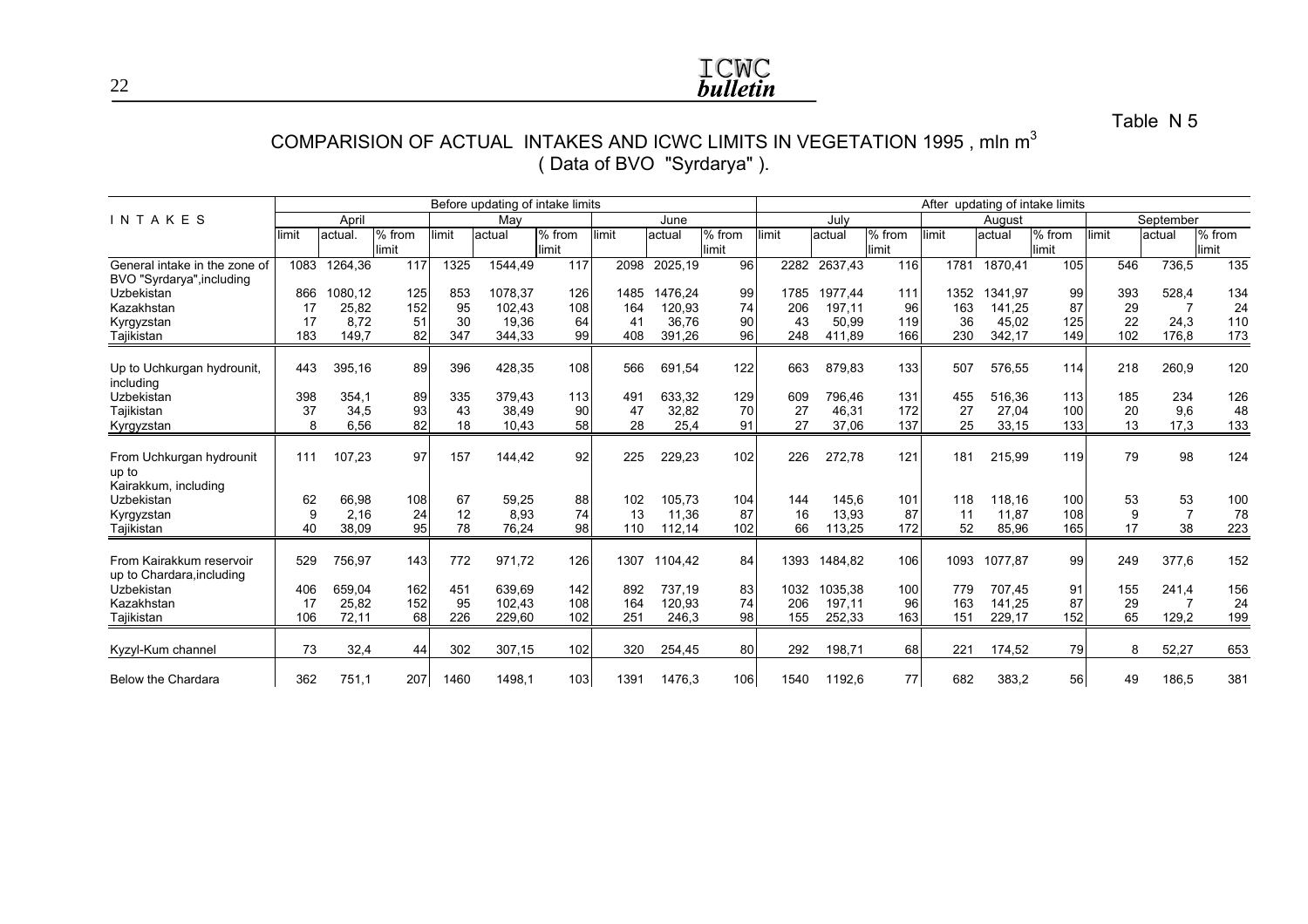5. Elaborate and sign at government's heads level an interstate agreement on guaranteed pass of water resources limits through the territories of border states, taking into account losses under above-mentioned discharges pass during their delivery to each consumer.

6. Uchkurgan hydropost of Uzglavhydromet will be a control station for volumes, coming from Naryn to Syrdarya. Outline needed quantity of additional hydropost at interstate level in case of necessity.

#### **MEMORANDUM ON THE RESULTS OF THE STUDY TOUR OF THE MINISTERS - MEMBERS OF ICWC AND ICAS TO BELGIUM , ITALY AND GERMANY UNDER THE EU-TACIS WARMAP PROJECT**

The Ministers of water resources and land reclamation of the Central Asian Republics (CAR), members of ICAS and members of ICWC, in the framework of the program of activity of Phase II of the WARMAP Project, were invited by the European Union to visit the headquarters of the European Union in Brussels. During the visit they met with the EU TACIS officials and also made a study tour to some regions of Italy and Germany.

Members of the delegation: Kipshakbaev N. K., Chairman of the State Committee for water resources management of Kazakhstan; Zulpuev M. Z., Minister of water resources and land reclamation of Kyrgyzstan; Eshmirzoev M., Minister of water resources and land reclamation of Tadjikistan; Altiev T., First Deputy Minister of water resources of Turkmenistan; Giniyatullin R. A., Minister of water resources and land reclamation of Uzbekistan; Bobko Y. V., First Deputy Chairman and Technical Director of EC ICAS; Khamidov M. K., Director of the BWO "Syrdarya"; Kalandarov I. D., Director of the BWO "Amudarya"; Dukhovny V. A., Professor, Director of SIC ICWC; accompanied by the Director of the WARMAP Project, Dr. Arrigo Di Carlo. In Italy and Germany the delegation visited a number of institutions, enterprises and other entities with different forms of ownership.

As a result of the trip and based on exchange of opinions and discussions, the participants agreed on the following:

1. The financial assistance of the European Union through the WARMAP Project, in co-operation with the development of the "Water strategy" within Program 1 of the Aral Sea Basin Program (International Bank of Reconstruction and Development), enables to define the main guidelines for improvement of water resources management, that should be developed and implemented in the interests of all countries in the region, and simultaneously to start real projects (management information systems, supply of equipment, training on water management legislation, etc.).

The activities that will be financed include: preparation of legal, normative and regulatory documents, that will improve the stability of water resources management and also preparation of methodological materials at the regional level for the development of national water strategies; creation of MIS and its initial implementation in all institutions or agencies of ICWC; providing the interstate institutions of ICWC with equipment and new technologies; training and preparation of high and medium level staff for water resources management; providing analytical and research works for detailed analysis of water productivity in agriculture, assessment of its potential improvement and at the same time implementation of water saving measures.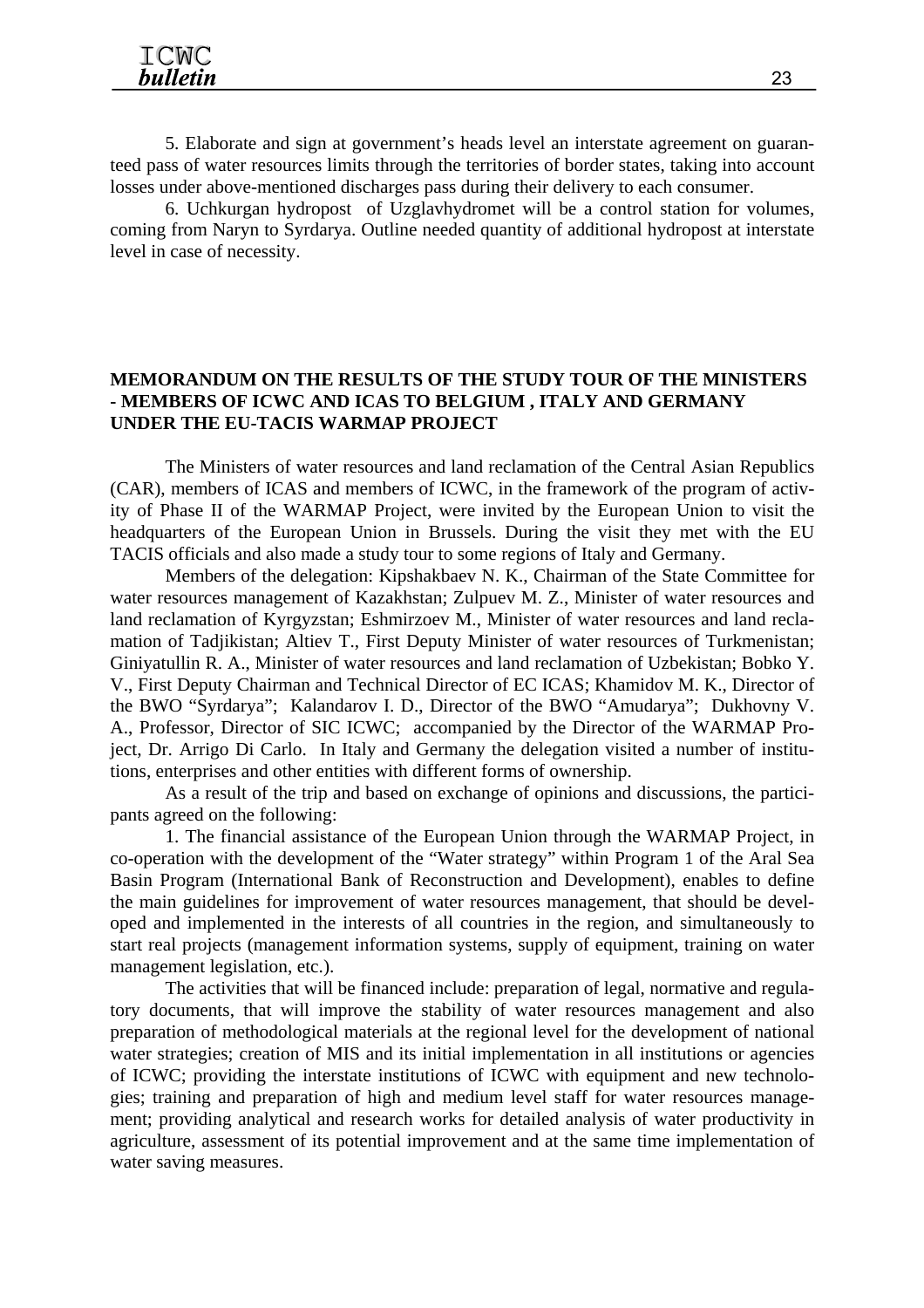2. The members of ICWC - Ministers of the five Central Asian Republics, evaluate as a positive factor the beginning of financing of the WARMAP programme by the EU and express their gratitude for the intention of the EU to further develop this assistance, to support joint activities of ICWC on improvement of water management.

From their side, the Ministers, realising their responsibility for the solution of the Aral Sea crisis which is unprecedented, in history, for its scale and difficulties, announce that:

the member states of ICWC have a unified understanding of the mutual tasks for the improvement of the common basin water resources management for the well-being of their countries and for the Aral Sea coastal areas as an independent water user;

the member states of ICWC, on the basis of their previous agreements, taking into account the joint works and directions of the WARMAP Project and Programme 1 on water strategy, clearly realise the ways for solution of these tasks; they are purposeful in elaborating joint, simultaneous measures for implementation both at interstate and national levels; those measures will form a basis for creating non-conflictual mechanisms for development and use of water resources;

the member states of ICWC have an excellent understanding of the importance of water management as a main factor for the management of environment in the region and they are ready for the joint improvement of the regional water resources.

3. Taking into account the current problems in local financing for a large number of activities, which have been defined as necessary in Phase 1 of the WARMAP Project, and in view of the needs to implement real action, the members of ICWC make the following requests to the EU:

to increase the financing of Phase 2 of the WARMAP Project for creation of MIS capabilities (not only for the top levels of water management bodies but also for middle and lower levels of agricultural bodies for joint measures aiming at increasing the productivity of water) and also for creation of permanent satellite monitoring of river beds, the deltas and the Aral Sea itself taking into account the existing international experience;

to allocate finances for creation and development in all the countries a set of pilot projects on improvement of water use technology for irrigated agriculture according to the recommendations of Phase 1 of the WARMAP Project. These pilot projects will become the standard examples of water use and will serve for the training of water users;

taking into account the acute needs for elaboration of unified approaches for the evaluation of existing and potential water use under growing water limitation, to request funds for the above under the WARMAP Project.

4. During the study tour the members of the delegation were able to gain experience in many fields, which can be used in the conditions of the CAR: the activity of semiautonomous consortiums of the first and second levels for land reclamation; the creation of information systems based on satellite pictures of existing nature-anthropogenic objects in the Venice Lagoon; the creation of information-consulting services for irrigated agriculture; the organisation and development of the co-operative activities in agriculture under market economy conditions.

5. The meetings with representatives of regional administrations, major industrial and agricultural organisations enabled to outline the activities for the actual implementation of different commercial projects, which are of main importance for the final increase of water productivity: the organisations of polyethylene production on the basis of available gas resources; the organisation of polyvinylchloride production together with development of calcium water deposits in the Aral Sea surroundings; the production of meters for water and gas; the processing of agricultural products, especially fruits, with Italian technology; the production of ceramics and glass with Italian technology.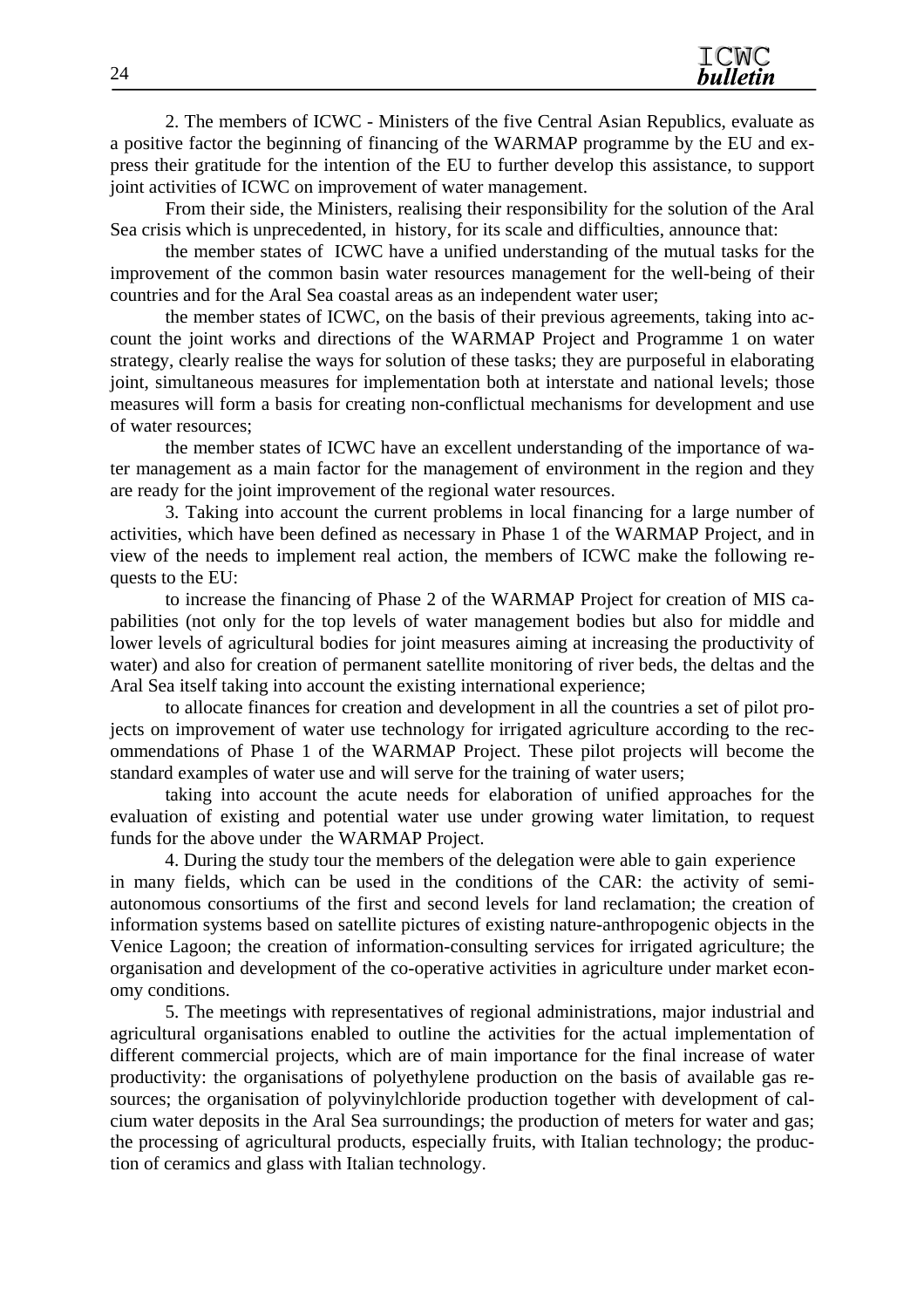6. Taking into account the importance of further co-ordination of all future works under the WARMAP Project, the Ministers decided to have a direct participation in the coordination of these activities as leaders of the national programmes.

7. Considering the usefulness of the study tours for high level officials, such as Deputy Ministers and heads of departments, to study technical and economic aspects of water management development, they request the EU to continue such trips to countries with the best decision making experience concerning shortage of the arrangement of water resources and related issues.

8. The creation of a training centre for the water management sector in the CAR is of a vital importance, especially related to the development and use of information systems, improvement of linguistic, legal and economic education of the personnel. In this connection the Ministers request the EU and the ENI Group, which have experience in the establishment of such centres, to undertake institutional, financial and technical support in the organisation of the training centre of ICWC and in the training of the personnel. Proposals concerning the programme, location and conditions of the activity of the Centre will be defined by ICWC in agreement with ICAS.

Signatures:

N. Kipshakbaev M. Zulpuev I. Eshmirzoev T. Altiev U. Giniyatullin

#### **PROTOCOL OF THE WORKSHOP ON LEGAL AND INSTITUTIONAL ASPECTS OF THE WARMAP PROJECT**

December 6, 1995 Tashkent,

#### **Agenda:**

1. Consideration of the remarks on legal and institutional aspects of the WARMAP Project (Phase 1, Volume). Reporter - regional co-ordinator of the WARMAP Project Prof. Dukhovny V.A.

2. Contents and plan of works on legal and institutional aspects of the WARMAP Project in Phase 2. Reporter - Prof. Dukhovny V.A.

After the opening of the workshop Ministers Giniyatullin R.A. and Eshmirzoev I.E. made their reports.

Giniyatullin R.A. highlighted in his report:

• ICWC expect considerable results from the elaboration of the complex juridical and legal documents as common for all "Rules of the game", which must be followed by all participants of the management and use of water resources. Their elaboration should be of evolution character which should be used as a "guiding star", counting the national interests and oriented on the line of regional require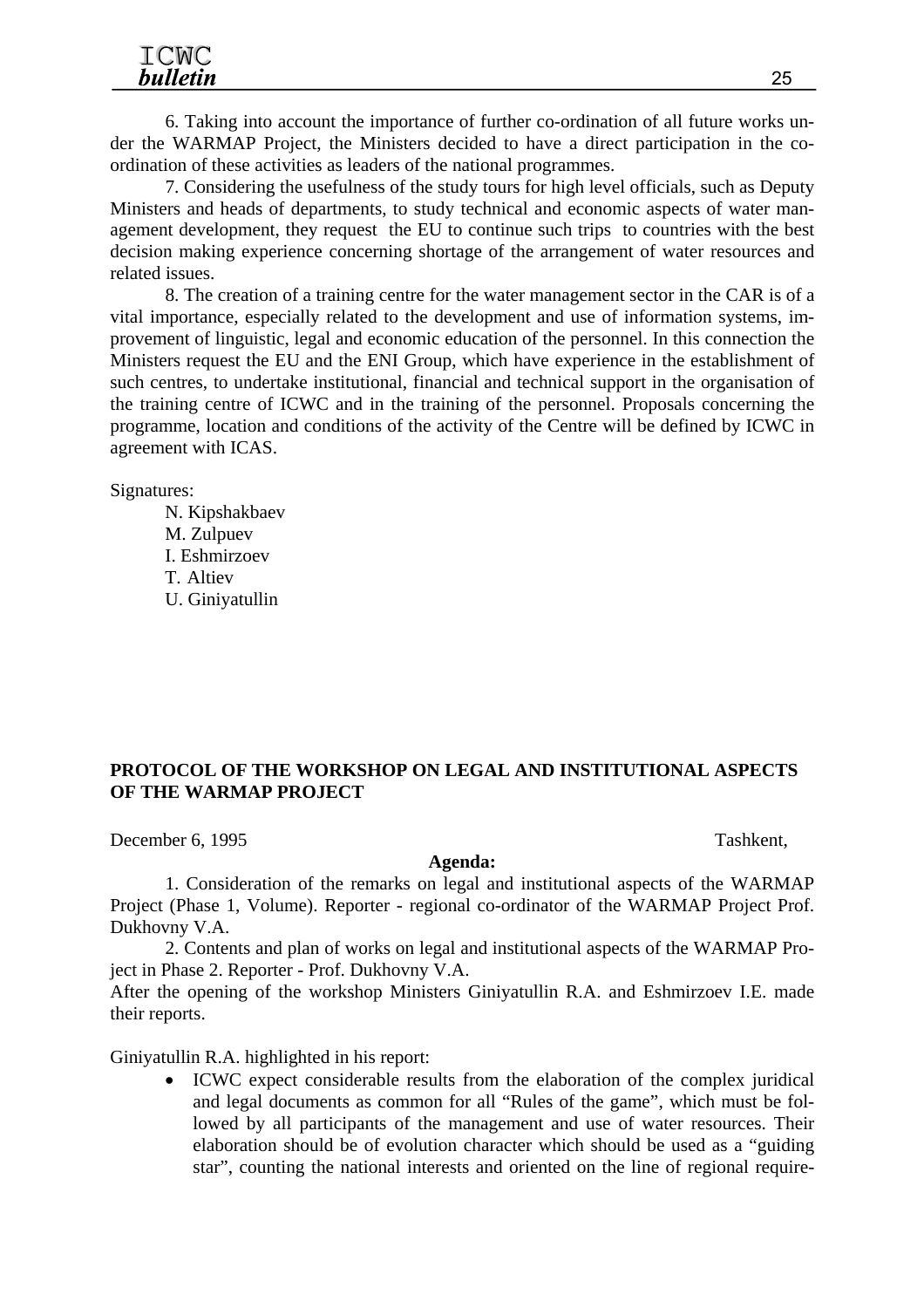ments, will orient the permanent search for the stable consensus. The readiness for concessions for each other in assessment of national and regional aspects is the only provision.

- It is very important to determine the priority of elaboration from the positions, which are actually required at the present moment and without which our common activity is complicated, but we must be careful and prevent arising of the issues which could cause unnecessary conflict during their discussion.
- Foreign experience pays attention not to forced measures on interstate organs for implementation of international regulations and rules, but to responsibility of the governments and states for their observing and mutual responsibility and influence on each other with involvment of public opinion. These mechanisms of transition to modern level of civilised approaches should be also used and foreseen by us.
- It is necessary to refer very carefully to overloading of interstate organisations with direct activity, trying to prevent their turning into the huge concerns; giving them more functions of planning, co-ordination, control and information, than direct management.

Eshmirzoev I.E. thanked in his report the leaders of the WARMAP Project for organisation of the study tour to Belgium and Italy, from which all the participants of the tour learnt a lot for themselves. However he warned, that experience of these countries can not be taken as the program of our activities. Greeting the present workshop, which will determine the required immediate interstate agreements on the regional level he emphasised, that two provisions of successful work of our interstate and national water administration organs should take place:

- The governments of the states-participants should display the importance of the priority of common interstate interests and approaches, in order to achieve the maximum of success for their countries on the way of integration and agreed actions.
- ICWC should be extended in its rights and obligations, in order to link quickly all national interests in maximum working order.

With this purpose, during the elaboration of the project (draft), it is very important to collect legislation on water, land, natural resources of all states and link them into one whole, counting (if required) necessary corrections and explanations.

On the first item of the agenda Prof. Dukhovny V.A. underlined that we - SIC ICWC - have some notes on preliminary text of subprojects 1 and 6 - legal and institutional aspects of the WARMAP Project, which are adopted and will be taken into consideration in final text of the report. During the study tour the ICWC members and leaders of the WARMAP Project had agreed that structure of ICWC should not be changed. Elaboration of legal and institutional bases of water resources management at the regional level is the most important in our further joint activity. The counting of ecological requirements in agreements elaborated by us is obligatory . It is necessary to improve the institutional structure of the water resources management at the national level and to prepare the relevant note on it, which on behalf of international organisations is to be provided to the states of the Central Asian regions. The following features of water resources are required to be highlighted in the note. First of all, it is supposed to elaborate the first four agreements (17.4.1, 17.4.2, 17.4.3, 17.4.4), mentioned in section 17 "Improvement of juridical base of international administration" of regional water strategy.

The proposal of Prof. Dukhovny V.A. was supported by representatives of all states of the Central Asian region: Ospanov M. - Kazakhstan, Yudakhin N.N. - Kyrgyzstan, Nosirov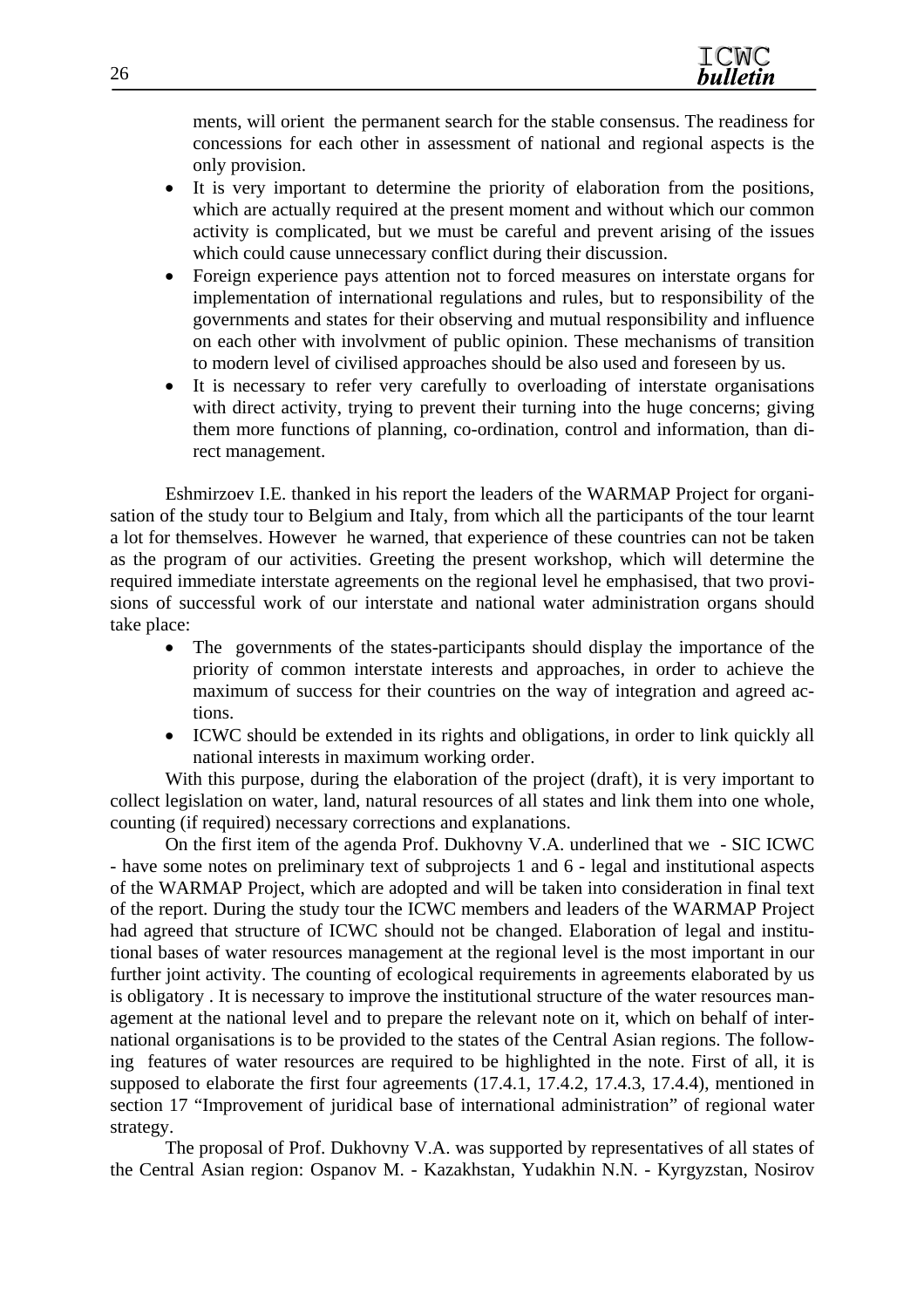N.K. - Tadjikistan, Krokhmal V.P. - Turkmenistan, also by representatives of interstate organisations: Khamidov M.H. - BWO "Syrdarya", Sayatov K.S. - BWO "Amudarya" and Bobko Y.V. - EC ICAS.

It was resolved:

I. First of all to elaborate the following interstate agreements:

1. Agreement on extension of rights and responsibility of ICWC:

2. Agreement on water resources use in present conditions:

3. Agreement on provision of ecological stability in the region, protection of water resources, rules of their quality control.

4. Agreement on joint planning and use of water resources.

To strengthen and elaborate juridical aspects of all ICWC organisations with their full relevance to regulations of international water law.

Juridical and institutional documents should be oriented on providing ICWC with authority and power functions in order to turn it into water government of the region.

While finalizing of institutional regulations the amplifying of participation of all states in executive organs and establishment of their subdivisions in each country should be considered.

II. To work in the following order:

till the February 1 of the next year the regional working group should prepare the first draft of these agreements, but national working groups should provide their view of contents of these documents for including them into the agreement;

at the beginning of the February (1-10) to hold the working meeting for determination of the first variant of the draft of these agreements;

till May 1, 1996 to finish the elaboration of linked and agreed with working groups variant of agreements;

till 1.02.96 to submit to regional groups their proposals of improvement of their regulations in accordance with requirements of international regulations, given in materials of the workshop on international organisation of national groups.

To determine the expenditures of the regional groups for this purpose: 10 man/month regional groups, 5 man/month - national groups.

III. Expert of the WARMAP Project on legal and institutional aspects Nanni M. and Leader of the regional working group Rakhimov Sh.H. till 15.12.95 should elaborate the final TOR and draft of contracts on work implementation.

IV. Regional group should prepare jointly with Leaders of the Project (Arigo Di Carlo) the draft of recommendations on behalf of the WARMAP Project on the base of world experience summary:

on strengthening of institutional structure of water administration at national level from position of complex management in conditions of amplifying of water resources scarcity and involving of initiatives of water users at local level;

on economic and financial provision of water management work and participation of water users in it.

Till March 15 these projects are to be provided for discussion at the national level; expenditures on these works of the regional group are to be determined accordingly 6 and 5 man/month.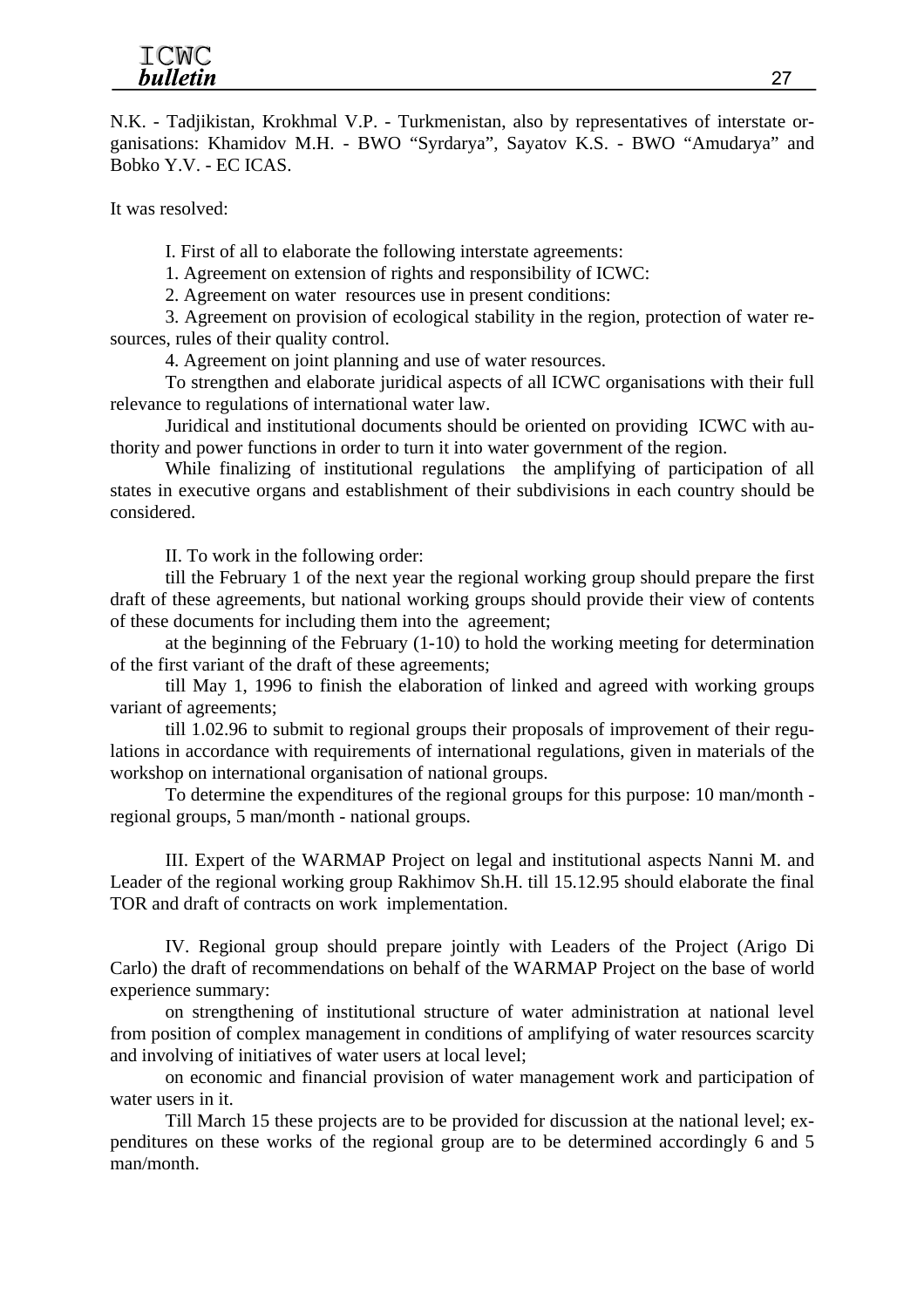V. To determine, that direct leadership of all these works in the WARMAP Project is to be carried out by the Director of the Project Dr. Arrigo Di Carlo and Co-ordinator of the Project Prof. Dukhovny V.A.

#### **PROTOCOL OF THE WORKSHOP OF PROGRAM GROUPS ON PROJECT 2.2 OF THE ARAL SEA BASIN PROGRAMS**

October 16-20, 1995 Tashkent

Chairman: Deputy Director General of SPA SANIIRI Mr. Ikramov R.K

| Simonov D.I      |
|------------------|
| Nurtazin M.M     |
| Navruzov S.T     |
| Macarov O.S      |
| Torsky M.M       |
| Borovicova L.M   |
| Kuleshov G.M     |
| Nepomnushih S.T  |
| Pernabecov S.T   |
| Dukhovny V.A     |
| Ikramov R.K      |
| Sorocina I.A     |
| Socolov V.I      |
| Vecher U.I       |
| Ivanov U.I       |
| Solodennicov D.F |
|                  |

#### **Agenda**:

 On the final text of description of project 2.2 and terms of reference for preparatory period.

Exchanging opinions, the participants decided:

- 1. Adopt "Regional unified information system of measurement, using of water resources and hydroecological monitoring" as corrected name of project 2.2.
- 2. Approve the final text of description of project 2.2 and terms of reference for prepatory period, and submit it to the Executive Committee of ICAS for bringing as a proposal to donors countries.

EC ICAS Solodennicov D.F Republic of Kazakhstan Nurtazin M.M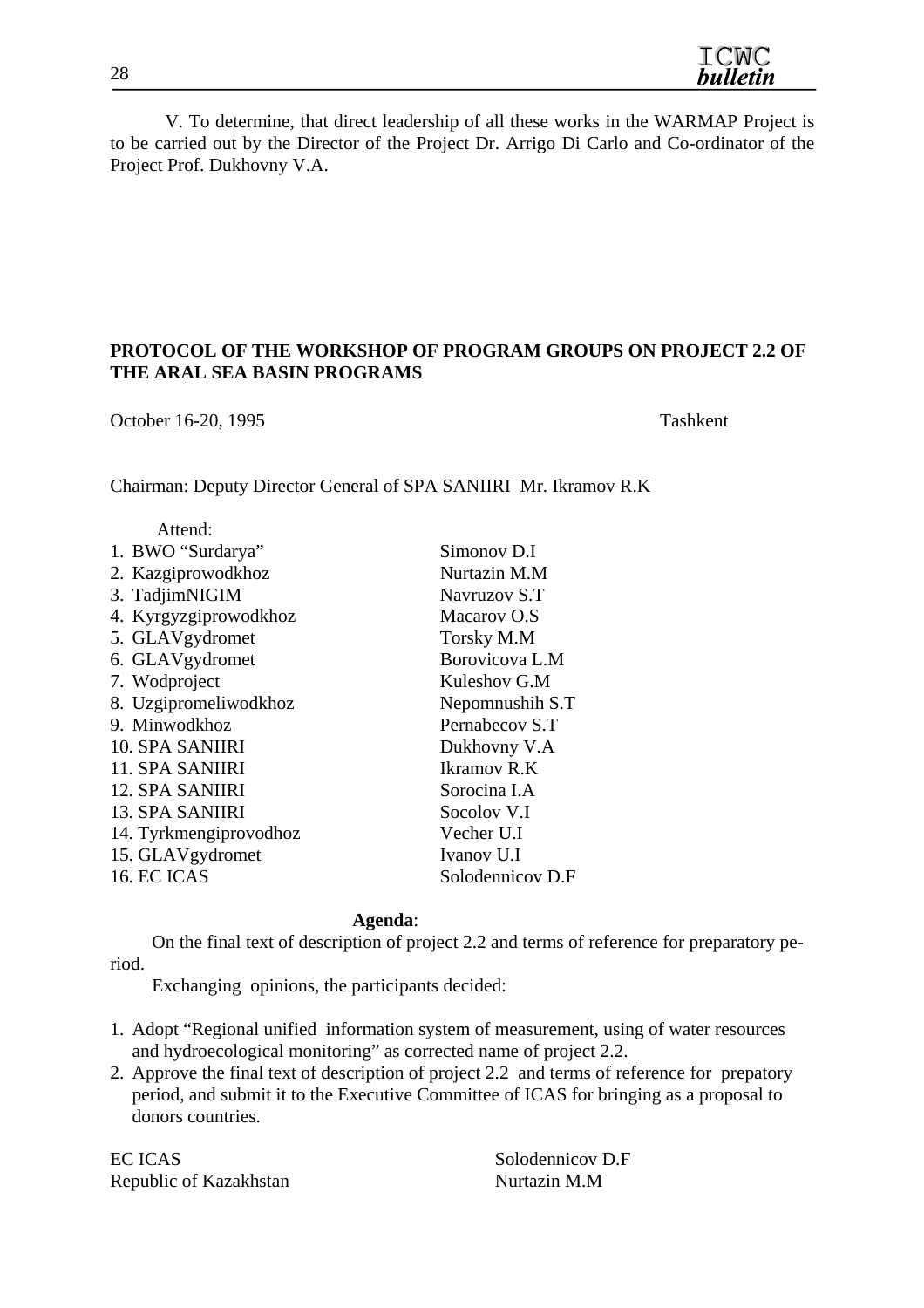

Republic of Kyrgyzstan Makarov O.S Republic of Tadjikistan Navruzov S.T Republic of Turkmenistan Vecher A.A Republic of Uzbekistan Pernabecov S.T SIC ICWC Dukhovny V.

PO"Wodproject" Kuleshov G.M "Uzgepromeliwodkhoz" Nepomnyshih B.V BWO "Surdarya" Simonov D.I

Ikramov R.K Sorokina I.A Socolov V.I Hydromet Torsky M.M Borovicova L.M Ivanov Y.N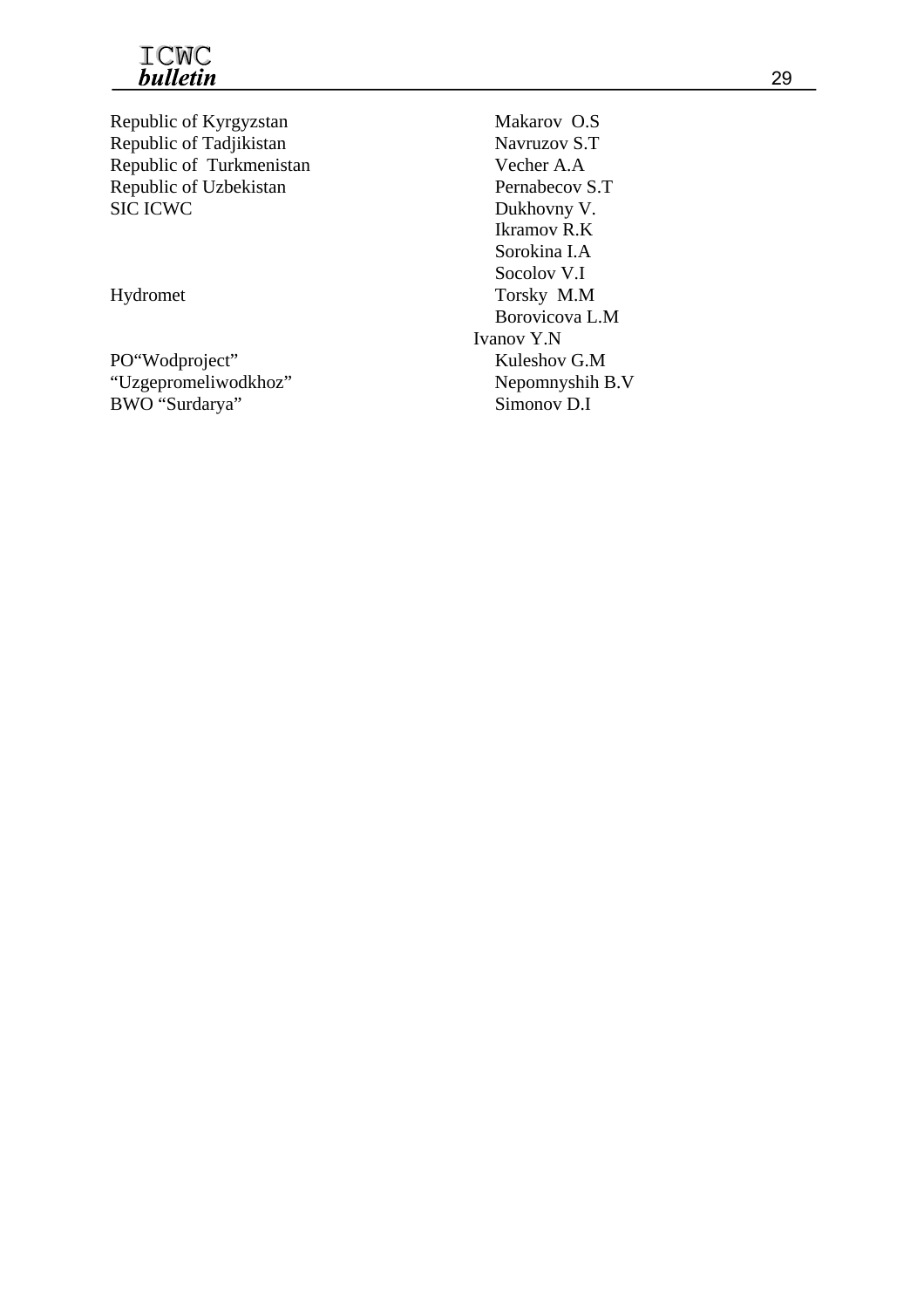#### **THE PROTOCOL OF THE WORKSHOP RESOLUTION OF CENTRAL ASIAN COMPUTER SPECIALISTS PARTICIPATED IN DEVELOPMENT OF INFORMATION NETWORK "WARMIS"**

01.31.96 - 02.01.96 SANIIRI, Tashkent

1. Approve the "Proposals on designing of the IC WARMIS" as a whole, prepared by the regional group and experts of the WARMAP.

The regional group should generalize the proposals and comments of national groups and make appropriate corrections in the final text of the document.

2. Acknowledging, that the problems of use of encoding information system is one of the important moments for designing of WARMIS database, taking into account that specialists couldn't elaborate the common approach at the current moment, the workshop considers it necessary to ask the regional group to:

- collect (with assistance of national groups) and compare existing and developed encoding systems from all Ministries and Departments, whose information of water, land and other resources will be included in the WARMIS database.
- make proposals on encoding system, taking into account discussions held at the workshops of water experts (02.12. 96) and economists (02.21.96).
- generalize all proposals, including recommendations of experts from WARMAP, and prepare main version of encoding system.

3. Work, connected with preparing of cartography materials for GIS (Global Information System), should be delayed until receiving and putting into operation the equipment and GIS software in national centers. Due to difficulties in receiving maps of Censtab 1: 500000 series at local level, ask WARMAP to assist the national groups of Tadjikistan, Turkmenistan, Kyrgyzstan in provision them for above mentioned planed materials. (3 copies per country)

4. Take into consideration questions of official access and receiving information from different Ministries and Departments one both at the national , and regional levels as one of the key problems of creation WARMIS, ask the regional group to prepare appropriate proposals to be included into the agenda of the work of ICWC.

5. The regional group should:

- analyze the materials, presented by the national groups on TORs for the first and second workshops on the WARMIS and give their proposals and recommendations.
- prepare the TOR for third workshop on the WARMIS (till 02.12.96), study appropriate forms, formats of input and output database and provide the national groups with the materials at water experts workshop.

6. The national groups should:

- pass to the regional group their proposals on technology of updating, correction and amalgamation of WARMIS database in ACCESS;
- verify and enter into database materials, prepared in 1 phase of works on WARMIS ( diskettes with initial data, on their countries, distribute at water experts seminar ).

7. In terms of reference, given to national groups, consider as expedient explanation of supposed distribution of laber costs on kinds of work.

8. Participants consider as necessary:

• to include into equipment for the developers of WARMIS in regional and national centers the tablet scanner format A4, type HP ScanJet ZS and Dataswich (type "Solectec") for connection of several peripheral devices to one computer;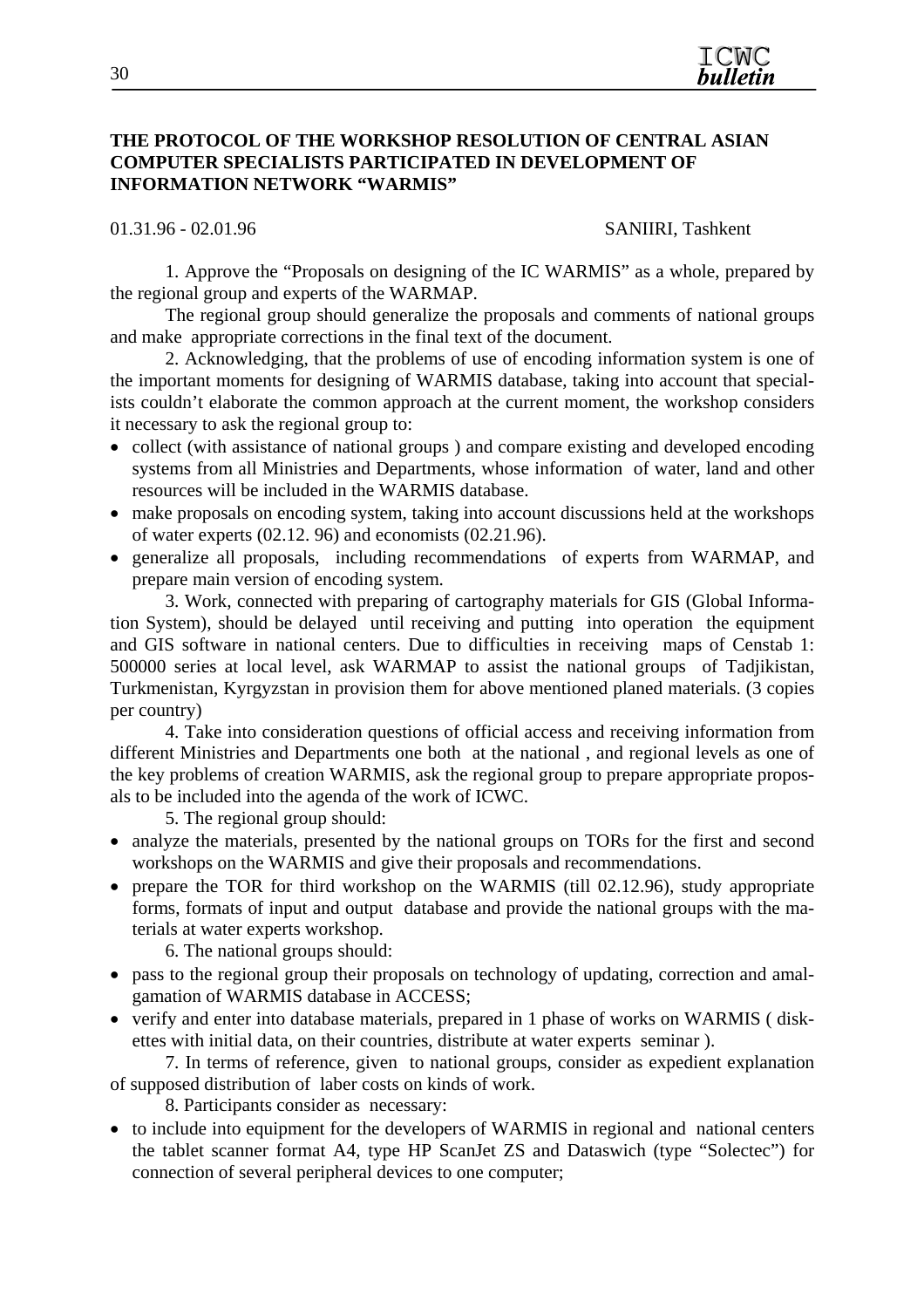- in connection with permanent variant reading in terminology, used at preparation of the documents in English and Russian languages, that strongly complicates dialogue of local and foreign experts, ask the Project WARMAP to provide the national groups with English - Russian and Russian-English dictionaries (including thematic).
- foresee in calculation of costs under the tasks and seminars also the costs on technical works, including costs on account materials and communication (including telephone and use e-mail services) .

9. To agree with the offer of the experts from WARMAP about approbation of system of short-term training of the experts from national centres at WARMAP office for execution of joint works on individual tasks and training at the same time (with rotation of the experts of all specialities).

10. To ask WARMAP experts to prepare explanations for the experts from national groups on GIS work: with grouped and schematized linear and square objects at imposing of thematic layers.

#### **THE PROTOCOL OF THE WORKSHOP RESOLUTION OF CENTRAL ASIAN WATER MANAGEMENT SPECIALISTS PARTICIPATED IN DEVELOPMENT OF INFORMATION NETWORK (IN) "WARMIS"**

#### February, 13-14 1996 SANIIRI, Tashkent

WARMIS is a developing information system, which is covering the estimation of situation of annual and prospective planning, use and development of water resources, at the regional basin level. The participants of creation Information Network (IN) consider its further development on underliening hierarchical levels (including immediate up to systemregion-district level) and next connection up to field level. In the process of development, the estimation of connection "basin-system-economy-field" will be determined in reconciling with the results of the pilot(standard) projects and inclusion them in WARMIS.

As borders of administrative and water management regions do not coincide, as a rule, the analysis and next integration, should be carried out by water management parameters in connection with the irrigation systems, pointing out transmiting inputs and outputs from other sources of wateruse, and by economic and agriculture parameters in comparison with administrative and water management borders on regions or farms levels. Within each water management region, the national groups pick out components of irrigation system, and on the basis of their generalization, integration carried out up to water management regions level and, simultaneously, reception and generalization of data by appropriate administrative units (region or its part, district).

The participants agreed, that as the planning unit at the basin level would be considered the area, covered by irrigation system, belonged to Water management region (WMR), brought to water management part of the river, taken for planing and management in the BWO system. By that, here included the lands, united by each form and water sources. The planning unit at the national level is to be area of irrigation system within administrative region.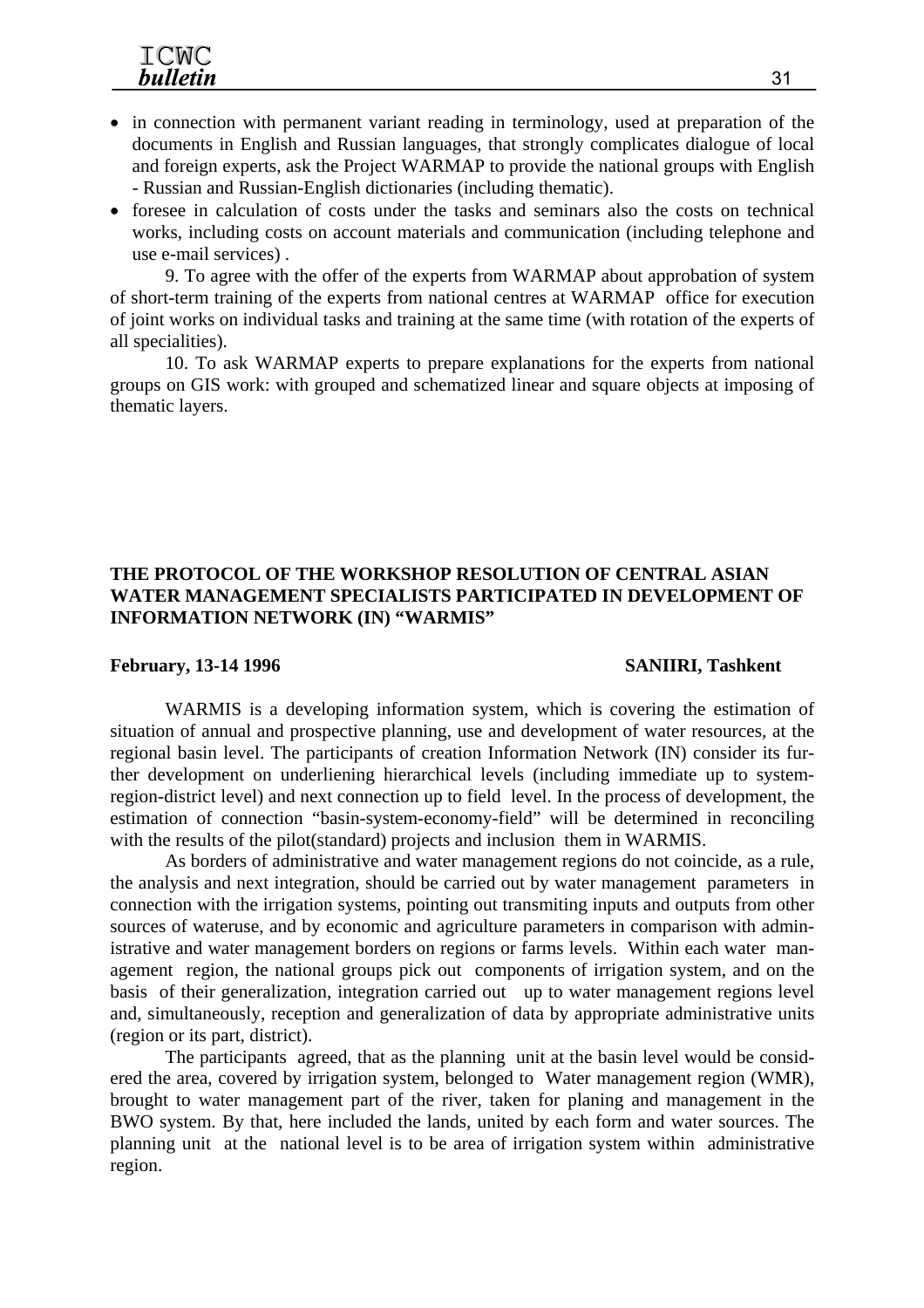1. Agree with definition of planning units on the regional and national levels, given above.

2. Approve, as a whole, the "Offers on Information Network (IN) WARMIS", prepared by the regional group and by the experts from WARMAP. The regional group should generalize the offers and comments of national groups and make appropriate corrections in the final text of the document.

3. Approve the decision of CAR countries experts on computer engineering techniques (31.01-01.02.96), except point 7 of protocol.

4. Agree with suggestion of the regional coordinator and task-manager of the project WARMAP about principles of funds distribution, provided for development WARMIS-2 (permanent part - 15 man/month per national group, other part is divided in proportion to irrigation areas).

| Nº     | Kazakhstan Kyrgyzstan |    | Tadjikistan | Turkmenistan | <b>Uzbekistan</b> | Total: |
|--------|-----------------------|----|-------------|--------------|-------------------|--------|
|        |                       |    |             |              |                   |        |
|        | .v                    |    |             | 1つ に         | 40                |        |
| Total: | າລ ⊳                  | า∩ | ົດຕ         |              | 55                |        |

5. After revision of comments and proposals of the regional group, reported at the workshop, the work of national groups on TOR-1 and TOR-2 should be considered completed.

6. In the period from February 15 to April 5, 1996, the national groups should carry out the work in accordance with the TOR, approved at the workshop.

#### **THE PROTOCOL OF WORKSHOP RESOLUTION OF CENTRAL ASIAN SPECIALISTS PARTICIPATED IN DEVELOPMENT OF WARMIS ON THE "ECONOMIC DATA" BLOCK**

February 28, 1996

Exchang the opinions, participants decided:

1. The administrative and territorial unit, on which economic data will be collected and prepared, is to be an administrative district.

2. It is expedient to collect economic data for basic 1990 and 1995, crop yield for 1980; 1985; 1990-1995.

3. Economic data, prepared under WARMIS, are for the analysis, an estimation of actual water-land resources use and short-term plans of use of water-land resources (for the next year).

4. It is necessary to coordinate collection of economic data under WARMIS with materials of investigation of entities and development of the "pilot projects" (WARMAP subproject 4)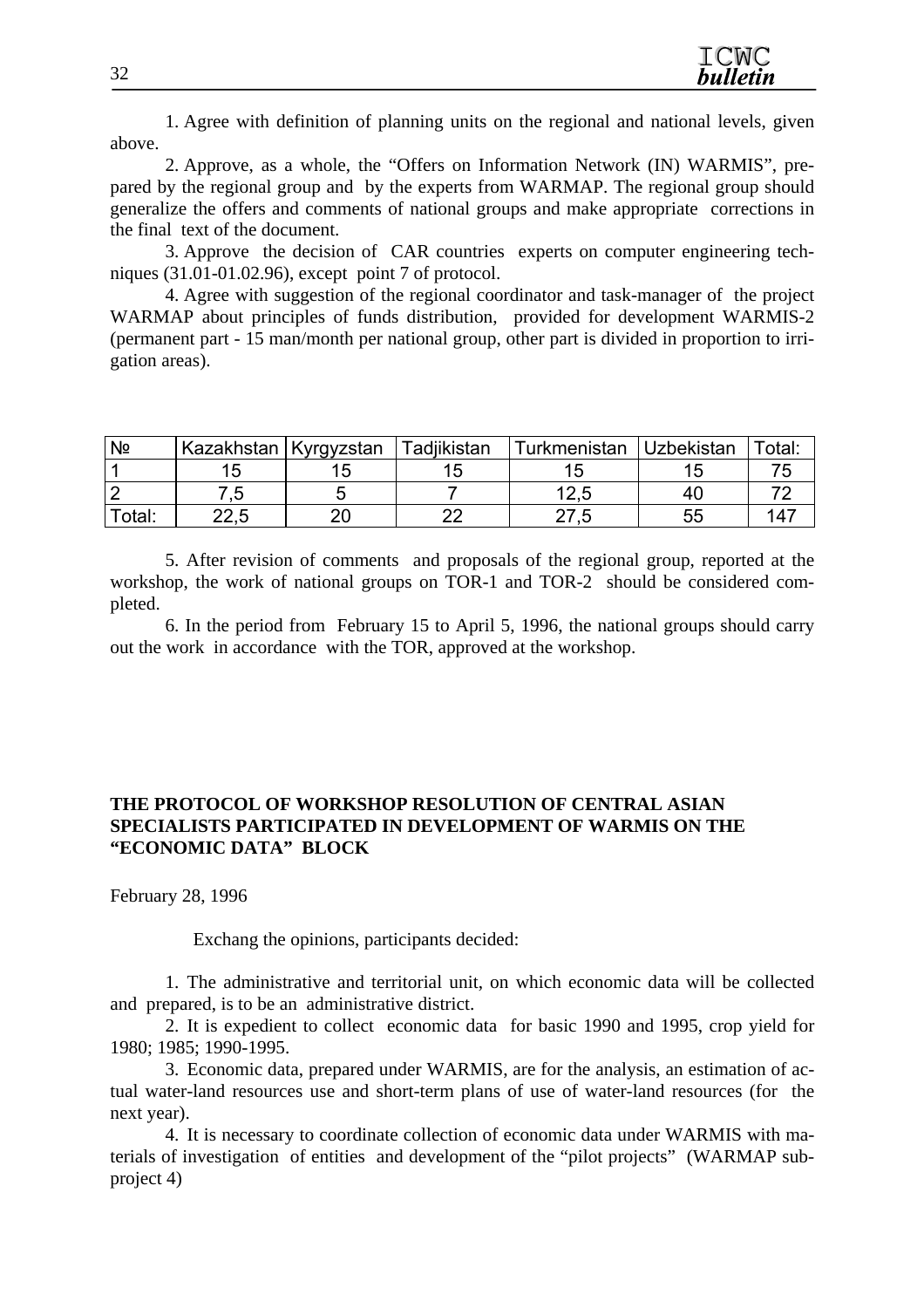5. Due to the absence in CAR countries of the agreed methodical approaches to an estimation of economic efficiency, elaboration economic models of water- land resources use, taking into account market economy, it is necessary to carry out a methodical, training workshop on economic problems:

structure of feasability study and main estimation methods of projects, measures, plans ("Net Present Value", Internal Rate of Return" ).

mathematic models, programmes for calculation, forecasting of agroeconomic parameters;

economic aspects of water resources management (especially in connection with development of " Water Strategy" in the Aral sea basin ). Workshop should be carried out in April-May 1996.

1. Till April 5, 1996 national groups execute the work according to items 1.4 and 1.5 of Terms of reference, given at the workshop of February 13-14, 1996. Moreover, it is necessary to give offers on amount and borders of economic zones of planning before the workshop of April 5, 1996. The economic zone of planning - this is one or several water management units of planning with similar nature-economic conditions.

WARMAP Co-ordinator **Arrigo Di Carlo** Regional Co-ordinator Dukhovny V.A. Leader of regional group Sorokina I.A. Expert of regional group Michaylov V.V. From national groups: Kazakhstan Tverdovsky A.I. Kyrgyzstan Smanova D. Tadjikistan Tashmatova H. Turkmenistan Aganov S.E. Uzbekistan Pesna N.A.

#### **PROTOCOL**

**of the workshop-meeting of Program group of Programme 1, adopted by Central Asian Heads of States at the conference in Nukus on 11 January 1994 "Elaborate integrate strategy of waterdivision, rational wateruse and water resources protection in the Aral Sea Basin** 

March 14-15, 1996 Tashkent

Program group of Programme 1 gathered for its final meeting to sum up the first stage of the first phase of preparatory works with participation EC ICAS, representatives from WARMAP, USAID programs, World Bank staff, etc.

List of participants of the workshop-meeting and Agenda are attached (Annexes 1, 2).

1. Participants mention, that in result of complicated and sufficiently organized work of five states' representatives, headed by members of Creative group, the whole programme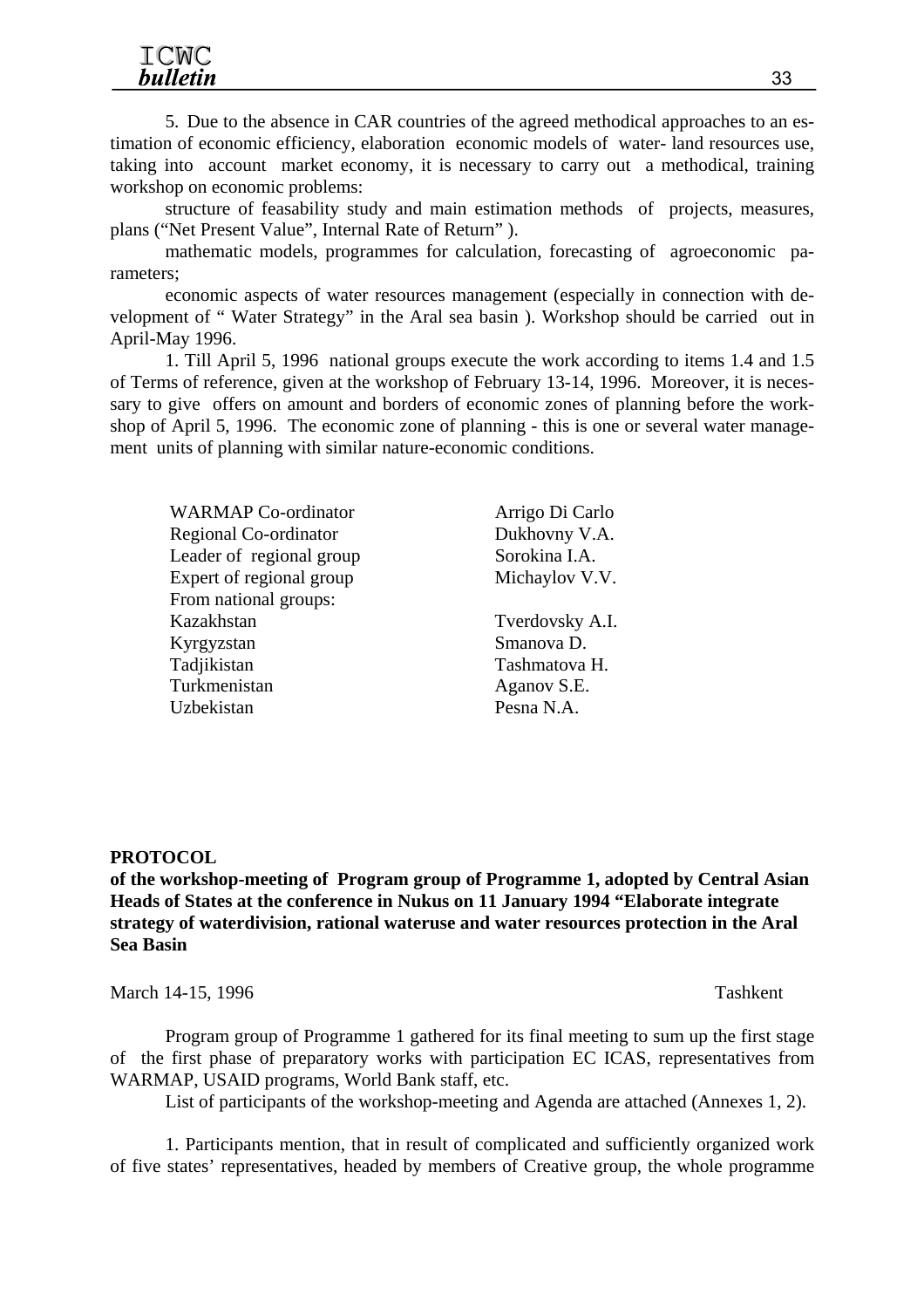for this stage was realised, which finished by presentation of "Basis statements of the Regional water strategy" as summary report and five national reports.Summary report was carried out on the basis of generalization of five national reports and elaborations, presented in 4 regional reports on "Water resources", "Land resources", "Social-economic aspects" and "Water resources management" groups. Report of "Ecological group" is backward, which has presented a summary report only in separate issues. At this moment this report is completed.

Such successful independent work became possible owing to highqualified and human sides of Prof. J.Kindler, who skillfully used experience and skills of local organisations and professionals.

2. ICWC conclusions on summary reports are received, and also governments of CAR (except Uzbekistan, that's considering this materials).All conclusions recommend this work as the basis for development of regional strategy in first and next work phases.

3. ICWC conclusion marks, that as basis of water resources calculation on economy fields should be placed disposed water resources of transborder and local waters, and water deficit should be covered at the expense of using own reserves (re-use collector-drainage and waste waters, implement watersaving, technologies, range of agrotechnical measures, etc ).

As the basis of CAR states' joint policy should be adopted common "game rules", including legal, economical, institutional and technical measures to achieve sustainable management by water resources and for united, primarily synchronous watersaving rates in the region, competent to:

achievement of overall efficiency not lower than 0,75;

creation and supporting reliable drainage background;

approaches to specific evapotranspiration, competent to biological needs of plants;

use waste and drainage waters in admitted, economical and ecological acceptable rates.

At the same time ICWC emphasized, that :

Water strategy in the basin, presented and prepared by ICWC with branches, interested in wateruse, is the principal direction of all activities of states and wateruse's branches to provide sustainable and successful development of CAR states, as tool for work coordination, financing and prospects for other projects and subprograms of mentioned "Action Plan ..." joint with EC ICAS, realized the main executive and procedure functions.

4. In accordance with comments of the World Bank the text is completed, especially chapter 20 in part of elaboration, contents and plan of works of 1st phase's second stage for next 1,5 - 2 years , linking with all programmes; the "Brief report on Regional water strategy", distributed by members of Creative group, and issue of strategy on measures for provision and execution of regional water strategy are prepared.

5. To complete works of 1st phase's 1st stage for two weeks:

Co-ordinator of works Prof. Dukhovny V.A. and candidate of geographic science Socolov V.I. should insert all necessary corrections on the text observations of regional Water strategy, received from governments and members of ICWC, and prepare observations summary, received from all review bodies and distribute it to national and regional groups;

national groups should insert necessary corrections into summary report and produce it's text in account with all remarks, especially about more accurate definition of water requirements, and also summary of all data on united forms;

ecological group (Mr. Saparov and Mr. Bekenov) should present final text of regional program report;

members of Creative group in 5 days - till 19 march should send fax to Prof. Kindler and Prof. Dukhovny about all observations on "Brief report" and "Mechanism of strategy realizations", which will be insert into final material for next presentation in InterState Soviet for confirmation;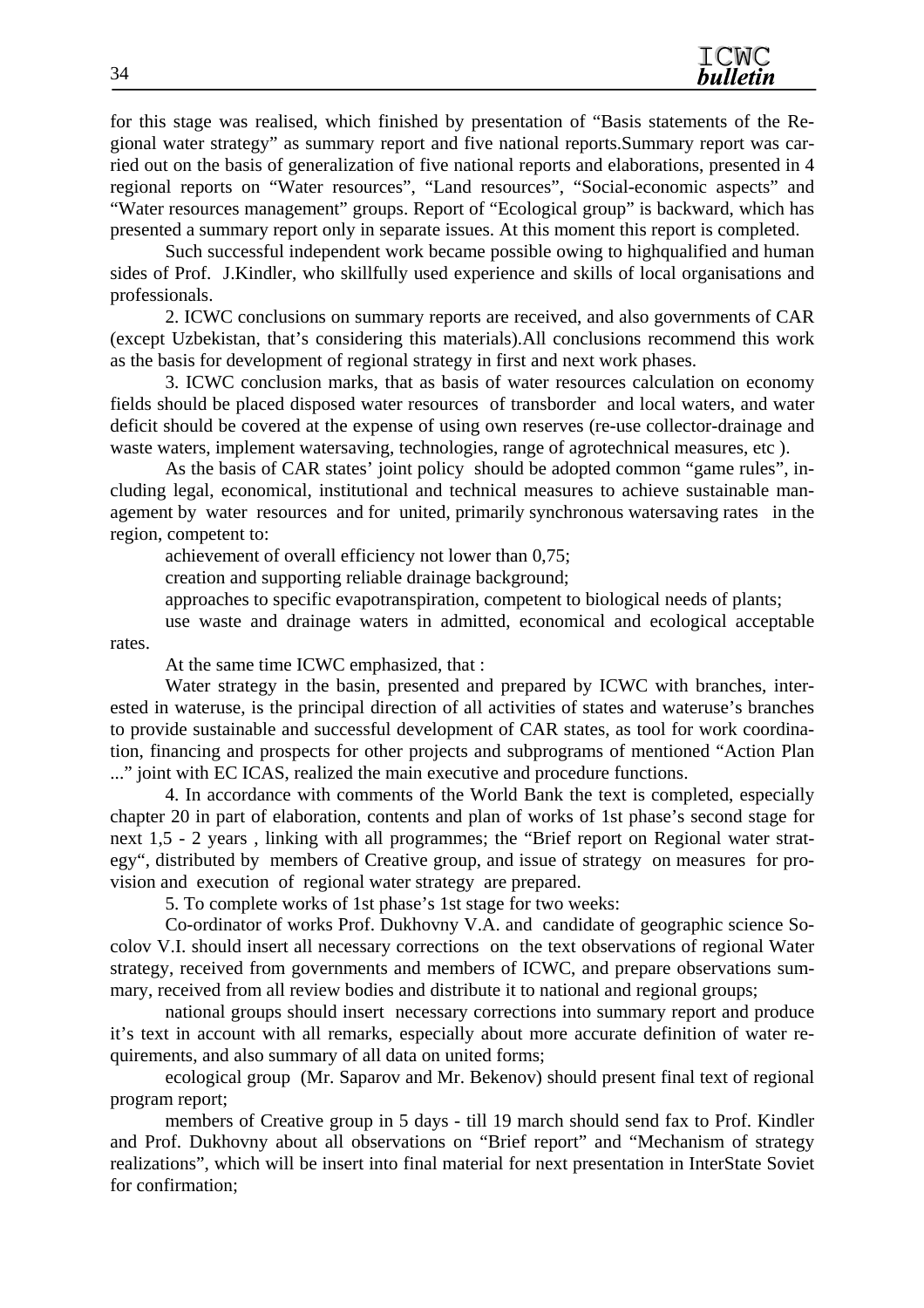national group of Uzbekistan is requested to accelerate presentation of conclusion of Uzbekistan's government.

6. As widespread information of public opinion and interested organisations is very important in popularisation of ideas, methods and principles of elaborated water strategy, heads of national and regional groups are requested to organize publication of these principles in popular form.After agreement with members of Creative group and finishing of brief report Prof. Dukhovny V.A. should distribute it to all interested organisations in Central Asian States and Russia, including Academy of Science and other national organisations, publish it as addition to "ICWC bulletin", and Prof. J.Kindler should organise it's distribution among international organisations and state-donors. Executive Committee is requested to fund these expenses.

7.Meeting approved plan, schedule and costs of works, suggested by co-ordinators on 1st phase's second stage of strategy. The work of national groups should be organized as "National aspects of republic ... in Regional water strategy of the Aral Sea Basin". Special attention should be paid on the next stage to:

a) development of legal documents , including agreements, criterions and rules of management, use and protection of water resources;

b) preparation of united methodical approaches to appraisal of evapotranspiration rates, on which basis can be analyzed system of water use in irrigated farming and public economy;

c) development and application of information system of water resources management on all hierarchy levels from basin to field;

d) creation of pilot-project's system;

e) mathematical modeling of management processes.

At this moment, due to unremitting nature of financing, adopted by European Unit in WARMAP programme, and supplement of line, advanced by ICWC members during their visit to General office of EU in Brussel in the form of additional financing in amount of 1 mln. ecu, elaboration has began of points 7a, c, d .

The meeting considers as necessary the such financing from the World Bank and GEF Fund for all works on programme 1, programme 2.2, which are an integral part of the whole complex, and for mathematical modeling of water resources management. Acknowledge urgency of the development , suggested in transition stage of united for all programs "Dictionary of terms and attributes", used in work on Aral Sea Programs.

8. Approve suggested works distribution for nearest 3 months between national and regional groups. Ask World Bank and Executive Committee ICAS to accelerate funding as component part of program 1, prepared before technical task on subprogrammes 1.2, 1.3; as urgent, conflict dangerous and requiring immediate decision within next 1-2 years, and also subprogram 5.4.

9. In water strategy and WARMAP programme development , suggested on the 1st stage system of pilot-projects has multipurpose fixing as element of long term database and as experimental checking at "fields" level for Information system, and as criterion of evaluation and selection of watersaving methods in contemporary terms, and as the basis of demonstration and training of water-farming and agriculture staff.

It is worth while to carry out intentional processing of all problems of pilot-projects on intrafarm lots and main network within WARMAP project to TEB(technical-economical basis) of the projects. At the same time, ask World Bank to redeem a promise on funding for experience generalization and continue investigation of existence pilot-lots in CAR , and within programme 3 make funding of pilot-project works on salt mobilization and drainage water use.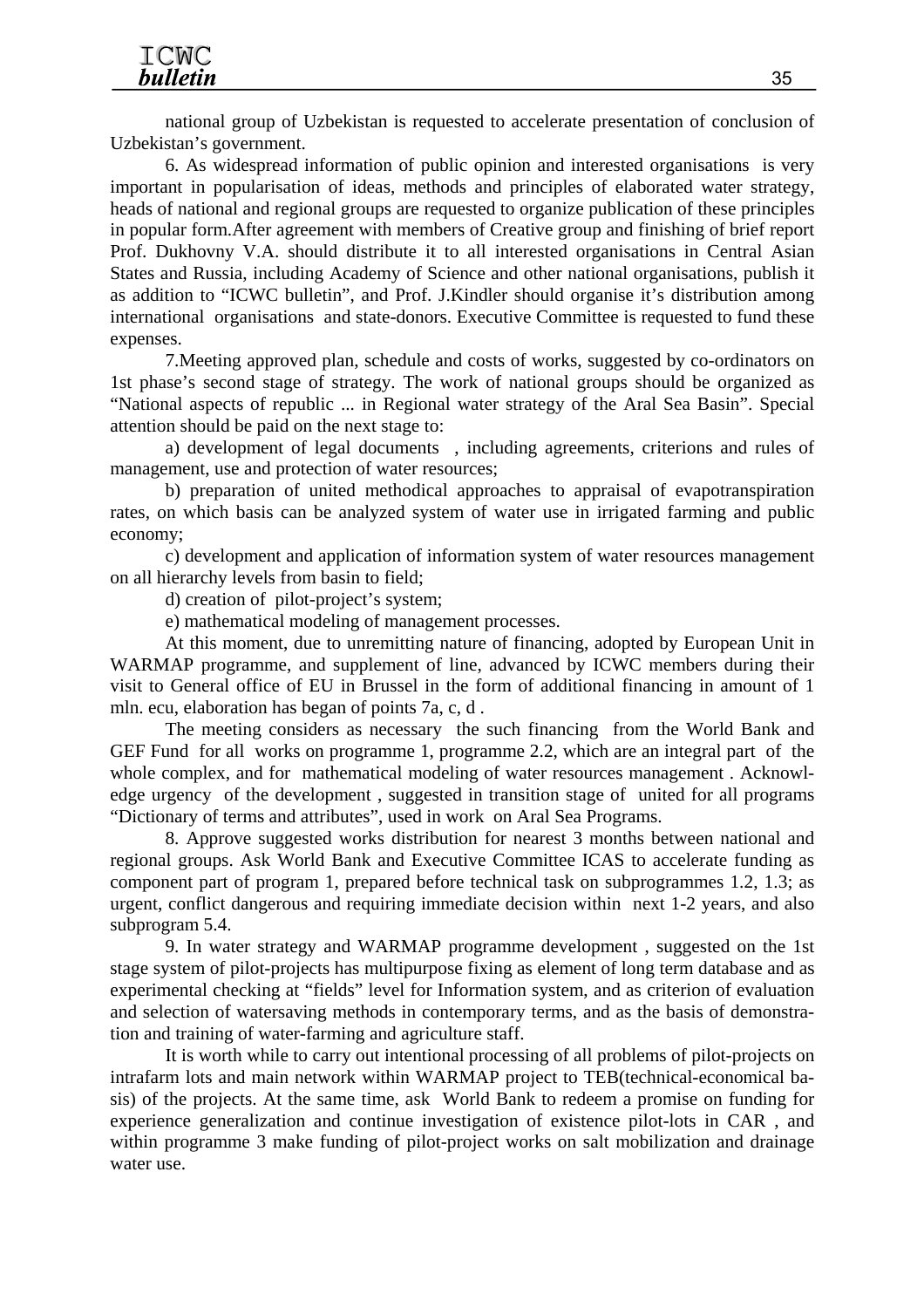Consider as correct WARMAP program policy for coordination pilot-projects with WARMIS on the basis of information system for creation and management by whole basin.

According with practice in CAR, participants consider as necessary to put the work of pilot-projects on organisations of Irrigation and Water Ministry with obligatory concordance the works with local bodies, agriculture and nature use bodies. Pay an attention to use of works of the Design Institute"Watersystemautomatic" for development of standard equipment for information modeling and information processing on pilot-projects.

10. Mark poor technological and principal coordination of all the works on Aral Sea problems programs, non-fulfillment of ICWC and Executive Committee direction decisions for work coordination on programme with Creative group on Programme 1, and also lag , especially in fulfillment and funding works on programs 2, 4, 6, 7, which are important for outlined by Government Heads "Action Plan for economical situation improvement in the Aral Sea basin". Ask EC ICAS and World Bank to elaborate mechanism of interaction and coordination works between programmes according with main principles of elaborated strategy.

11. Mark sharp deviation on equipment delivery for program1 from EC ICAS and World Bank side, ask to accelerate its realization.

12. Participants enjoyed presence of USAID representatives in changing opinions on program 1 and beginning of works' funding on paid wateruse as part of programme 1 at the expense of USAID, and also hope on development this participating as donors help on some aspects of progamme 1 decision (subprojects 1.1, 1.2, 1.3).

13. Establish, that realization of works on water strategy development in the next stage on national aspects is on National institute-coordinators, on regional aspects - on SIC ICWC and SIC Commission of sustainable development with other organisations,wide range of specialists, foreign experts, perhaps on tender basis. Coordinator of programme1 Prof. Dukhovny V.A. is responsible for concordance of distribution and order of works reconciling with SIC KUR ac. Babayev A.G.

14. Ask Mr. Peter Whitford and Mr. Januzs Kindler to accelerate funding from GEF, prior to donors' meeting for continuation of program 1, including 1.1, 1.2, 1.3, before July 1,1996, to provide continuous works.

Signature:

Bobko Y.V. - Technical Director of EC ICAS Kindler J. - Task-Manager, World Bank Members of Program group of Programme 1.1: Dukhovny V.A. - Co-ordinator of Programme 1.1 Zemlannikof A.V. - Kazakhstan Sarbaev T.S. - Kyrgyzstan Udakhin N.N. -Kyrgyzstan Mamatkanov D.M. - Kyrgyzstan Nasyrov N.K. - Tadjikistan Rahmatilloyv R. - Tadjikistan Petrov G.N. - Tadjikistan Sarkisov M.M. - Turkmenistan Saparov B.S. - Turkmenistan Antonov V.I. - Uzbekistan Khamrayev N.R. - Uzbekistan Sokolov V.I. - Uzbekistan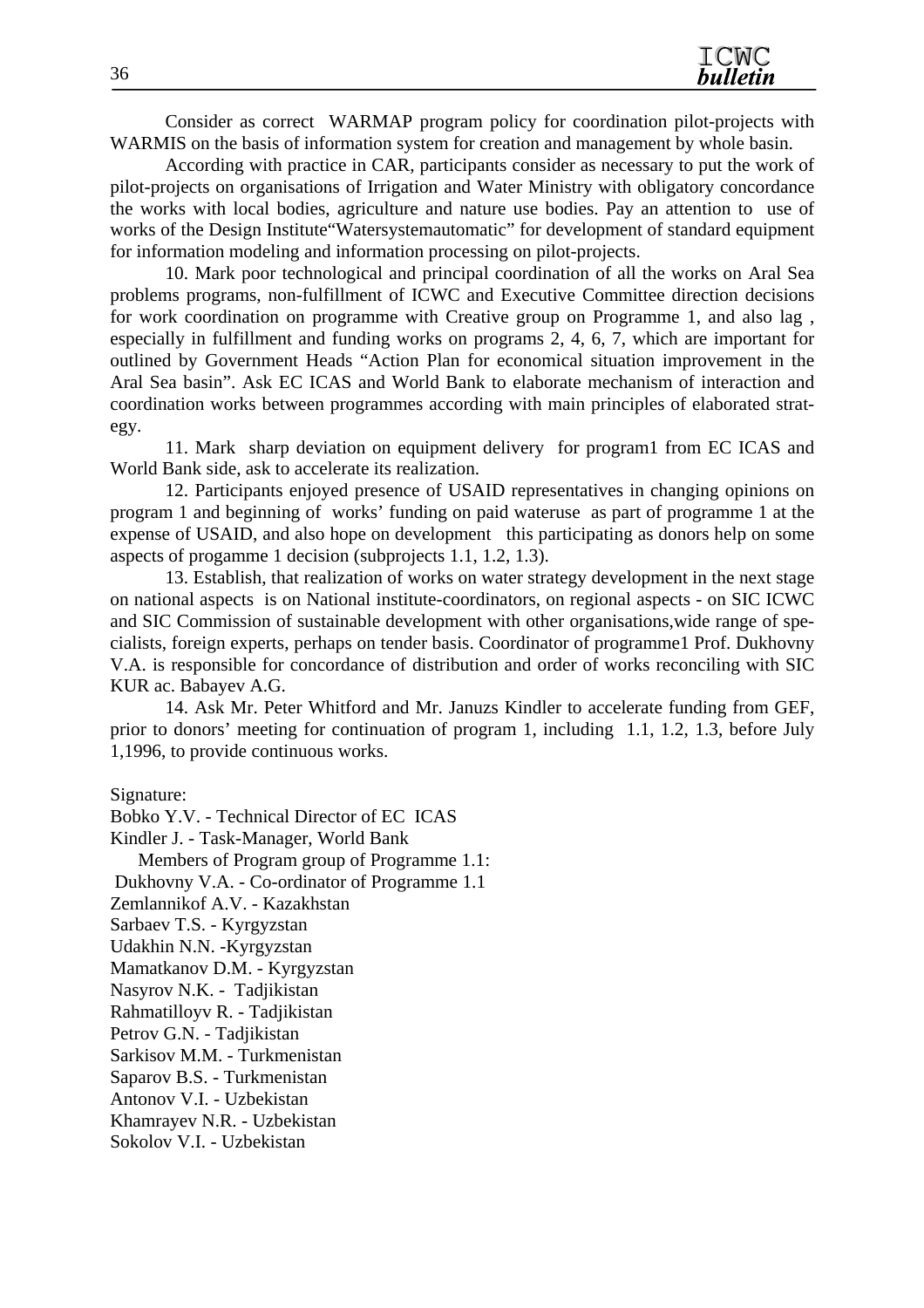#### **Annex 1** to protocol

March 14-15, 1996

#### AGENDA

1. Consideration of the results of the work under Program 1.1.

2. Consideration of preliminary TOR on the second stage of works (chapter 20 of regional report).

3. Consideration of necessary ammendments and additions of final materials of the 1st stage (national and regional reports) for presentation of results to donors meeting.

4. Preparatory steps for donors meeting.

5. Information on the progress of works under other programs of "Action plan ..."

**Annex 2** 

#### LIST OF PARTICIPANTS

Bobko Y.V. - technical director of EC ICAS

Kindler J. - task-manager, World Bank

Members of Creative group on Programme 1.1:

Dukhovny V.A. - Co-ordinator of Programme 1.1

Zemlannikof A.V. - Kazakhstan

Sarbaev T.S. - Kyrgizstan

Udakhin N.N. -Kyrgizstan

Mamatkanov D.M. - Kyrgizstan

Nasyrov N.K. - Tadjikistan

Rahmatilloyv R. - Tadjikistan

Petrov G.N. - Tadjikistan

Sarkisov M.M. - Turkmenistan

Saparov B.S. - Turkmenistan

Antonov V.I. - Uzbekistan

Khamrayev N.R. - Uzbekistan

Sokolov V.I. - Uzbekistan

Presented: Arrigo di Carlo - WARMAP Rothwell D. - WARMAP Prim B. - USAID Drayer P. - USAID Britten B. - USAID Pyrnabekov S.T. - Minvodkhoz of Uzbekistan Tolstunov U.V. - BVO "Syrdarya" Alichanova T.H. - Mineconomic of Tadjikistan Osipov A.R. - Turkmenistan Ikramov R.K. - SPA SANIIRI Rachimov S.H. - SPA SANIIRI Jakubov H.I. - SPA SANIIRI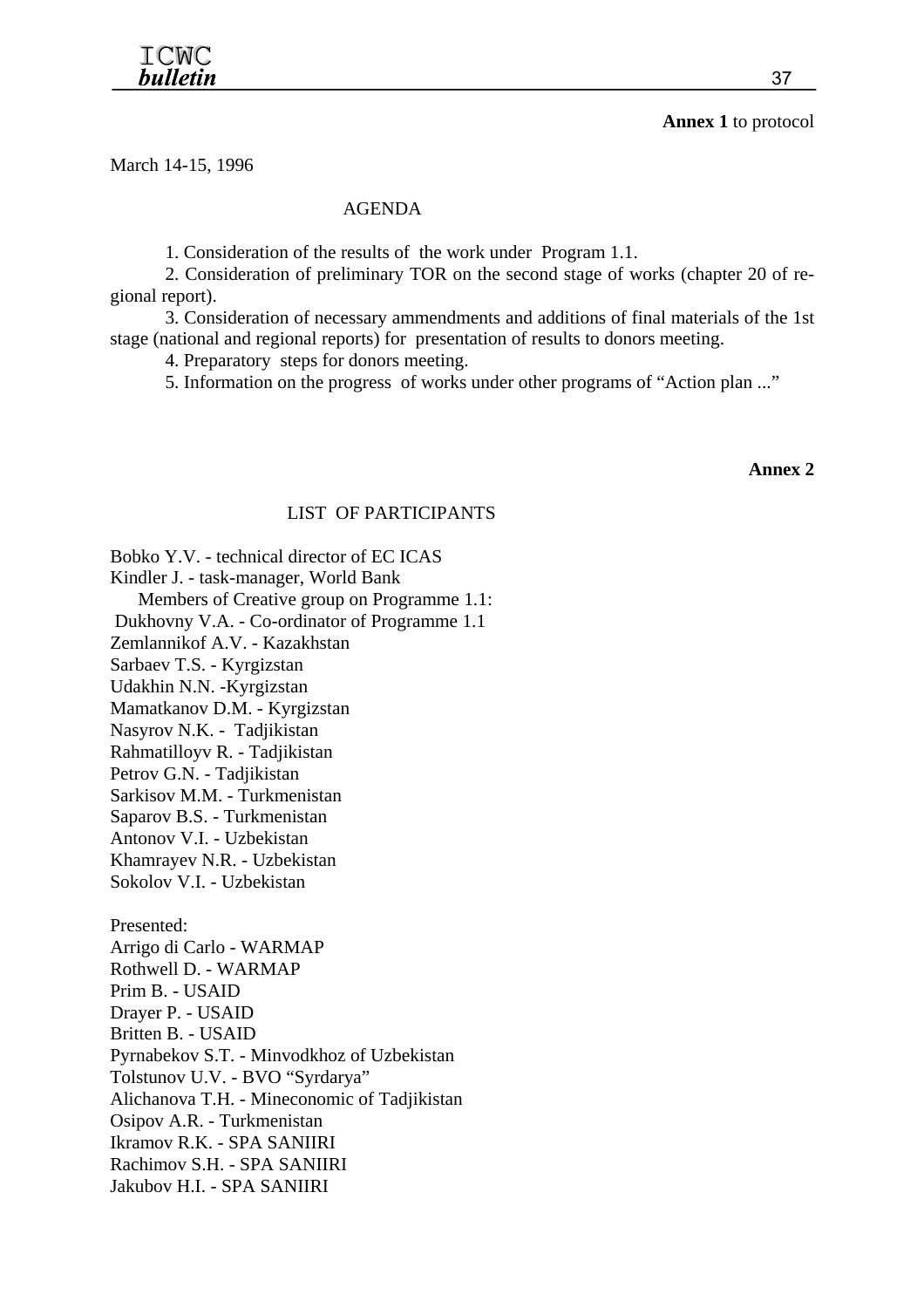

Umarov P.D. - SIC ICWC Pinchasov M.A. - SIC ICWC Michailov V.V. - SIC ICWC Avakjan I.S. - SIC ICWC Sorokin A.G. - SIC ICWC Savizky A.G. - SIC ICWC Belozerkovsky K.I. - SIC ICWC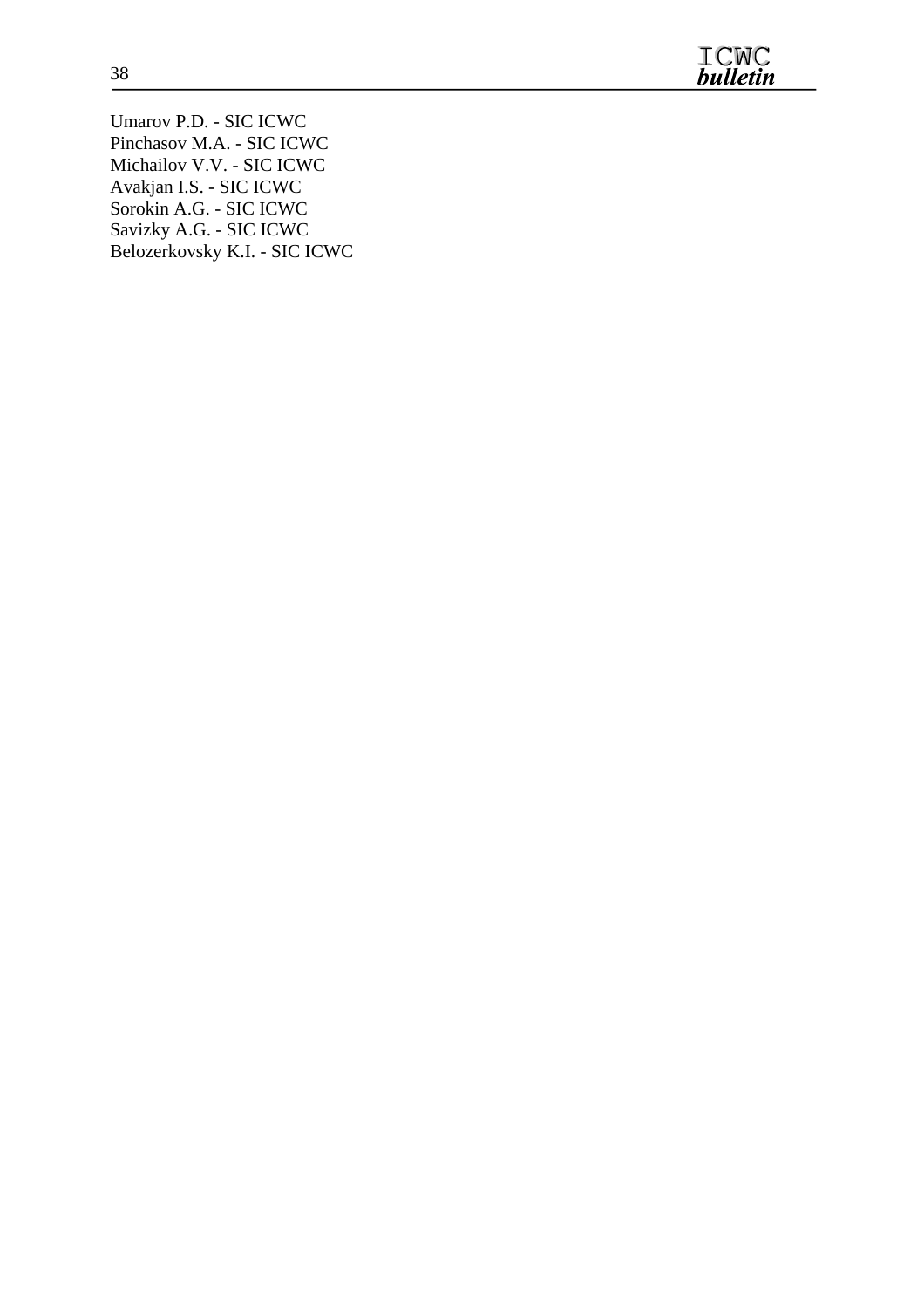#### **PROTOCOL OF THE MEETING OF REPRESENTATIVES OF FUEL - ENERGY AND WATER MANAGEMENT COMPLEXES OF KAZAKHSTAN, KYRGYZSTAN AND UZBEKISTAN ON PROBLEM OF THE TOCKTOGUL CASCADE WATER-ENERGY RESOURCES USE IN 1996**

December 19-21, 1995 Bishkek

Present:

| Pridatkin A.A.<br>Khamidov M.H. | Chief of ODC "Energy"<br>Chief of BWO "Syrdarya"<br>From Republic of Kazakhstan |
|---------------------------------|---------------------------------------------------------------------------------|
| Kudaybergenov K                 | Vice-president of Kazgoscomvodresource                                          |
| Kenshimov A.K.                  | Head of Kazgoscomvodresource administra-<br>tion                                |
| Musagaliev T.H.                 | Vice-president of Kazakhstanenergo                                              |
|                                 | From Republic of Kyrgyzstan                                                     |
| Davydov I.A.                    | First vice-president of Kyrgyzgosenergohold-<br>ing                             |
| Orozaliev K.A.                  | Director General of RPO "Kyrgyzgas"                                             |
| Turgunbekov E.T.                | Deputy minister of water management                                             |
|                                 | From Republic of Uzbekistan                                                     |
| Dialalov A.A.                   | First Deputy Minister of Land Reclamation<br>and Water Management               |
| Muratov T.S.                    | Deputy minister of energy and electrification                                   |
| Guljamov A.H.                   | First Deputy Director General of UGO "Uz-<br>transgas"                          |

Exchanging opinions, participants note:

1. Adopted in 1995 measures on efficient use of Tocktogul cascade water-energy resources (according to decisions of republics governments, as well as protocol of February 7, 1995, signed in Bishkek on the water management situation in the region), enabled to certain extent to improve water management situation in the region.

At the same time, non-execution of some positions of adopted decisions led to uncoordinated intake regime from Syrdarya river.

2. Expected water volume in Tocktogul reservoir on January 1, 1996 is forming 13,9 mld.  $m<sup>3</sup>$ . In 1996 10 mld.  $m<sup>3</sup>$  of affluent to reservoir is forecasted. Under regime, outlined by Kyrgyzgosenergoholding, value of flushes from reservoir will form 12,1 mld.  $m<sup>3</sup>$ , including  $3,5$  mld. m<sup>3</sup> in vegetation, that will lead to reservoir drawdawn. As a result, there will be 11,8 mld. m<sup>3</sup> of water on 1 January 1997.

In spite of this, in January-March 1996 flushes from reservoir will be more than 1,5 mld.  $m<sup>3</sup>$  than needs for water under BWO "Syrdarya" regime, and there will be 3 mld.  $m<sup>3</sup>$ water shortage in summer time, that lead to complication of vegetative waterings.

3. Last years, at the expense of hard limitation of wateruse and structure change of crops sowing, flushes from Tocktogul reservoir were reduced on  $2,8$  - 3,2 mld.m<sup>3</sup> in summer